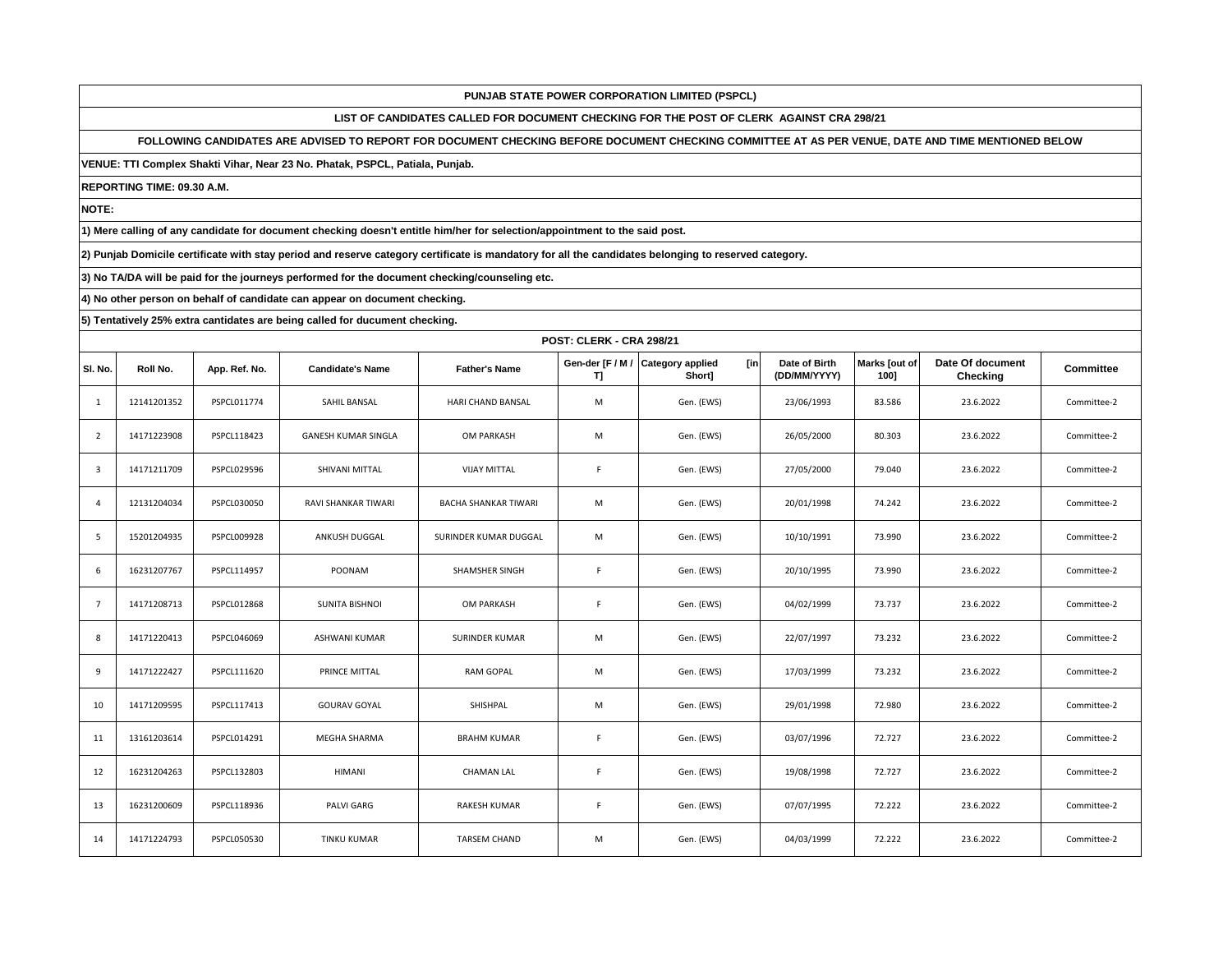**LIST OF CANDIDATES CALLED FOR DOCUMENT CHECKING FOR THE POST OF CLERK AGAINST CRA 298/21**

**FOLLOWING CANDIDATES ARE ADVISED TO REPORT FOR DOCUMENT CHECKING BEFORE DOCUMENT CHECKING COMMITTEE AT AS PER VENUE, DATE AND TIME MENTIONED BELOW** 

**VENUE: TTI Complex Shakti Vihar, Near 23 No. Phatak, PSPCL, Patiala, Punjab.**

**REPORTING TIME: 09.30 A.M.**

**NOTE:**

**1) Mere calling of any candidate for document checking doesn't entitle him/her for selection/appointment to the said post.**

**2) Punjab Domicile certificate with stay period and reserve category certificate is mandatory for all the candidates belonging to reserved category.**

**3) No TA/DA will be paid for the journeys performed for the document checking/counseling etc.**

**4) No other person on behalf of candidate can appear on document checking.**

|         |             | POST: CLERK - CRA 298/21 |                         |                           |                        |                                          |                               |                       |                              |                  |  |  |
|---------|-------------|--------------------------|-------------------------|---------------------------|------------------------|------------------------------------------|-------------------------------|-----------------------|------------------------------|------------------|--|--|
| SI. No. | Roll No.    | App. Ref. No.            | <b>Candidate's Name</b> | <b>Father's Name</b>      | Gen-der [F / M /<br>T] | <b>Category applied</b><br>[in<br>Short] | Date of Birth<br>(DD/MM/YYYY) | Marks [out of<br>1001 | Date Of document<br>Checking | <b>Committee</b> |  |  |
| 15      | 14171223423 | PSPCL058323              | <b>ARPAN GIRDHAR</b>    | <b>ABNASH CHANDER</b>     | M                      | Gen. (EWS)                               | 01/06/1999                    | 72.222                | 23.6.2022                    | Committee-2      |  |  |
| 16      | 14171218722 | PSPCL006157              | <b>MANISH KUMAR</b>     | JAGDISH RAI               | M                      | Gen. (EWS)                               | 05/11/1996                    | 71.465                | 23.6.2022                    | Committee-2      |  |  |
| 17      | 17251200299 | PSPCL080292              | AMARJEET SINGH          | <b>SHYAM SINGH</b>        | M                      | Gen. (EWS)                               | 15/08/1996                    | 70.960                | 23.6.2022                    | Committee-2      |  |  |
| 18      | 15191202770 | PSPCL108418              | <b>HARMAN SINGH</b>     | <b>JOGINDER SINGH</b>     | M                      | Gen. (EWS)                               | 09/10/1992                    | 70.707                | 23.6.2022                    | Committee-2      |  |  |
| 19      | 14171226728 | PSPCL115303              | AJAY GOYAL              | <b>TARSEM GOYAL</b>       | M                      | Gen. (EWS)                               | 05/04/1998                    | 70.707                | 23.6.2022                    | Committee-2      |  |  |
| 20      | 14171218858 | PSPCL025408              | AMRINDER SINGH TINNA    | HARJINDER PAL SINGH TINNA | M                      | Gen. (EWS)                               | 03/11/1991                    | 70.455                | 23.6.2022                    | Committee-2      |  |  |
| 21      | 15201205406 | PSPCL004449              | <b>JUJHAR SINGH</b>     | <b>BALKAR SINGH</b>       | M                      | Gen. (EWS)                               | 05/03/1993                    | 70.455                | 23.6.2022                    | Committee-2      |  |  |
| 22      | 16231206110 | PSPCL071411              | <b>TULIKA</b>           | AJAY KUMAR                | F                      | Gen. (EWS)                               | 20/12/1996                    | 70.455                | 23.6.2022                    | Committee-2      |  |  |
| 23      | 15211201128 | PSPCL066910              | ROOPAK KUMAR            | <b>ARUN KUMAR</b>         | M                      | Gen. (EWS)                               | 31/10/2000                    | 70.455                | 23.6.2022                    | Committee-2      |  |  |
| 24      | 17241203809 | PSPCL097566              | <b>ANKIT GARG</b>       | <b>VIJAY KUMAR GARG</b>   | M                      | Gen. (EWS)                               | 09/03/1997                    | 69.949                | 23.6.2022                    | Committee-2      |  |  |
| 25      | 14171221321 | PSPCL138152              | SUHANI BANSAL           | SURESH BANSAL             | $\mathsf F$            | Gen. (EWS)                               | 25/09/1996                    | 69.697                | 23.6.2022                    | Committee-2      |  |  |
| 26      | 16231205059 | PSPCL002781              | <b>HIMANI</b>           | <b>MEGH RAJ</b>           | F                      | Gen. (EWS)                               | 02/05/1998                    | 69.697                | 23.6.2022                    | Committee-2      |  |  |
| 27      | 14171217021 | PSPCL138519              | PARUL SINGLA            | RAJINDER KUMAR SINGLA     | $\mathsf F$            | Gen. (EWS)                               | 22/01/1995                    | 69.444                | 23.6.2022                    | Committee-2      |  |  |
| 28      | 14171210451 | <b>PSPCL052222</b>       | HIMANSHU                | OM PARKASH                | M                      | Gen. (EWS)                               | 03/08/1999                    | 69.444                | 23.6.2022                    | Committee-2      |  |  |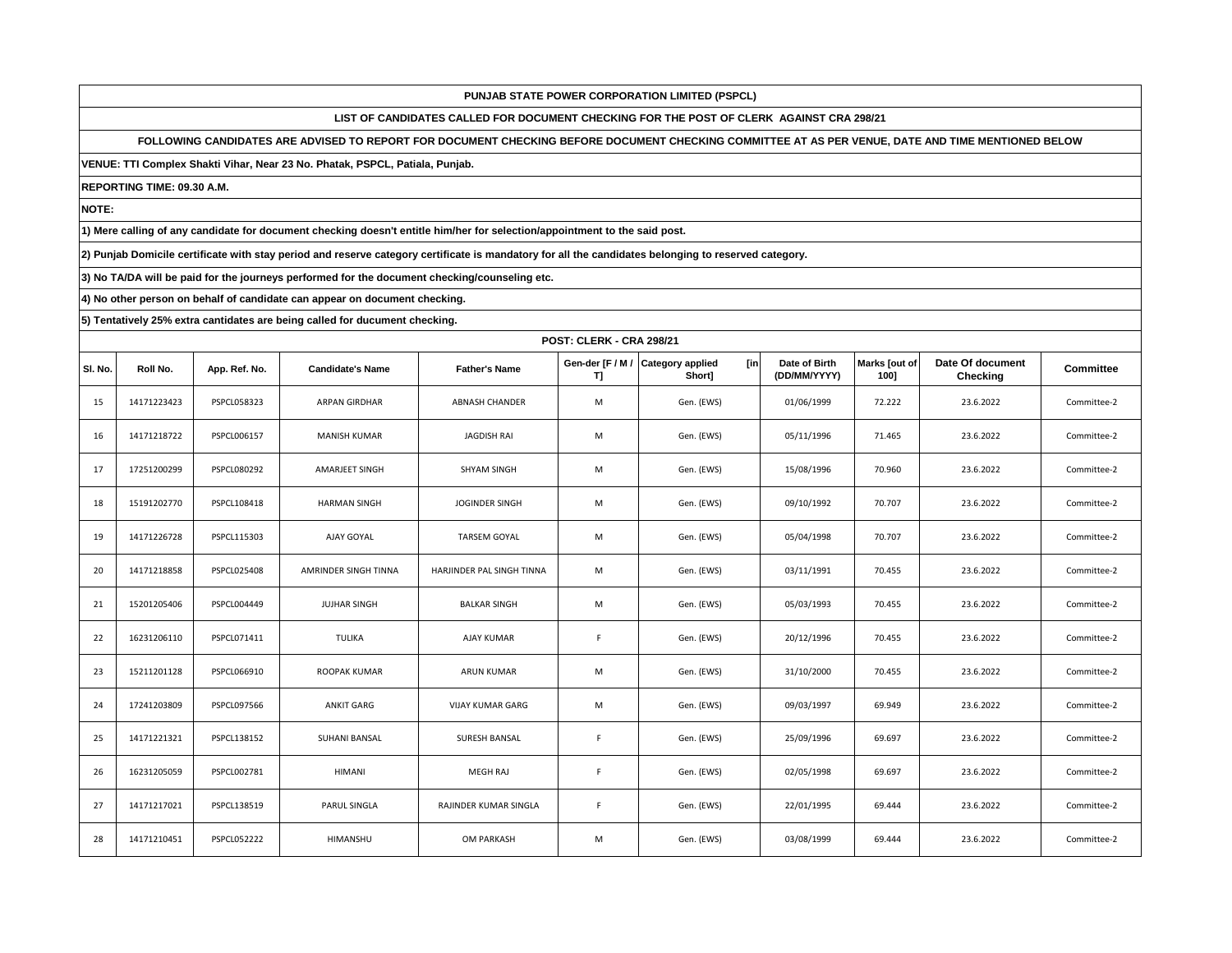**LIST OF CANDIDATES CALLED FOR DOCUMENT CHECKING FOR THE POST OF CLERK AGAINST CRA 298/21**

**FOLLOWING CANDIDATES ARE ADVISED TO REPORT FOR DOCUMENT CHECKING BEFORE DOCUMENT CHECKING COMMITTEE AT AS PER VENUE, DATE AND TIME MENTIONED BELOW** 

**VENUE: TTI Complex Shakti Vihar, Near 23 No. Phatak, PSPCL, Patiala, Punjab.**

**REPORTING TIME: 09.30 A.M.**

**NOTE:**

**1) Mere calling of any candidate for document checking doesn't entitle him/her for selection/appointment to the said post.**

**2) Punjab Domicile certificate with stay period and reserve category certificate is mandatory for all the candidates belonging to reserved category.**

**3) No TA/DA will be paid for the journeys performed for the document checking/counseling etc.**

**4) No other person on behalf of candidate can appear on document checking.**

|         | POST: CLERK - CRA 298/21 |                    |                             |                        |                        |                                          |                               |                       |                              |                  |  |
|---------|--------------------------|--------------------|-----------------------------|------------------------|------------------------|------------------------------------------|-------------------------------|-----------------------|------------------------------|------------------|--|
| SI. No. | Roll No.                 | App. Ref. No.      | <b>Candidate's Name</b>     | <b>Father's Name</b>   | Gen-der [F / M /<br>T] | <b>Category applied</b><br>[in<br>Short] | Date of Birth<br>(DD/MM/YYYY) | Marks [out of<br>1001 | Date Of document<br>Checking | <b>Committee</b> |  |
| 29      | 16231206277              | PSPCL103664        | RIA                         | VARINDER GOYAL         | F                      | Gen. (EWS)                               | 02/09/2000                    | 69.444                | 24.6.2022                    | Committee-2      |  |
| 30      | 14171207005              | PSPCL141090        | <b>BHARTI</b>               | <b>MALUK CHAND</b>     | F                      | Gen. (EWS)                               | 11/04/2001                    | 69.444                | 24.6.2022                    | Committee-2      |  |
| 31      | 14171226631              | PSPCL106503        | ASHOK KUMAR                 | <b>KULWANT RAI</b>     | M                      | Gen. (EWS)                               | 25/07/1993                    | 69.192                | 24.6.2022                    | Committee-2      |  |
| 32      | 14171223208              | <b>PSPCL029788</b> | SAURAV JINDAL               | <b>SUNIL KUMAR</b>     | M                      | Gen. (EWS)                               | 03/11/1996                    | 69.192                | 24.6.2022                    | Committee-2      |  |
| 33      | 12131203977              | PSPCL016909        | DEEPAK KUMAR                | SUBASH CHAND           | M                      | Gen. (EWS)                               | 03/06/1994                    | 68.687                | 24.6.2022                    | Committee-2      |  |
| 34      | 16231206087              | PSPCL065441        | VANDNA KANSAL               | SURINDER KANSAL        | $\mathsf F$            | Gen. (EWS)                               | 15/02/1990                    | 68.434                | 24.6.2022                    | Committee-2      |  |
| 35      | 12121201076              | PSPCL077640        | <b>TANISHQ KAUSHIK</b>      | SUSHEEL SHARMA         | M                      | Gen. (EWS)                               | 12/01/1999                    | 68.434                | 24.6.2022                    | Committee-2      |  |
| 36      | 17251202637              | PSPCL121373        | SHIVAM SHARMA               | <b>DINESH SHARMA</b>   | M                      | Gen. (EWS)                               | 15/01/1995                    | 67.929                | 24.6.2022                    | Committee-2      |  |
| 37      | 14171208744              | PSPCL016750        | ARMAAN KAKKAR               | RAMESH KAKKAR          | M                      | Gen. (EWS)                               | 30/12/1996                    | 67.929                | 24.6.2022                    | Committee-2      |  |
| 38      | 17241210724              | PSPCL058275        | SUDHIR SINGH                | <b>DHRUV SINGH</b>     | M                      | Gen. (EWS)                               | 21/12/1998                    | 67.929                | 24.6.2022                    | Committee-2      |  |
| 39      | 14171224428              | PSPCL001153        | VIKRAM                      | <b>BHUPINDER KUMAR</b> | M                      | Gen. (EWS)                               | 18/06/1999                    | 67.929                | 24.6.2022                    | Committee-2      |  |
| 40      | 17241206253              | PSPCL152789        | <b>VINAY KUMAR TRIPATHI</b> | AMARNATH TRIPATHI      | M                      | Gen. (EWS)                               | 02/10/1995                    | 67.677                | 24.6.2022                    | Committee-2      |  |
| 41      | 19281201427              | <b>PSPCL060598</b> | <b>GURWINDER SINGH</b>      | AVTAR SINGH            | M                      | Gen. (EWS)                               | 06/06/1996                    | 67.677                | 24.6.2022                    | Committee-2      |  |
| 42      | 14171224460              | PSPCL005626        | <b>AMIT SINGLA</b>          | <b>NARESH KUMAR</b>    | M                      | Gen. (EWS)                               | 09/01/1997                    | 67.677                | 24.6.2022                    | Committee-2      |  |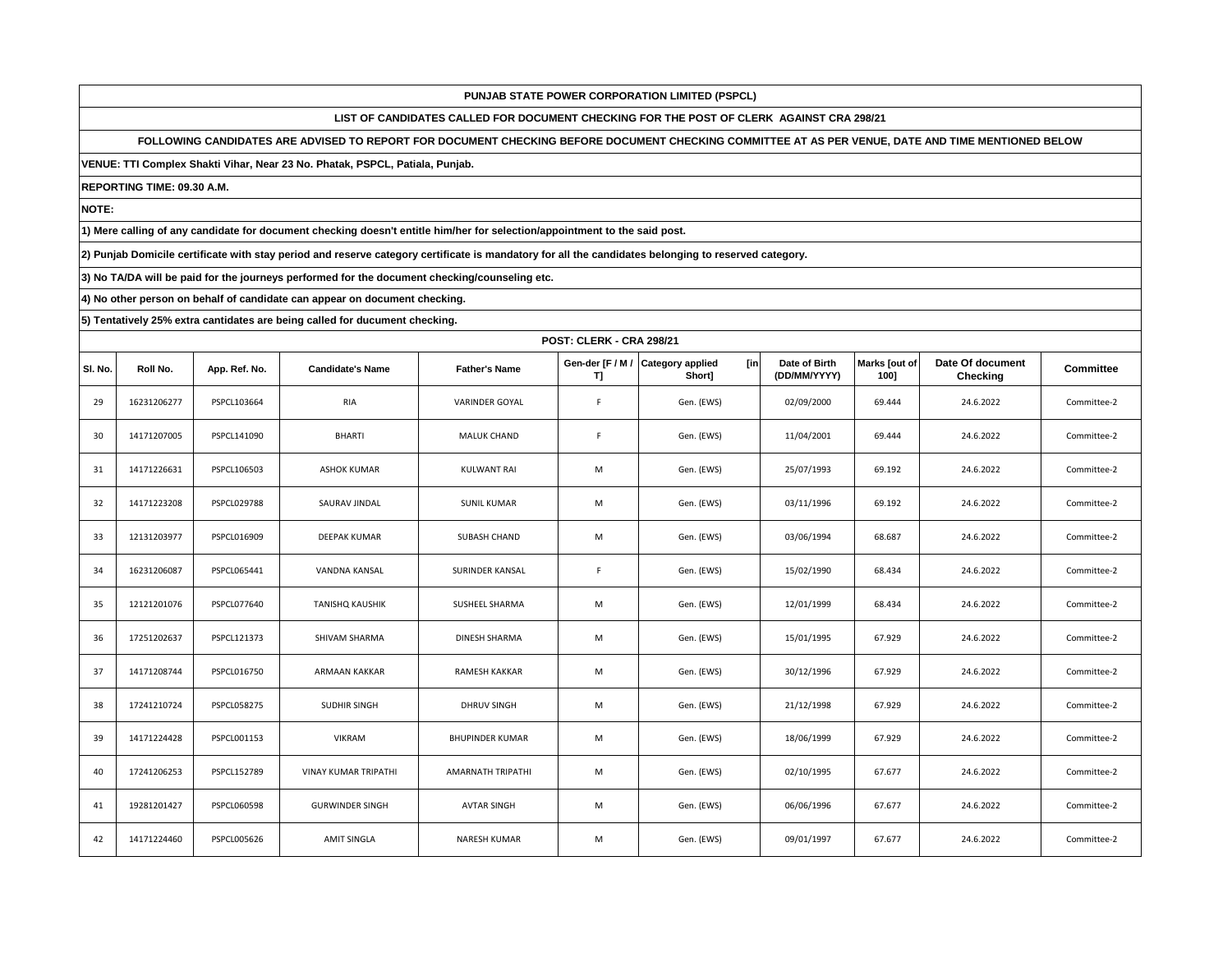**LIST OF CANDIDATES CALLED FOR DOCUMENT CHECKING FOR THE POST OF CLERK AGAINST CRA 298/21**

**FOLLOWING CANDIDATES ARE ADVISED TO REPORT FOR DOCUMENT CHECKING BEFORE DOCUMENT CHECKING COMMITTEE AT AS PER VENUE, DATE AND TIME MENTIONED BELOW** 

**VENUE: TTI Complex Shakti Vihar, Near 23 No. Phatak, PSPCL, Patiala, Punjab.**

**REPORTING TIME: 09.30 A.M.**

**NOTE:**

**1) Mere calling of any candidate for document checking doesn't entitle him/her for selection/appointment to the said post.**

**2) Punjab Domicile certificate with stay period and reserve category certificate is mandatory for all the candidates belonging to reserved category.**

**3) No TA/DA will be paid for the journeys performed for the document checking/counseling etc.**

**4) No other person on behalf of candidate can appear on document checking.**

|         | POST: CLERK - CRA 298/21 |               |                         |                              |                        |                                          |                               |                       |                              |                  |  |
|---------|--------------------------|---------------|-------------------------|------------------------------|------------------------|------------------------------------------|-------------------------------|-----------------------|------------------------------|------------------|--|
| SI. No. | Roll No.                 | App. Ref. No. | <b>Candidate's Name</b> | <b>Father's Name</b>         | Gen-der [F / M /<br>T] | <b>Category applied</b><br>[in<br>Short] | Date of Birth<br>(DD/MM/YYYY) | Marks [out of<br>1001 | Date Of document<br>Checking | <b>Committee</b> |  |
| 43      | 17241210892              | PSPCL107900   | ANMOL MADAAN            | <b>HARISH KUMAR</b>          | M                      | Gen. (EWS)                               | 31/03/1998                    | 67.677                | 24.6.2022                    | Committee-2      |  |
| 44      | 17241203082              | PSPCL084599   | <b>VIPAN KUMAR</b>      | KRISHAN KUMAR                | M                      | Gen. (EWS)                               | 11/10/1998                    | 67.677                | 24.6.2022                    | Committee-2      |  |
| 45      | 12141201158              | PSPCL012000   | <b>HIMANSHU BANSAL</b>  | <b>SURESH KUMAR</b>          | M                      | Gen. (EWS)                               | 26/12/1998                    | 67.677                | 24.6.2022                    | Committee-2      |  |
| 46      | 16231203909              | PSPCL056142   | SHIKHA GUPTA            | <b>PAWAN KUMAR</b>           | $\mathsf F$            | Gen. (EWS)                               | 09/09/1995                    | 67.172                | 24.6.2022                    | Committee-2      |  |
| 47      | 12131204120              | PSPCL058493   | VISHAL GARG             | SANJAY GARG                  | M                      | Gen. (EWS)                               | 06/03/1996                    | 67.172                | 24.6.2022                    | Committee-2      |  |
| 48      | 14171226107              | PSPCL035954   | PRINCE                  | TARSEM CHAND                 | M                      | Gen. (EWS)                               | 10/12/1995                    | 66.919                | 24.6.2022                    | Committee-2      |  |
| 49      | 13161207354              | PSPCL137750   | AMANDEEP SINGH          | <b>TALJINDER SINGH</b>       | M                      | Gen. (EWS)                               | 24/02/1991                    | 66.667                | 24.6.2022                    | Committee-2      |  |
| 50      | 12121201052              | PSPCL052521   | <b>LOVEPREET SHARMA</b> | <b>MANSA RAM</b>             | M                      | Gen. (EWS)                               | 02/02/1996                    | 66.667                | 24.6.2022                    | Committee-2      |  |
| 51      | 17241210890              | PSPCL107541   | KIRPAL SINGH            | <b>MANJEET SINGH</b>         | M                      | Gen. (EWS)                               | 15/03/1998                    | 66.667                | 24.6.2022                    | Committee-2      |  |
| 52      | 14171226565              | PSPCL097173   | NIRMAL SINGH            | KIRPAL SINGH                 | M                      | Gen. (EWS)                               | 18/03/1996                    | 66.414                | 24.6.2022                    | Committee-2      |  |
| 53      | 14171226469              | PSPCL082371   | AKASHDEEP SINGH DHILLON | <b>BALJEET SINGH DHILLON</b> | M                      | Gen. (EWS)                               | 23/07/1996                    | 66.414                | 24.6.2022                    | Committee-2      |  |
| 54      | 15191200289              | PSPCL090101   | PRANAV DUTTA            | ASHWANI KUMAR DUTTA          | M                      | Gen. (EWS)                               | 06/02/1999                    | 66.414                | 24.6.2022                    | Committee-2      |  |
| 55      | 12141200215              | PSPCL014019   | RAVINDER SINGH          | LAL SINGH                    | M                      | Gen. (EWS)                               | 07/01/1994                    | 66.162                | 24.6.2022                    | Committee-2      |  |
| 56      | 17241207316              | PSPCL080395   | SHUBHAM SINGLA          | JAI PAL SINGLA               | M                      | Gen. (EWS)                               | 19/08/1997                    | 66.162                | 24.6.2022                    | Committee-2      |  |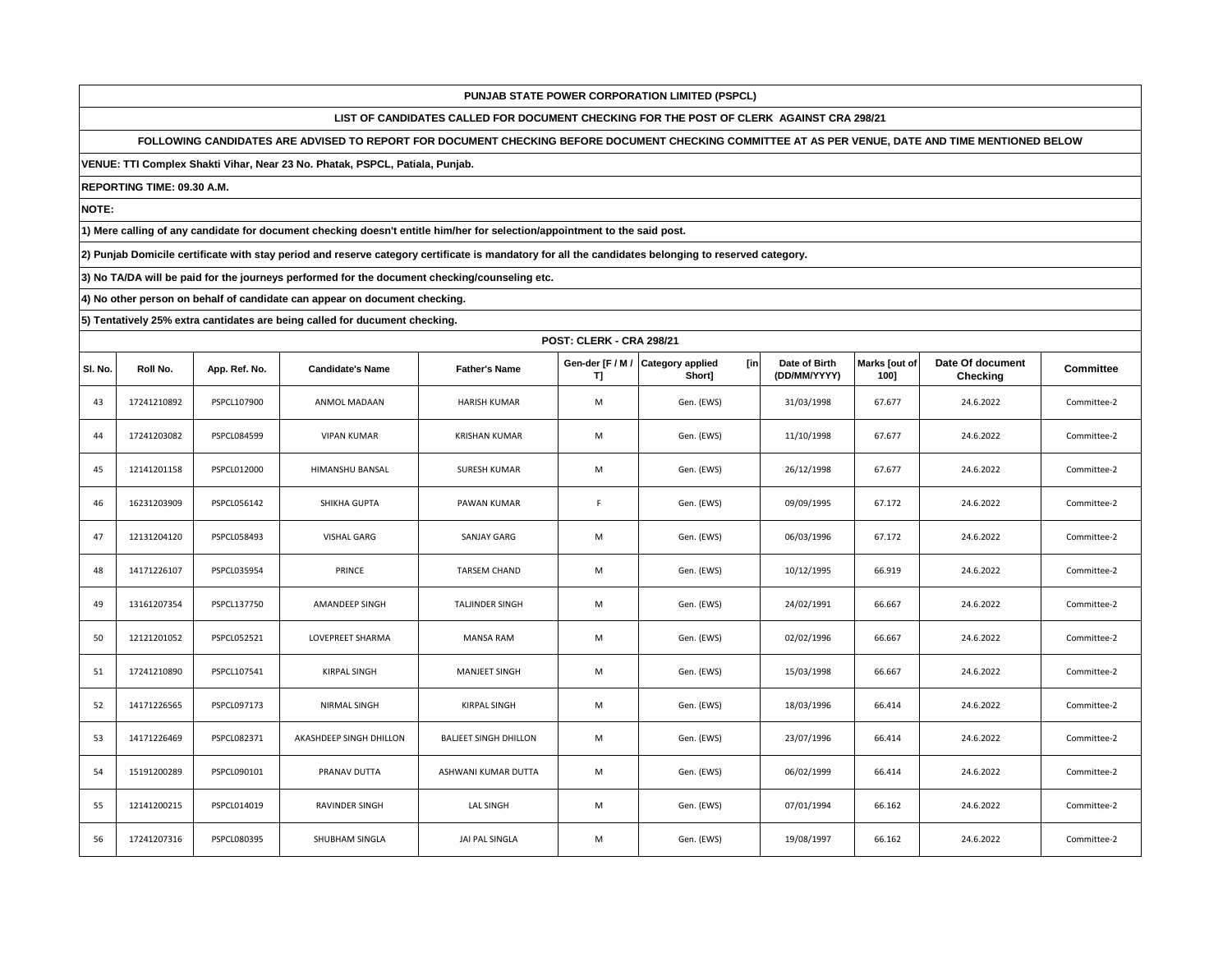**LIST OF CANDIDATES CALLED FOR DOCUMENT CHECKING FOR THE POST OF CLERK AGAINST CRA 298/21**

**FOLLOWING CANDIDATES ARE ADVISED TO REPORT FOR DOCUMENT CHECKING BEFORE DOCUMENT CHECKING COMMITTEE AT AS PER VENUE, DATE AND TIME MENTIONED BELOW** 

**VENUE: TTI Complex Shakti Vihar, Near 23 No. Phatak, PSPCL, Patiala, Punjab.**

**REPORTING TIME: 09.30 A.M.**

**NOTE:**

**1) Mere calling of any candidate for document checking doesn't entitle him/her for selection/appointment to the said post.**

**2) Punjab Domicile certificate with stay period and reserve category certificate is mandatory for all the candidates belonging to reserved category.**

**3) No TA/DA will be paid for the journeys performed for the document checking/counseling etc.**

**4) No other person on behalf of candidate can appear on document checking.**

|         | POST: CLERK - CRA 298/21 |                    |                         |                        |                        |                                          |                               |                       |                              |                  |  |
|---------|--------------------------|--------------------|-------------------------|------------------------|------------------------|------------------------------------------|-------------------------------|-----------------------|------------------------------|------------------|--|
| SI. No. | Roll No.                 | App. Ref. No.      | <b>Candidate's Name</b> | <b>Father's Name</b>   | Gen-der [F / M /<br>T) | <b>Category applied</b><br>[in<br>Short] | Date of Birth<br>(DD/MM/YYYY) | Marks [out of<br>1001 | Date Of document<br>Checking | <b>Committee</b> |  |
| 57      | 14171222761              | PSPCL140479        | JAGPREET SINGH          | MALKEEET SINGH         | M                      | Gen. (EWS)                               | 06/09/1995                    | 65.909                | 27.6.2022                    | Committee-2      |  |
| 58      | 14171217497              | PSPCL035488        | MAHESH KUMAR            | SADHU RAM              | M                      | Gen. (EWS)                               | 07/06/1991                    | 65.657                | 27.6.2022                    | Committee-2      |  |
| 59      | 17241204484              | PSPCL087953        | <b>MEHAK GOYAL</b>      | <b>RAJINDER GOYAL</b>  | F                      | Gen. (EWS)                               | 30/07/1994                    | 65.657                | 27.6.2022                    | Committee-2      |  |
| 60      | 14171221643              | PSPCL012077        | KASHISH RAHEJA          | <b>SURINDER KUMAR</b>  | M                      | Gen. (EWS)                               | 28/01/1999                    | 65.404                | 27.6.2022                    | Committee-2      |  |
| 61      | 14171203475              | PSPCL080285        | PUNEET GOYAL            | <b>NARINDER KUMAR</b>  | M                      | Gen. (EWS)                               | 24/11/1996                    | 65.152                | 27.6.2022                    | Committee-2      |  |
| 62      | 16231204199              | PSPCL115123        | ANSHIKA                 | <b>RAKESH KUMAR</b>    | F                      | Gen. (EWS)                               | 08/01/1998                    | 65.152                | 27.6.2022                    | Committee-2      |  |
| 63      | 16231206209              | PSPCL088714        | <b>BHARTI DEVI</b>      | <b>KRISHAN KUMAR</b>   | F                      | Gen. (EWS)                               | 03/07/1993                    | 64.646                | 27.6.2022                    | Committee-2      |  |
| 64      | 14171215878              | <b>PSPCL012722</b> | MEHAK                   | LATE SH. SUKHPAL SINGH | F                      | Gen. (EWS)                               | 17/01/1998                    | 64.394                | 27.6.2022                    | Committee-2      |  |
| 65      | 14171205300              | PSPCL119672        | <b>HIMANSHI GARG</b>    | NAVEEN KUMAR GARG      | F                      | Gen. (EWS)                               | 16/09/1998                    | 64.394                | 27.6.2022                    | Committee-2      |  |
| 66      | 14171206103              | PSPCL046910        | POONAM                  | <b>HARMINDER SINGH</b> | $\mathsf F$            | Gen. (EWS)                               | 09/08/1997                    | 63.636                | 27.6.2022                    | Committee-2      |  |
| 67      | 14171213505              | PSPCL070902        | <b>GAGANDEEP KAUR</b>   | MANJEET SINGH          | $\mathsf F$            | Gen. (EWS)                               | 24/07/1998                    | 63.636                | 27.6.2022                    | Committee-2      |  |
| 68      | 12121201159              | PSPCL130188        | <b>JYOTI</b>            | <b>GIAN CHAND</b>      | F                      | Gen. (EWS)                               | 09/06/1992                    | 63.384                | 27.6.2022                    | Committee-2      |  |
| 69      | 14171213841              | PSPCL108428        | RAJNI ARORA             | <b>SURINDER KUMAR</b>  | F                      | Gen. (EWS)                               | 03/04/1999                    | 62.879                | 27.6.2022                    | Committee-2      |  |
| 70      | 14171223214              | PSPCL030248        | <b>BALJINDER SINGH</b>  | <b>JAGDEV SINGH</b>    | M                      | SC (MZB)                                 | 03/09/1997                    | 64.141                | 27.6.2022                    | Committee-2      |  |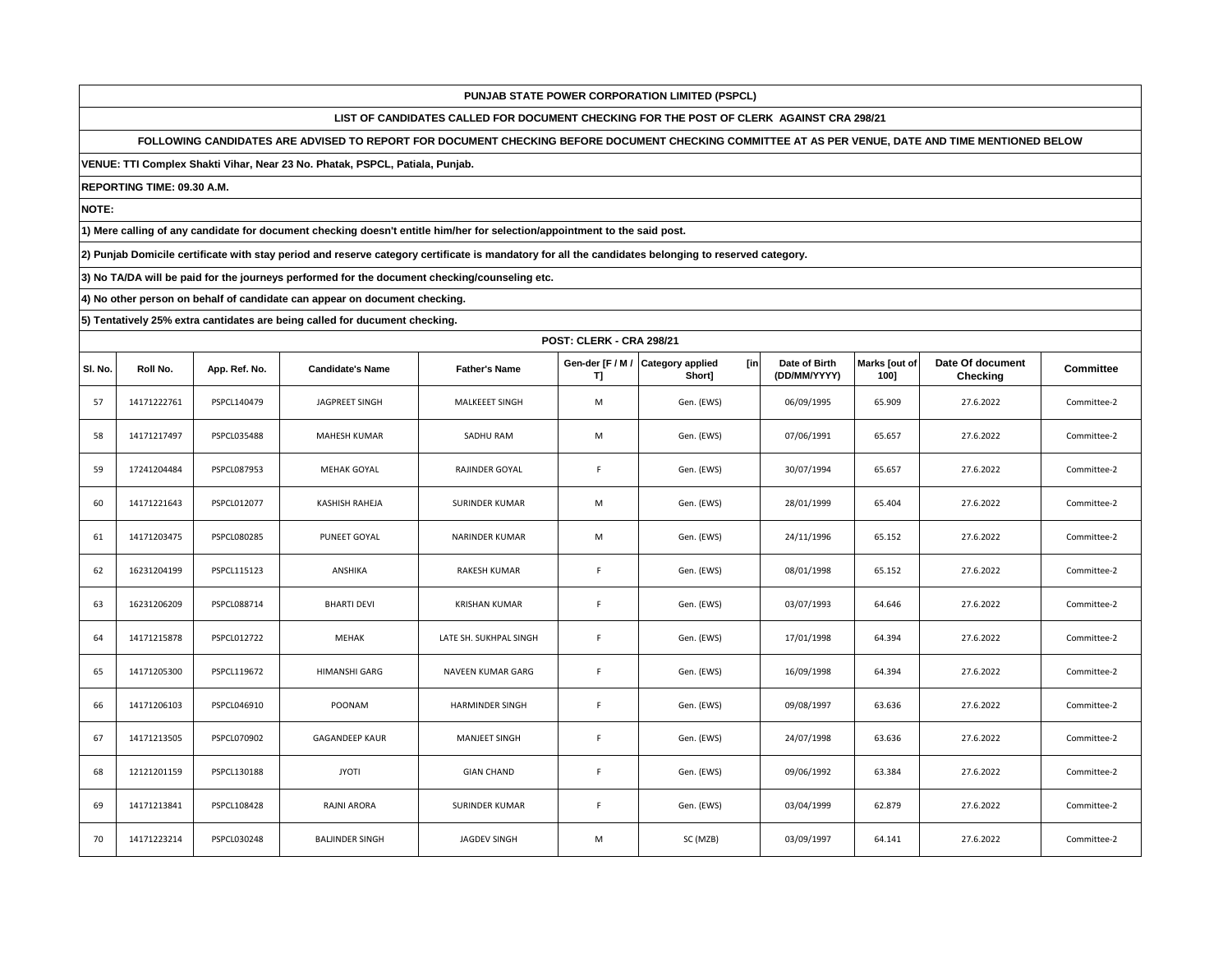**LIST OF CANDIDATES CALLED FOR DOCUMENT CHECKING FOR THE POST OF CLERK AGAINST CRA 298/21**

**FOLLOWING CANDIDATES ARE ADVISED TO REPORT FOR DOCUMENT CHECKING BEFORE DOCUMENT CHECKING COMMITTEE AT AS PER VENUE, DATE AND TIME MENTIONED BELOW** 

**VENUE: TTI Complex Shakti Vihar, Near 23 No. Phatak, PSPCL, Patiala, Punjab.**

**REPORTING TIME: 09.30 A.M.**

**NOTE:**

**1) Mere calling of any candidate for document checking doesn't entitle him/her for selection/appointment to the said post.**

**2) Punjab Domicile certificate with stay period and reserve category certificate is mandatory for all the candidates belonging to reserved category.**

**3) No TA/DA will be paid for the journeys performed for the document checking/counseling etc.**

**4) No other person on behalf of candidate can appear on document checking.**

|         | <b>POST: CLERK - CRA 298/21</b> |               |                         |                      |                        |                                          |                               |                       |                              |             |  |  |
|---------|---------------------------------|---------------|-------------------------|----------------------|------------------------|------------------------------------------|-------------------------------|-----------------------|------------------------------|-------------|--|--|
| SI. No. | Roll No.                        | App. Ref. No. | <b>Candidate's Name</b> | <b>Father's Name</b> | Gen-der [F / M /<br>T] | <b>Category applied</b><br>[in<br>Short] | Date of Birth<br>(DD/MM/YYYY) | Marks [out of<br>1001 | Date Of document<br>Checking | Committee   |  |  |
| 71      | 14171220714                     | PSPCL080680   | <b>MANPREET KAUR</b>    | <b>HARDEV SINGH</b>  | F                      | SC (MZB)                                 | 05/09/1996                    | 63.384                | 27.6.2022                    | Committee-2 |  |  |
| 72      | 15201203946                     | PSPCL010609   | <b>VISHAL MANI</b>      | <b>RAKESH KUMAR</b>  | M                      | SC (MZB)                                 | 05/12/1992                    | 62.626                | 27.6.2022                    | Committee-2 |  |  |
| 73      | 14171213457                     | PSPCL064730   | RAJINDER SINGH          | PARGAT SINGH         | M                      | SC (MZB)                                 | 17/12/1995                    | 61.364                | 27.6.2022                    | Committee-2 |  |  |
| 74      | 14171216553                     | PSPCL092443   | <b>ARSHDEEP KAUR</b>    | <b>BASANT SINGH</b>  | F                      | SC (MZB)                                 | 02/04/1999                    | 59.091                | 27.6.2022                    | Committee-2 |  |  |
| 75      | 16231200309                     | PSPCL060640   | <b>USHA RANI</b>        | MISHRA SINGH         | F.                     | SC (MZB)                                 | 10/12/1996                    | 58.586                | 27.6.2022                    | Committee-2 |  |  |
| 76      | 13161203928                     | PSPCL099055   | KAWALJEET KAUR          | <b>TARLOK SINGH</b>  | $\mathsf F$            | SC (MZB)                                 | 22/07/1992                    | 58.081                | 27.6.2022                    | Committee-2 |  |  |
| 77      | 12131204916                     | PSPCL043043   | JASPINDER SINGH         | DALBARA SINGH        | M                      | SC (MZB)                                 | 28/08/1998                    | 57.576                | 27.6.2022                    | Committee-2 |  |  |
| 78      | 14171203386                     | PSPCL069836   | <b>VISHAL PROCHA</b>    | <b>RAMESH KUMAR</b>  | M                      | SC (MZB)                                 | 25/08/1997                    | 56.818                | 27.6.2022                    | Committee-2 |  |  |
| 79      | 12121200161                     | PSPCL115730   | SAPINDER SINGH          | <b>ISHWAR SINGH</b>  | M                      | SC (MZB)                                 | 02/01/1996                    | 56.566                | 27.6.2022                    | Committee-2 |  |  |
| 80      | 14171218239                     | PSPCL121453   | <b>MANPREET KAUR</b>    | <b>ASHOK KUMAR</b>   | F                      | SC (MZB)                                 | 17/07/1996                    | 56.566                | 27.6.2022                    | Committee-2 |  |  |
| 81      | 12131203136                     | PSPCL032221   | <b>VIJAY KUMAR</b>      | <b>NIRMAL SINGH</b>  | M                      | SC (MZB)                                 | 02/09/1994                    | 56.313                | 27.6.2022                    | Committee-2 |  |  |
| 82      | 14171211601                     | PSPCL014681   | <b>SURAJ SINGH</b>      | <b>TOTA SINGH</b>    | M                      | SC (MZB)                                 | 05/09/1993                    | 55.808                | 27.6.2022                    | Committee-2 |  |  |
| 83      | 13161201939                     | PSPCL100487   | <b>KARAN</b>            | <b>KISHORE LAL</b>   | M                      | SC (MZB)                                 | 19/07/1994                    | 55.808                | 27.6.2022                    | Committee-2 |  |  |
| 84      | 14171204535                     | PSPCL031235   | PREETI RANI             | <b>RAMESH KUMAR</b>  | F                      | SC (MZB)                                 | 25/02/1999                    | 55.808                | 27.6.2022                    | Committee-2 |  |  |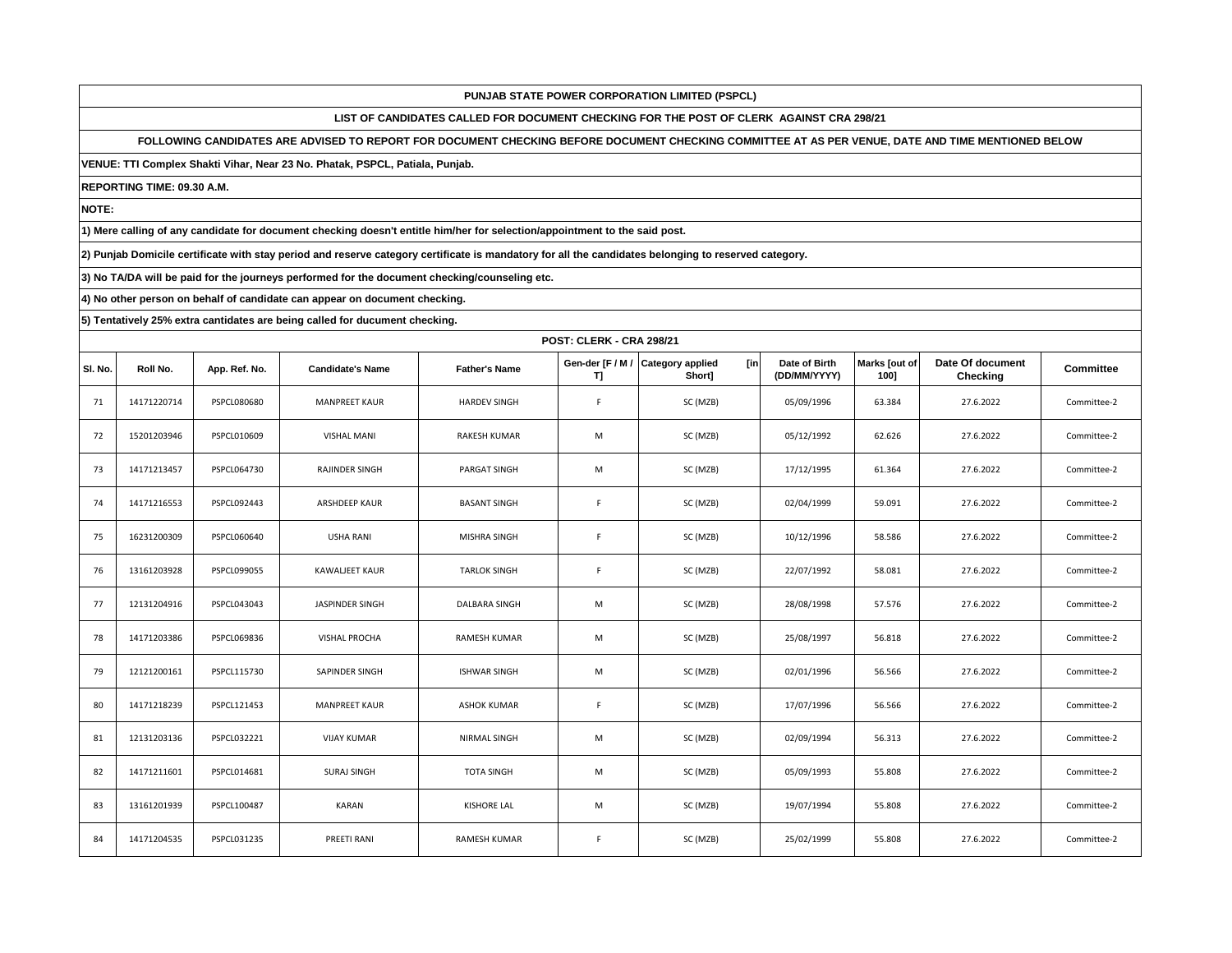**LIST OF CANDIDATES CALLED FOR DOCUMENT CHECKING FOR THE POST OF CLERK AGAINST CRA 298/21**

**FOLLOWING CANDIDATES ARE ADVISED TO REPORT FOR DOCUMENT CHECKING BEFORE DOCUMENT CHECKING COMMITTEE AT AS PER VENUE, DATE AND TIME MENTIONED BELOW** 

**VENUE: TTI Complex Shakti Vihar, Near 23 No. Phatak, PSPCL, Patiala, Punjab.**

**REPORTING TIME: 09.30 A.M.**

**NOTE:**

**1) Mere calling of any candidate for document checking doesn't entitle him/her for selection/appointment to the said post.**

**2) Punjab Domicile certificate with stay period and reserve category certificate is mandatory for all the candidates belonging to reserved category.**

**3) No TA/DA will be paid for the journeys performed for the document checking/counseling etc.**

**4) No other person on behalf of candidate can appear on document checking.**

|         | POST: CLERK - CRA 298/21 |                    |                         |                        |                        |                                          |                               |                       |                              |                  |
|---------|--------------------------|--------------------|-------------------------|------------------------|------------------------|------------------------------------------|-------------------------------|-----------------------|------------------------------|------------------|
| SI. No. | Roll No.                 | App. Ref. No.      | <b>Candidate's Name</b> | <b>Father's Name</b>   | Gen-der [F / M /<br>T] | <b>Category applied</b><br>[in<br>Short] | Date of Birth<br>(DD/MM/YYYY) | Marks [out of<br>1001 | Date Of document<br>Checking | <b>Committee</b> |
| 85      | 13161201447              | PSPCL000972        | <b>LOVEPREET SINGH</b>  | <b>BALWINDER SINGH</b> | M                      | SC (MZB)                                 | 23/10/1995                    | 55.051                | 28.6.2022                    | Committee-2      |
| 86      | 14171224698              | PSPCL037640        | <b>GOBIND SINGH</b>     | <b>HARDEV SINGH</b>    | M                      | SC (MZB)                                 | 07/05/1996                    | 54.798                | 28.6.2022                    | Committee-2      |
| 87      | 12131203995              | PSPCL021534        | SHUBHAM                 | <b>ANIL KUMAR</b>      | M                      | SC (MZB)                                 | 03/11/1998                    | 54.545                | 28.6.2022                    | Committee-2      |
| 88      | 15191202602              | PSPCL058272        | PRIYANKA SAHOTA         | RAMESH KUMAR SAHOTA    | $\mathsf F$            | SC (MZB)                                 | 30/01/1994                    | 54.293                | 28.6.2022                    | Committee-2      |
| 89      | 15191201195              | PSPCL058365        | <b>KARAN SONDHI</b>     | <b>VARINDER KUMAR</b>  | M                      | SC (MZB)                                 | 29/10/1996                    | 53.788                | 28.6.2022                    | Committee-2      |
| 90      | 14171218807              | PSPCL018446        | SARBJOT SINGH           | SEWAK SINGH            | M                      | SC (MZB)                                 | 18/08/1996                    | 53.283                | 28.6.2022                    | Committee-2      |
| 91      | 14171226010              | PSPCL021737        | <b>RASTINDER SINGH</b>  | <b>TARA SINGH</b>      | M                      | SC (MZB)                                 | 05/01/1990                    | 53.030                | 28.6.2022                    | Committee-2      |
| 92      | 17251202635              | PSPCL119998        | AMIT KUMAR              | <b>RAM GOPAL</b>       | M                      | SC (MZB)                                 | 21/03/1980                    | 52.778                | 28.6.2022                    | Committee-2      |
| 93      | 17241207732              | PSPCL002465        | DEBABRATA BEPARI        | LATE MEGHLAL BEPARI    | M                      | SC (MZB)                                 | 28/04/1989                    | 52.778                | 28.6.2022                    | Committee-2      |
| 94      | 14171202438              | PSPCL120997        | SIMRANJOT               | <b>RAKESH KUMAR</b>    | F                      | SC (MZB)                                 | 25/07/1996                    | 52.525                | 28.6.2022                    | Committee-2      |
| 95      | 12131204379              | PSPCL012857        | SHIVAM                  | TRIBHAWAN KUMAR        | M                      | SC (MZB)                                 | 25/09/1996                    | 52.525                | 28.6.2022                    | Committee-2      |
| 96      | 15191203038              | PSPCL040574        | ABHISHEK MATTU          | SURINDER KUMAR MATTU   | M                      | SC (MZB)                                 | 01/12/1994                    | 52.273                | 28.6.2022                    | Committee-2      |
| 97      | 14171225998              | <b>PSPCL020238</b> | <b>MANPREET SINGH</b>   | LAJPAT RAI             | M                      | SC (MZB)                                 | 05/10/1996                    | 52.020                | 28.6.2022                    | Committee-2      |
| 98      | 12141201165              | PSPCL014167        | <b>HARMANJOT SINGH</b>  | <b>BALIT SINGH</b>     | M                      | SC (MZB)                                 | 20/11/1997                    | 52.020                | 28.6.2022                    | Committee-2      |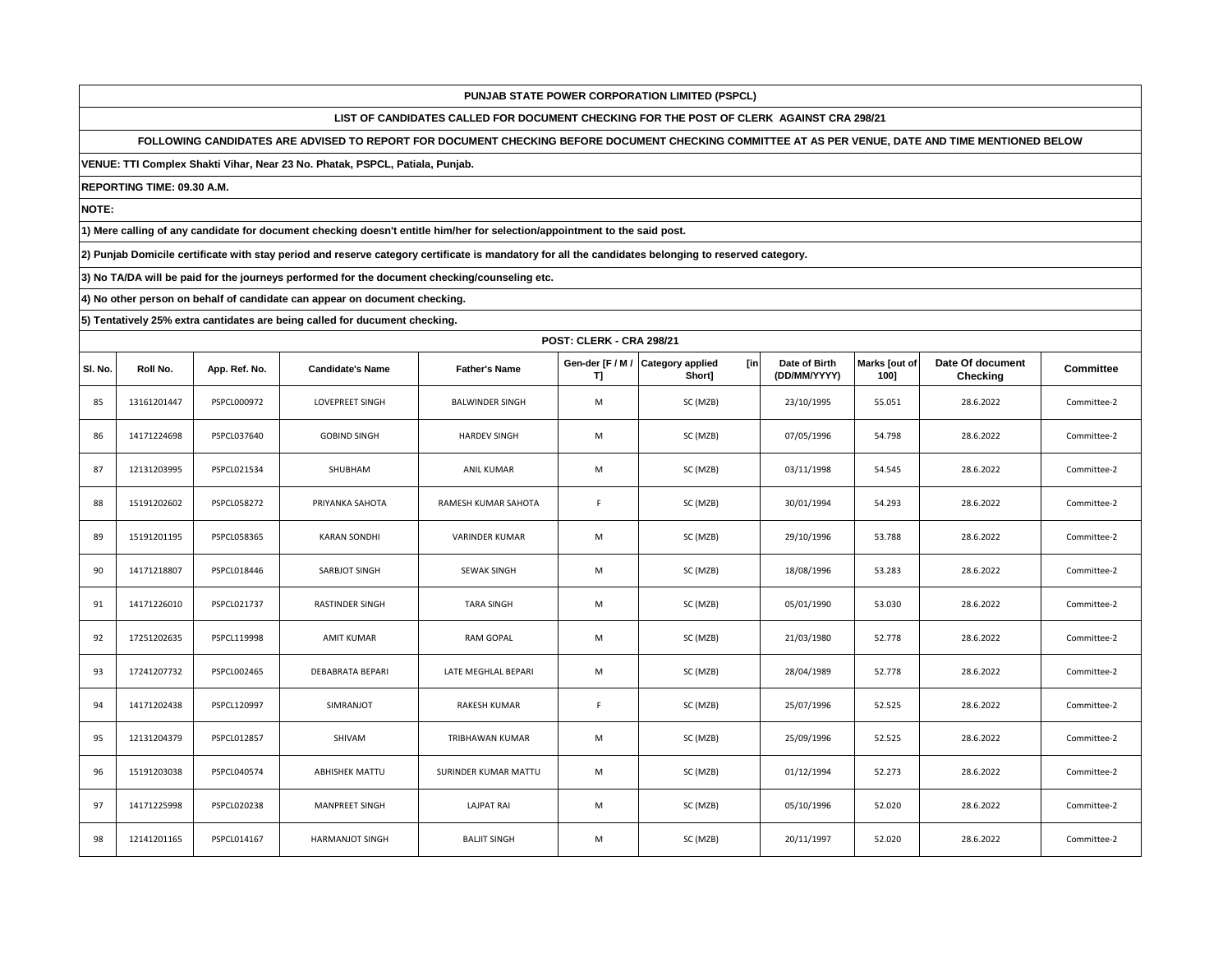**LIST OF CANDIDATES CALLED FOR DOCUMENT CHECKING FOR THE POST OF CLERK AGAINST CRA 298/21**

**FOLLOWING CANDIDATES ARE ADVISED TO REPORT FOR DOCUMENT CHECKING BEFORE DOCUMENT CHECKING COMMITTEE AT AS PER VENUE, DATE AND TIME MENTIONED BELOW** 

**VENUE: TTI Complex Shakti Vihar, Near 23 No. Phatak, PSPCL, Patiala, Punjab.**

**REPORTING TIME: 09.30 A.M.**

**NOTE:**

**1) Mere calling of any candidate for document checking doesn't entitle him/her for selection/appointment to the said post.**

**2) Punjab Domicile certificate with stay period and reserve category certificate is mandatory for all the candidates belonging to reserved category.**

**3) No TA/DA will be paid for the journeys performed for the document checking/counseling etc.**

**4) No other person on behalf of candidate can appear on document checking.**

|         | <b>POST: CLERK - CRA 298/21</b> |               |                         |                       |                        |                                           |                               |                       |                              |                  |
|---------|---------------------------------|---------------|-------------------------|-----------------------|------------------------|-------------------------------------------|-------------------------------|-----------------------|------------------------------|------------------|
| SI. No. | Roll No.                        | App. Ref. No. | <b>Candidate's Name</b> | <b>Father's Name</b>  | Gen-der [F / M /<br>T] | [in]<br><b>Category applied</b><br>Short] | Date of Birth<br>(DD/MM/YYYY) | Marks [out of<br>100] | Date Of document<br>Checking | <b>Committee</b> |
| 99      | 17241204211                     | PSPCL037408   | HARGOBIND SINGH         | <b>RAM SINGH</b>      | M                      | SC (MZB)                                  | 08/03/1994                    | 51.768                | 28.6.2022                    | Committee-2      |
| 100     | 14171221729                     | PSPCL023740   | RAMINDER KAUR           | <b>NAND SINGH</b>     | F                      | SC (MZB)                                  | 17/03/1996                    | 51.515                | 28.6.2022                    | Committee-2      |
| 101     | 14171203723                     | PSPCL113086   | <b>GURPREET SINGH</b>   | <b>GURMEET SINGH</b>  | M                      | SC (MZB)                                  | 01/01/1999                    | 51.515                | 28.6.2022                    | Committee-2      |
| 102     | 14171212453                     | PSPCL114147   | <b>MANPREET KAUR</b>    | <b>KEWAL SINGH</b>    | $\mathsf F$            | SC (MZB)                                  | 11/08/1995                    | 51.263                | 28.6.2022                    | Committee-2      |
| 103     | 14171225238                     | PSPCL108359   | <b>JAGSIR SINGH</b>     | <b>NIKKA SINGH</b>    | M                      | SC (MZB)                                  | 07/09/1997                    | 51.263                | 28.6.2022                    | Committee-2      |
| 104     | 16231203458                     | PSPCL112125   | MANISHA                 | <b>VINOD KHORA</b>    | $\mathsf F$            | SC (MZB)                                  | 19/11/1994                    | 51.010                | 28.6.2022                    | Committee-2      |
| 105     | 15201204644                     | PSPCL092412   | PRATIBHA                | RAJINDER KUMAR        | $\mathsf F$            | SC (MZB)                                  | 17/12/1996                    | 51.010                | 28.6.2022                    | Committee-2      |
| 106     | 14171212028                     | PSPCL066994   | KAMALJEET KAUR          | <b>DARSHAN SINGH</b>  | F                      | SC (MZB)                                  | 11/04/1994                    | 50.505                | 28.6.2022                    | Committee-2      |
| 107     | 16231200855                     | PSPCL028648   | SHIVANI                 | <b>TILAK RAJ</b>      | F                      | SC (MZB)                                  | 27/12/1994                    | 50.505                | 28.6.2022                    | Committee-2      |
| 108     | 13161202306                     | PSPCL033337   | <b>HARPREET KAUR</b>    | <b>RAJINDER SINGH</b> | $\mathsf F$            | SC (MZB)                                  | 13/07/1997                    | 50.505                | 28.6.2022                    | Committee-2      |
| 109     | 17241202079                     | PSPCL025536   | <b>VARUN MATTU</b>      | RAJESH MATTU          | M                      | SC (MZB)                                  | 18/03/1999                    | 50.505                | 28.6.2022                    | Committee-2      |
| 110     | 14171223131                     | PSPCL021183   | <b>GURPREET SINGH</b>   | <b>BHOLA SINGH</b>    | M                      | SC (MZB)                                  | 10/09/1999                    | 50.505                | 28.6.2022                    | Committee-2      |
| 111     | 14171219395                     | PSPCL093507   | LAKHWINDER SINGH        | <b>TAR SINGH</b>      | M                      | SC (MZB)                                  | 02/10/1990                    | 50.253                | 28.6.2022                    | Committee-2      |
| 112     | 13161205371                     | PSPCL019951   | <b>RAJNEET KAUR</b>     | <b>HIRA SINGH</b>     | F                      | SC (MZB)                                  | 27/04/1993                    | 50.253                | 28.6.2022                    | Committee-2      |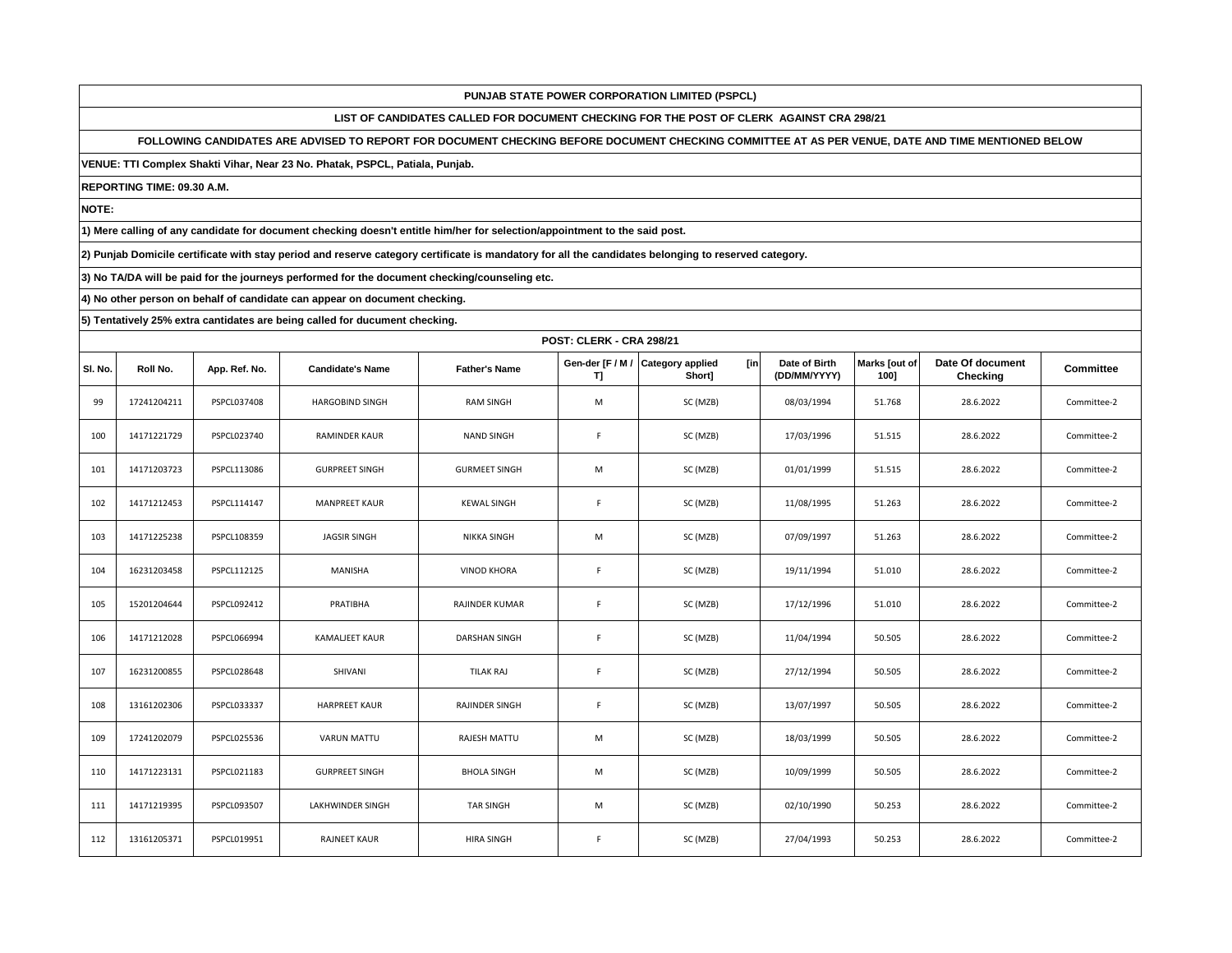**LIST OF CANDIDATES CALLED FOR DOCUMENT CHECKING FOR THE POST OF CLERK AGAINST CRA 298/21**

**FOLLOWING CANDIDATES ARE ADVISED TO REPORT FOR DOCUMENT CHECKING BEFORE DOCUMENT CHECKING COMMITTEE AT AS PER VENUE, DATE AND TIME MENTIONED BELOW** 

**VENUE: TTI Complex Shakti Vihar, Near 23 No. Phatak, PSPCL, Patiala, Punjab.**

**REPORTING TIME: 09.30 A.M.**

**NOTE:**

**1) Mere calling of any candidate for document checking doesn't entitle him/her for selection/appointment to the said post.**

**2) Punjab Domicile certificate with stay period and reserve category certificate is mandatory for all the candidates belonging to reserved category.**

**3) No TA/DA will be paid for the journeys performed for the document checking/counseling etc.**

**4) No other person on behalf of candidate can appear on document checking.**

|         | <b>POST: CLERK - CRA 298/21</b> |                    |                         |                      |                        |                                           |                               |                       |                              |             |
|---------|---------------------------------|--------------------|-------------------------|----------------------|------------------------|-------------------------------------------|-------------------------------|-----------------------|------------------------------|-------------|
| SI. No. | Roll No.                        | App. Ref. No.      | <b>Candidate's Name</b> | <b>Father's Name</b> | Gen-der [F / M /<br>T] | [in]<br><b>Category applied</b><br>Shortl | Date of Birth<br>(DD/MM/YYYY) | Marks [out of<br>1001 | Date Of document<br>Checking | Committee   |
| 113     | 17241209658                     | PSPCL111137        | <b>GURDEEP SINGH</b>    | <b>JARNAIL SINGH</b> | M                      | SC (MZB)                                  | 07/03/1997                    | 50.253                | 29.6.2022                    | Committee-2 |
| 114     | 17241200037                     | PSPCL010622        | SUKHWINDER KAUR         | <b>HARDIAL SINGH</b> | $\mathsf F$            | SC (MZB)                                  | 24/07/1997                    | 50.000                | 29.6.2022                    | Committee-2 |
| 115     | 14171217465                     | PSPCL031410        | <b>RAJWINDER KAUR</b>   | PARAMJIT SINGH       | F.                     | SC (MZB)                                  | 18/05/1984                    | 49.747                | 29.6.2022                    | Committee-2 |
| 116     | 15191200727                     | PSPCL082253        | <b>DINESH BATRA</b>     | <b>KEWAL KUMAR</b>   | M                      | SC (MZB)                                  | 23/01/1989                    | 49.747                | 29.6.2022                    | Committee-2 |
| 117     | 17251200442                     | <b>PSPCL038868</b> | SARITA DEVI             | DHARAMBIR            | $\mathsf F$            | SC (MZB)                                  | 11/11/1993                    | 49.747                | 29.6.2022                    | Committee-2 |
| 118     | 14171200978                     | PSPCL118960        | SANDEEP KUMAR           | <b>LAHOURI RAM</b>   | M                      | SC (MZB)                                  | 19/04/1992                    | 49.495                | 29.6.2022                    | Committee-2 |
| 119     | 14171221129                     | PSPCL124845        | AMANPREET SINGH         | <b>MALKEET SINGH</b> | M                      | SC (MZB)                                  | 02/05/2000                    | 49.495                | 29.6.2022                    | Committee-2 |
| 120     | 17241203638                     | PSPCL063412        | <b>HARJINDER SINGH</b>  | <b>NARATA SINGH</b>  | M                      | SC (MZB)                                  | 24/01/1995                    | 49.242                | 29.6.2022                    | Committee-2 |
| 121     | 15211201114                     | PSPCL039855        | <b>DIPIN GHAI</b>       | <b>JITEN GHAI</b>    | M                      | SC (MZB)                                  | 10/09/1996                    | 49.242                | 29.6.2022                    | Committee-2 |
| 122     | 12131203232                     | PSPCL076172        | RIMMI SIDHU             | RAJ KUMAR SIDHU      | F                      | SC (MZB)                                  | 03/10/1988                    | 48.990                | 29.6.2022                    | Committee-2 |
| 123     | 15191203086                     | PSPCL057291        | NAVPREET SINGH          | PIARA SINGH          | M                      | SC (MZB)                                  | 20/04/1992                    | 48.990                | 29.6.2022                    | Committee-2 |
| 124     | 15201203956                     | PSPCL013446        | <b>AMRIK SINGH</b>      | LAKHWINDER SINGH     | M                      | SC (MZB)                                  | 17/03/1993                    | 48.737                | 29.6.2022                    | Committee-2 |
| 125     | 14171220323                     | PSPCL033943        | PRIYANKA                | <b>PREM PARKASH</b>  | F                      | SC (MZB)                                  | 05/07/1997                    | 48.737                | 29.6.2022                    | Committee-2 |
| 126     | 12151200210                     | PSPCL029430        | <b>RAJVINDER KAUR</b>   | DALBARA SINGH        | F                      | SC (MZB)                                  | 11/03/1997                    | 48.485                | 29.6.2022                    | Committee-2 |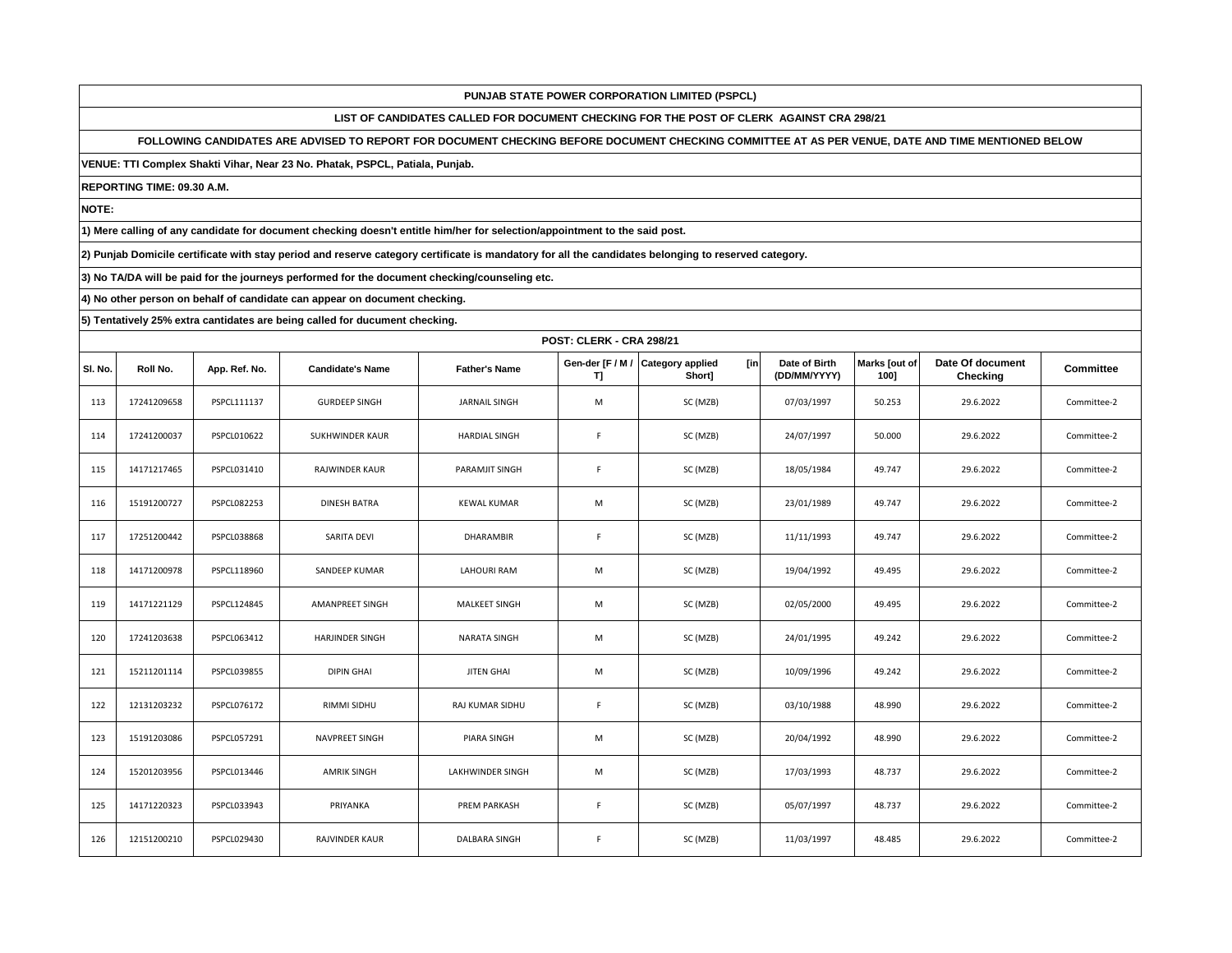**LIST OF CANDIDATES CALLED FOR DOCUMENT CHECKING FOR THE POST OF CLERK AGAINST CRA 298/21**

**FOLLOWING CANDIDATES ARE ADVISED TO REPORT FOR DOCUMENT CHECKING BEFORE DOCUMENT CHECKING COMMITTEE AT AS PER VENUE, DATE AND TIME MENTIONED BELOW** 

**VENUE: TTI Complex Shakti Vihar, Near 23 No. Phatak, PSPCL, Patiala, Punjab.**

**REPORTING TIME: 09.30 A.M.**

**NOTE:**

**1) Mere calling of any candidate for document checking doesn't entitle him/her for selection/appointment to the said post.**

**2) Punjab Domicile certificate with stay period and reserve category certificate is mandatory for all the candidates belonging to reserved category.**

**3) No TA/DA will be paid for the journeys performed for the document checking/counseling etc.**

**4) No other person on behalf of candidate can appear on document checking.**

|         | POST: CLERK - CRA 298/21 |                    |                         |                      |                        |                                          |                               |                       |                              |                  |
|---------|--------------------------|--------------------|-------------------------|----------------------|------------------------|------------------------------------------|-------------------------------|-----------------------|------------------------------|------------------|
| SI. No. | Roll No.                 | App. Ref. No.      | <b>Candidate's Name</b> | <b>Father's Name</b> | Gen-der [F / M /<br>T) | <b>Category applied</b><br>[in<br>Short] | Date of Birth<br>(DD/MM/YYYY) | Marks [out of<br>1001 | Date Of document<br>Checking | <b>Committee</b> |
| 127     | 14171205990              | PSPCL034664        | <b>ANJALI GLORIA</b>    | SUDESH MASIH         | F                      | SC (MZB)                                 | 14/01/1998                    | 48.485                | 29.6.2022                    | Committee-2      |
| 128     | 15191202001              | PSPCL023243        | JASWANT KAUR            | <b>BAHADUR SINGH</b> | F                      | SC (MZB)                                 | 23/11/1998                    | 48.232                | 29.6.2022                    | Committee-2      |
| 129     | 14171223015              | PSPCL005062        | SANJAY KUMAR            | <b>HOLA RAM</b>      | M                      | SC (MZB)                                 | 03/07/1998                    | 47.980                | 29.6.2022                    | Committee-2      |
| 130     | 14171224497              | PSPCL011260        | PARAMJIT SINGH          | <b>RESHAM SINGH</b>  | M                      | SC (MZB)                                 | 04/05/1991                    | 47.727                | 29.6.2022                    | Committee-2      |
| 131     | 17241201187              | PSPCL078757        | ARASHDEEP SINGH         | <b>ASHOK KUMAR</b>   | M                      | SC (MZB)                                 | 10/07/1994                    | 47.727                | 29.6.2022                    | Committee-2      |
| 132     | 17251201072              | PSPCL106945        | <b>HARDEEP SINGH</b>    | <b>UJAGGAR SINGH</b> | M                      | SC (MZB)                                 | 15/11/1995                    | 47.727                | 29.6.2022                    | Committee-2      |
| 133     | 14171200389              | PSPCL055211        | <b>REENU KAUR</b>       | <b>BOHAR SINGH</b>   | F                      | SC (MZB)                                 | 02/11/1997                    | 47.727                | 29.6.2022                    | Committee-2      |
| 134     | 15201204752              | PSPCL131086        | SUJATA                  | RAJ KUMAR            | F                      | SC (MZB)                                 | 12/06/1988                    | 47.475                | 29.6.2022                    | Committee-2      |
| 135     | 17241203089              | <b>PSPCL085887</b> | RAJNI                   | SANJAY KUMAR         | F                      | SC (MZB)                                 | 16/06/1998                    | 47.475                | 29.6.2022                    | Committee-2      |
| 136     | 14171226485              | PSPCL084193        | <b>GURPREET SINGH</b>   | <b>TIRLOK SINGH</b>  | M                      | SC (MZB)                                 | 16/07/1993                    | 47.222                | 29.6.2022                    | Committee-2      |
| 137     | 17241210607              | PSPCL003933        | <b>RAHUL MATHUR</b>     | RAJINDER MATHUR      | M                      | SC (MZB)                                 | 08/06/1996                    | 46.465                | 29.6.2022                    | Committee-2      |
| 138     | 14171218720              | PSPCL006098        | <b>GURWINDER SINGH</b>  | JAGJEET SINGH        | M                      | SC (MZB)                                 | 30/01/1998                    | 46.212                | 29.6.2022                    | Committee-2      |
| 139     | 15201205875              | PSPCL011381        | <b>JAGJIT SINGH</b>     | <b>BALJIT SINGH</b>  | M                      | SC (MZB)                                 | 04/03/1994                    | 45.960                | 29.6.2022                    | Committee-2      |
| 140     | 17251202165              | PSPCL040753        | <b>MANAV NAHAR</b>      | SANJEEV NAHAR        | M                      | SC (MZB)                                 | 22/02/1997                    | 45.960                | 29.6.2022                    | Committee-2      |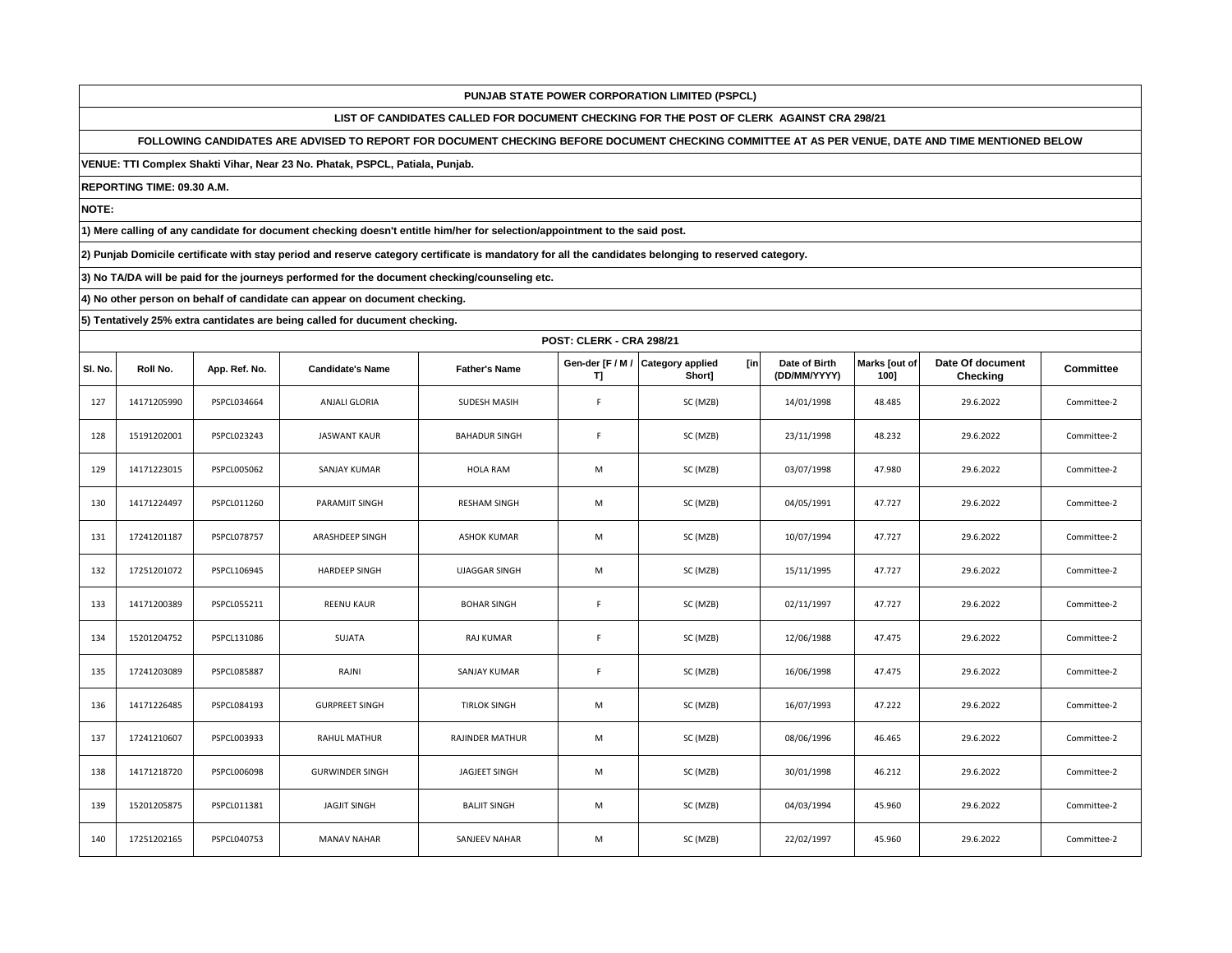**LIST OF CANDIDATES CALLED FOR DOCUMENT CHECKING FOR THE POST OF CLERK AGAINST CRA 298/21**

**FOLLOWING CANDIDATES ARE ADVISED TO REPORT FOR DOCUMENT CHECKING BEFORE DOCUMENT CHECKING COMMITTEE AT AS PER VENUE, DATE AND TIME MENTIONED BELOW** 

**VENUE: TTI Complex Shakti Vihar, Near 23 No. Phatak, PSPCL, Patiala, Punjab.**

**REPORTING TIME: 09.30 A.M.**

**NOTE:**

**1) Mere calling of any candidate for document checking doesn't entitle him/her for selection/appointment to the said post.**

**2) Punjab Domicile certificate with stay period and reserve category certificate is mandatory for all the candidates belonging to reserved category.**

**3) No TA/DA will be paid for the journeys performed for the document checking/counseling etc.**

**4) No other person on behalf of candidate can appear on document checking.**

|         | <b>POST: CLERK - CRA 298/21</b> |                    |                            |                               |    |                                                     |                               |                       |                              |                  |  |
|---------|---------------------------------|--------------------|----------------------------|-------------------------------|----|-----------------------------------------------------|-------------------------------|-----------------------|------------------------------|------------------|--|
| SI. No. | Roll No.                        | App. Ref. No.      | <b>Candidate's Name</b>    | <b>Father's Name</b>          | T] | [in]<br>Gen-der [F / M / Category applied<br>Short] | Date of Birth<br>(DD/MM/YYYY) | Marks [out of<br>100] | Date Of document<br>Checking | <b>Committee</b> |  |
| 141     | 14171224951                     | PSPCL070106        | <b>NIAMAT SINGH BHATTI</b> | <b>GURCHARAN SINGH BHATTI</b> | M  | SC (MZB)                                            | 04/03/1998                    | 45.960                | 30.6.2022                    | Committee-2      |  |
| 142     | 14171226188                     | PSPCL046410        | NIRMAL SINGH               | <b>GURJANT SINGH</b>          | M  | SC (MZB)                                            | 15/04/1993                    | 45.707                | 30.6.2022                    | Committee-2      |  |
| 143     | 12131200199                     | <b>PSPCL055285</b> | <b>RAJAT KUMAR</b>         | <b>KARAM CHAND</b>            | M  | SC (MZB)                                            | 08/03/1996                    | 45.707                | 30.6.2022                    | Committee-2      |  |
| 144     | 11111202110                     | PSPCL151316        | <b>CHANDAN MATTU</b>       | KRISHAN LAL MATTU             | M  | SC (MZB)                                            | 16/05/1993                    | 45.455                | 30.6.2022                    | Committee-2      |  |
| 145     | 14171208657                     | PSPCL004519        | AKASHDEP SINGH             | SOHAN SINGH                   | M  | SC (MZB)                                            | 29/07/1997                    | 45.455                | 30.6.2022                    | Committee-2      |  |
| 146     | 14171214794                     | PSPCL055781        | YADWINDER SINGH            | <b>MALKEET SINGH</b>          | M  | SC (MZB)                                            | 20/02/1994                    | 45.202                | 30.6.2022                    | Committee-2      |  |
| 147     | 12151200730                     | PSPCL012217        | <b>ANKIT SAHOTA</b>        | <b>HARI RAJ</b>               | M  | SC (MZB)                                            | 08/12/1995                    | 45.202                | 30.6.2022                    | Committee-2      |  |
| 148     | 14171210159                     | <b>PSPCL012898</b> | KOMALDEEP SINGH            | <b>AMARJIT SINGH</b>          | M  | SC (MZB)                                            | 22/02/1996                    | 45.202                | 30.6.2022                    | Committee-2      |  |
| 149     | 14171205881                     | PSPCL018614        | SANJEEV KUMAR              | OM PRAKASH                    | M  | SC (OT)                                             | 20/11/1992                    | 72.222                | 30.6.2022                    | Committee-2      |  |
| 150     | 15201203452                     | PSPCL014038        | <b>JASVIR SINGH</b>        | PRITAM SINGH                  | M  | SC (OT)                                             | 27/09/1998                    | 72.222                | 30.6.2022                    | Committee-2      |  |
| 151     | 17241210098                     | PSPCL058229        | MOHIT KUMAR                | <b>BABU LAL</b>               | M  | SC (OT)                                             | 01/12/1994                    | 71.717                | 30.6.2022                    | Committee-2      |  |
| 152     | 14171225195                     | PSPCL103944        | RINKU KUMAR                | <b>ASHOK KUMAR</b>            | M  | SC (OT)                                             | 23/11/1999                    | 71.212                | 30.6.2022                    | Committee-2      |  |
| 153     | 15191203122                     | PSPCL066973        | SURINDER PAL               | JOGINDER SINGH                | M  | SC (OT)                                             | 01/04/1994                    | 70.960                | 30.6.2022                    | Committee-2      |  |
| 154     | 12121201242                     | PSPCL014814        | <b>JASMINDER SINGH</b>     | <b>HARDEV SINGH</b>           | M  | SC (OT)                                             | 07/09/1998                    | 70.960                | 30.6.2022                    | Committee-2      |  |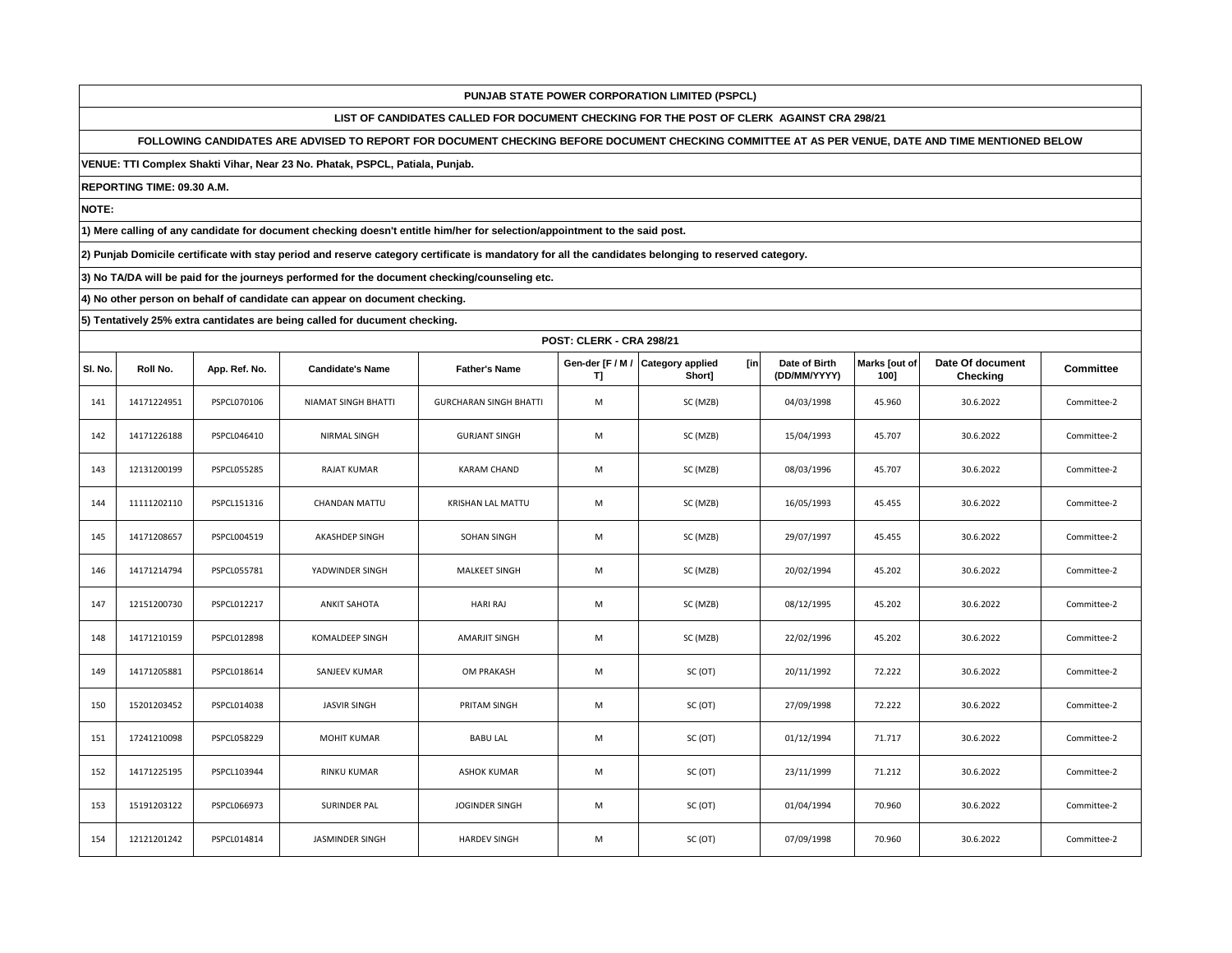**LIST OF CANDIDATES CALLED FOR DOCUMENT CHECKING FOR THE POST OF CLERK AGAINST CRA 298/21**

**FOLLOWING CANDIDATES ARE ADVISED TO REPORT FOR DOCUMENT CHECKING BEFORE DOCUMENT CHECKING COMMITTEE AT AS PER VENUE, DATE AND TIME MENTIONED BELOW** 

**VENUE: TTI Complex Shakti Vihar, Near 23 No. Phatak, PSPCL, Patiala, Punjab.**

**REPORTING TIME: 09.30 A.M.**

**NOTE:**

**1) Mere calling of any candidate for document checking doesn't entitle him/her for selection/appointment to the said post.**

**2) Punjab Domicile certificate with stay period and reserve category certificate is mandatory for all the candidates belonging to reserved category.**

**3) No TA/DA will be paid for the journeys performed for the document checking/counseling etc.**

**4) No other person on behalf of candidate can appear on document checking.**

|         |             | <b>POST: CLERK - CRA 298/21</b> |                         |                       |             |                                                    |                               |                       |                              |             |  |  |  |
|---------|-------------|---------------------------------|-------------------------|-----------------------|-------------|----------------------------------------------------|-------------------------------|-----------------------|------------------------------|-------------|--|--|--|
| SI. No. | Roll No.    | App. Ref. No.                   | <b>Candidate's Name</b> | <b>Father's Name</b>  | T           | Gen-der [F / M / Category applied<br>[in<br>Short] | Date of Birth<br>(DD/MM/YYYY) | Marks Jout of<br>1001 | Date Of document<br>Checking | Committee   |  |  |  |
| 155     | 16231207736 | PSPCL110202                     | SHEETAL RANI            | <b>JAGAT SINGH</b>    | F           | SC (OT)                                            | 02/06/1996                    | 70.707                | 30.6.2022                    | Committee-2 |  |  |  |
| 156     | 15201203653 | PSPCL082476                     | SAURABH KUMAR           | <b>HARI SHANKAR</b>   | M           | SC (OT)                                            | 25/03/1998                    | 70.455                | 30.6.2022                    | Committee-2 |  |  |  |
| 157     | 14171219689 | PSPCL126972                     | PARGAT SINGH            | AJAIB SINGH           | M           | SC (OT)                                            | 17/09/1998                    | 69.444                | 30.6.2022                    | Committee-2 |  |  |  |
| 158     | 15191202964 | PSPCL018384                     | <b>NARESH KUMAR</b>     | <b>MUKHTIAR SINGH</b> | M           | SC (OT)                                            | 19/05/1991                    | 68.939                | 30.6.2022                    | Committee-2 |  |  |  |
| 159     | 15191205675 | PSPCL110809                     | <b>HARJINDER SINGH</b>  | KULWANT SINGH         | M           | SC (OT)                                            | 12/09/1993                    | 68.939                | 30.6.2022                    | Committee-2 |  |  |  |
| 160     | 15191202024 | PSPCL029900                     | HIMANSHU                | <b>VINOD KUMAR</b>    | M           | SC (OT)                                            | 24/04/1999                    | 68.939                | 30.6.2022                    | Committee-2 |  |  |  |
| 161     | 16231206276 | PSPCL103154                     | <b>GURPREET KAUR</b>    | SOHAN SINGH           | $\mathsf F$ | SC (OT)                                            | 13/10/1996                    | 68.182                | 30.6.2022                    | Committee-2 |  |  |  |
| 162     | 17241206087 | PSPCL122370                     | PALAK                   | <b>SHIV KUMAR</b>     | M           | SC (OT)                                            | 23/11/1997                    | 67.677                | 30.6.2022                    | Committee-2 |  |  |  |
| 163     | 13161208383 | PSPCL048481                     | SANJEEV KUMAR           | <b>SHAM KUMAR</b>     | M           | SC (OT)                                            | 22/04/1998                    | 67.677                | 30.6.2022                    | Committee-2 |  |  |  |
| 164     | 14171222551 | PSPCL124012                     | <b>VIKAS KUMAR</b>      | RAM KISHAN            | M           | SC (OT)                                            | 15/08/1999                    | 67.677                | 30.6.2022                    | Committee-2 |  |  |  |
| 165     | 14171207507 | PSPCL042483                     | AMANDEEP KAUR           | <b>HARPAL SINGH</b>   | $\mathsf F$ | SC (OT)                                            | 23/05/1997                    | 67.424                | 30.6.2022                    | Committee-2 |  |  |  |
| 166     | 14171214182 | PSPCL140378                     | <b>NIKHIL</b>           | <b>MANGAL DASS</b>    | M           | SC (OT)                                            | 06/03/2001                    | 67.424                | 30.6.2022                    | Committee-2 |  |  |  |
| 167     | 14171223599 | <b>PSPCL079805</b>              | <b>GURSEWAK SINGH</b>   | <b>DIAL SINGH</b>     | M           | SC (OT)                                            | 28/07/1992                    | 66.919                | 30.6.2022                    | Committee-2 |  |  |  |
| 168     | 12141200834 | PSPCL058070                     | <b>RAVINDER SINGH</b>   | <b>GURDEV SINGH</b>   | M           | SC (OT)                                            | 13/06/1995                    | 66.414                | 30.6.2022                    | Committee-2 |  |  |  |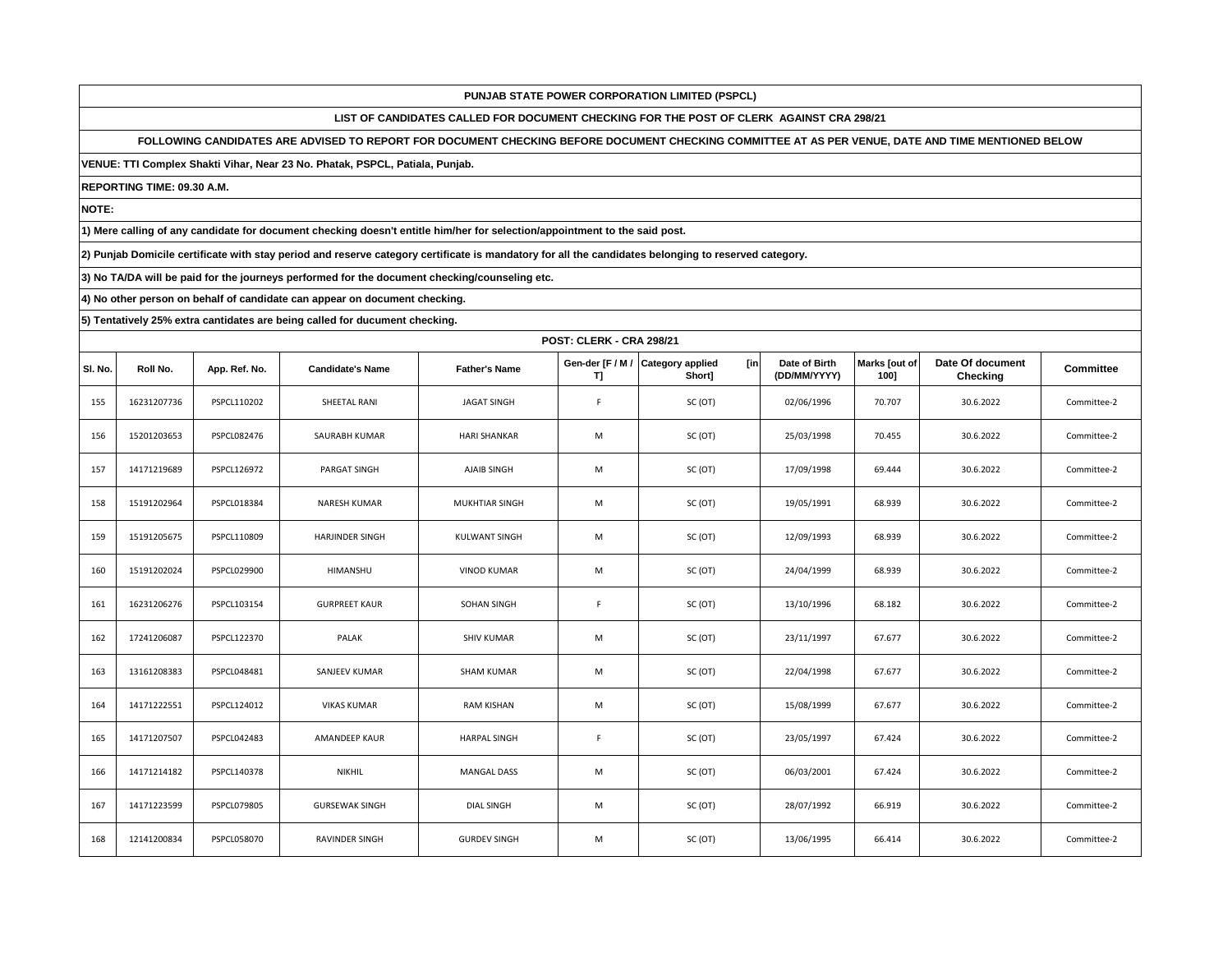**LIST OF CANDIDATES CALLED FOR DOCUMENT CHECKING FOR THE POST OF CLERK AGAINST CRA 298/21**

**FOLLOWING CANDIDATES ARE ADVISED TO REPORT FOR DOCUMENT CHECKING BEFORE DOCUMENT CHECKING COMMITTEE AT AS PER VENUE, DATE AND TIME MENTIONED BELOW** 

**VENUE: TTI Complex Shakti Vihar, Near 23 No. Phatak, PSPCL, Patiala, Punjab.**

**REPORTING TIME: 09.30 A.M.**

**NOTE:**

**1) Mere calling of any candidate for document checking doesn't entitle him/her for selection/appointment to the said post.**

**2) Punjab Domicile certificate with stay period and reserve category certificate is mandatory for all the candidates belonging to reserved category.**

**3) No TA/DA will be paid for the journeys performed for the document checking/counseling etc.**

**4) No other person on behalf of candidate can appear on document checking.**

|         |             | <b>POST: CLERK - CRA 298/21</b> |                         |                        |             |                                                     |                               |                       |                              |             |  |  |  |
|---------|-------------|---------------------------------|-------------------------|------------------------|-------------|-----------------------------------------------------|-------------------------------|-----------------------|------------------------------|-------------|--|--|--|
| SI. No. | Roll No.    | App. Ref. No.                   | <b>Candidate's Name</b> | <b>Father's Name</b>   | T]          | [in]<br>Gen-der [F / M / Category applied<br>Short] | Date of Birth<br>(DD/MM/YYYY) | Marks [out of<br>100] | Date Of document<br>Checking | Committee   |  |  |  |
| 169     | 17251201859 | PSPCL113261                     | <b>SUMNEET SINGH</b>    | SUKHDEV SINGH          | M           | SC (OT)                                             | 29/04/1996                    | 66.414                | 01.07.2022                   | Committee-2 |  |  |  |
| 170     | 14171218775 | PSPCL012874                     | VISHAL KUMAR            | RAJ KUMAR              | M           | SC (OT)                                             | 10/06/1997                    | 66.414                | 01.07.2022                   | Committee-2 |  |  |  |
| 171     | 14171226181 | PSPCL045714                     | BALRAJ                  | <b>DURGA DASS</b>      | M           | SC (OT)                                             | 25/09/1997                    | 66.414                | 01.07.2022                   | Committee-2 |  |  |  |
| 172     | 15201204252 | PSPCL118696                     | AMANDEEP SINGH          | <b>KULWINDER KUMAR</b> | M           | SC (OT)                                             | 12/01/1995                    | 66.162                | 01.07.2022                   | Committee-2 |  |  |  |
| 173     | 14171225647 | PSPCL142161                     | <b>BHUPINDER SINGH</b>  | <b>MUKHTIAR SINGH</b>  | M           | SC (OT)                                             | 26/07/1995                    | 66.162                | 01.07.2022                   | Committee-2 |  |  |  |
| 174     | 17251201749 | PSPCL052410                     | <b>SATGUR SINGH</b>     | <b>SAUN SINGH</b>      | M           | SC(OT)                                              | 11/11/1998                    | 65.909                | 01.07.2022                   | Committee-2 |  |  |  |
| 175     | 17241210685 | PSPCL046894                     | SANJAY KUMAR GAUTAM     | <b>TULA RAM</b>        | M           | SC (OT)                                             | 10/05/1994                    | 65.657                | 01.07.2022                   | Committee-2 |  |  |  |
| 176     | 17241202748 | PSPCL014352                     | SAHIL KUMAR             | OM PARKASH             | M           | SC (OT)                                             | 30/10/1997                    | 65.657                | 01.07.2022                   | Committee-2 |  |  |  |
| 177     | 14171225982 | PSPCL017959                     | <b>BALJINDER SINGH</b>  | <b>KEWAL SINGH</b>     | M           | SC (OT)                                             | 02/02/1998                    | 65.657                | 01.07.2022                   | Committee-2 |  |  |  |
| 178     | 14171214811 | <b>PSPCL058288</b>              | <b>JAGTAR SINGH</b>     | JASVEER SINGH          | M           | SC (OT)                                             | 25/03/1998                    | 65.404                | 01.07.2022                   | Committee-2 |  |  |  |
| 179     | 15191206001 | PSPCL050644                     | <b>GURJEET SINGH</b>    | SUDAGAR SINGH          | M           | SC (OT)                                             | 29/07/1997                    | 65.152                | 01.07.2022                   | Committee-2 |  |  |  |
| 180     | 14171217486 | PSPCL034188                     | <b>KAMALPREET KAUR</b>  | DHARMPAL SINGH         | $\mathsf F$ | SC (OT)                                             | 30/11/1998                    | 64.899                | 01.07.2022                   | Committee-2 |  |  |  |
| 181     | 15211200607 | PSPCL004233                     | NISHA KUMARI            | SANJAY KUMAR           | F           | SC (OT)                                             | 04/10/1995                    | 64.646                | 01.07.2022                   | Committee-2 |  |  |  |
| 182     | 14171203019 | PSPCL019298                     | SANDEEP KUMAR           | OM PARKASH             | M           | SC (OT)                                             | 04/07/1995                    | 64.141                | 01.07.2022                   | Committee-2 |  |  |  |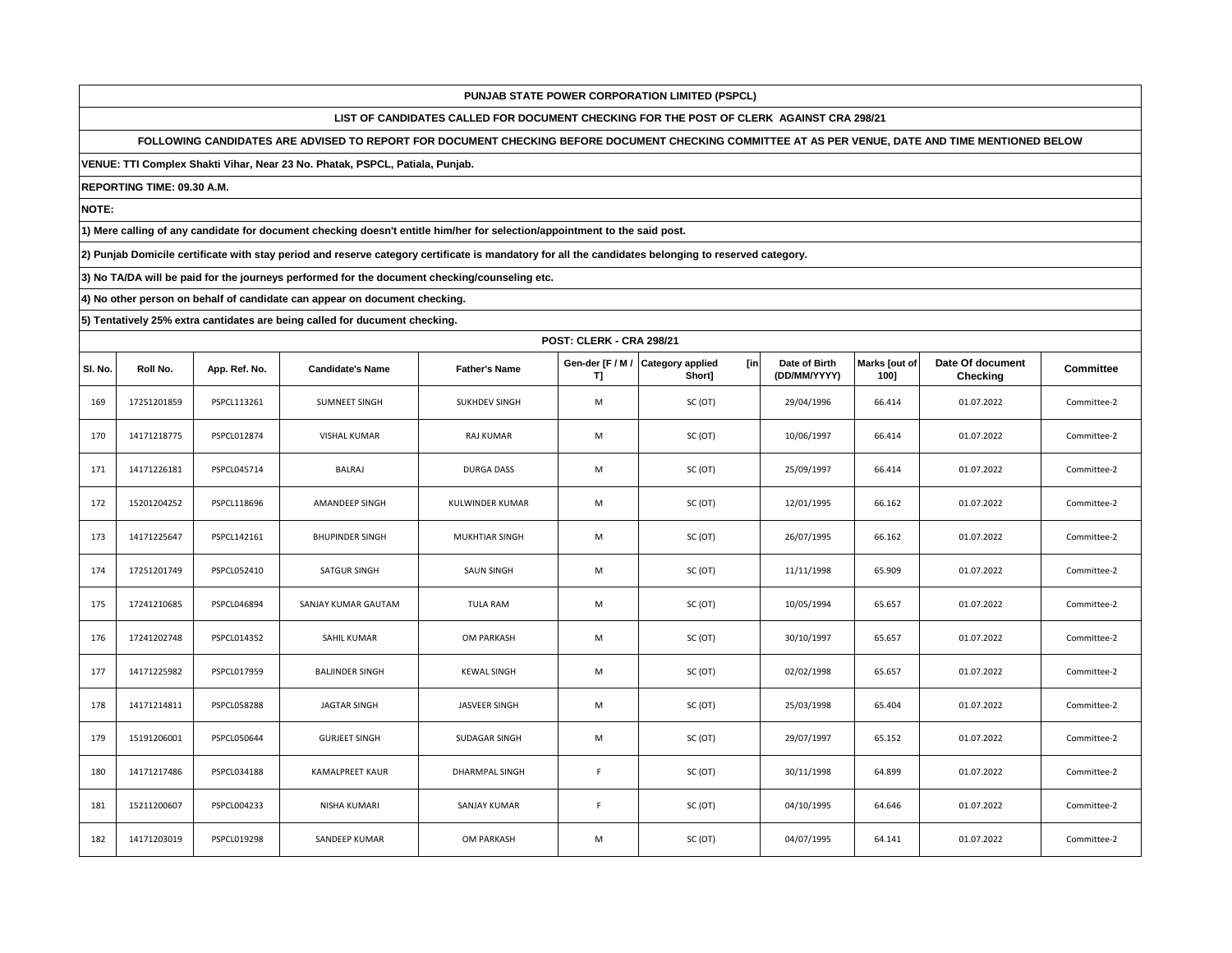**LIST OF CANDIDATES CALLED FOR DOCUMENT CHECKING FOR THE POST OF CLERK AGAINST CRA 298/21**

**FOLLOWING CANDIDATES ARE ADVISED TO REPORT FOR DOCUMENT CHECKING BEFORE DOCUMENT CHECKING COMMITTEE AT AS PER VENUE, DATE AND TIME MENTIONED BELOW** 

**VENUE: TTI Complex Shakti Vihar, Near 23 No. Phatak, PSPCL, Patiala, Punjab.**

**REPORTING TIME: 09.30 A.M.**

**NOTE:**

**1) Mere calling of any candidate for document checking doesn't entitle him/her for selection/appointment to the said post.**

**2) Punjab Domicile certificate with stay period and reserve category certificate is mandatory for all the candidates belonging to reserved category.**

**3) No TA/DA will be paid for the journeys performed for the document checking/counseling etc.**

**4) No other person on behalf of candidate can appear on document checking.**

|         |             | <b>POST: CLERK - CRA 298/21</b> |                         |                       |             |                                                    |                               |                       |                              |                  |  |  |
|---------|-------------|---------------------------------|-------------------------|-----------------------|-------------|----------------------------------------------------|-------------------------------|-----------------------|------------------------------|------------------|--|--|
| SI. No. | Roll No.    | App. Ref. No.                   | <b>Candidate's Name</b> | <b>Father's Name</b>  | T]          | [in<br>Gen-der [F / M / Category applied<br>Short] | Date of Birth<br>(DD/MM/YYYY) | Marks [out of<br>1001 | Date Of document<br>Checking | <b>Committee</b> |  |  |
| 183     | 14171202067 | PSPCL078494                     | TANU                    | PHOOL CHAND           | F           | SC (OT)                                            | 15/06/1997                    | 64.141                | 01.07.2022                   | Committee-2      |  |  |
| 184     | 15201203661 | PSPCL086655                     | MOHIT HIRA              | <b>KEWAL KRISHAN</b>  | M           | SC (OT)                                            | 12/10/1993                    | 63.889                | 01.07.2022                   | Committee-2      |  |  |
| 185     | 16231203352 | <b>PSPCL087367</b>              | PREETI DEVI             | <b>RAM SHINGAR</b>    | F           | SC(OT)                                             | 25/03/1999                    | 63.889                | 01.07.2022                   | Committee-2      |  |  |
| 186     | 14171218381 | PSPCL132926                     | PRIYANKA PUNIA          | RADHE SHAM PUNIA      | $\mathsf F$ | SC (OT)                                            | 02/12/1999                    | 63.889                | 01.07.2022                   | Committee-2      |  |  |
| 187     | 14171211135 | PSPCL130321                     | <b>RAHUL KUMAR</b>      | <b>VIJAY KUMAR</b>    | M           | SC (OT)                                            | 14/10/1996                    | 63.636                | 01.07.2022                   | Committee-2      |  |  |
| 188     | 12131204359 | PSPCL009155                     | MALKEET SINGH           | SURINDER SINGH        | M           | SC (OT)                                            | 21/01/1991                    | 63.384                | 01.07.2022                   | Committee-2      |  |  |
| 189     | 19281201112 | <b>PSPCL035257</b>              | <b>DAMANPREET KAUR</b>  | PRITPAL SINGH         | F.          | SC (OT)                                            | 09/06/1996                    | 63.131                | 01.07.2022                   | Committee-2      |  |  |
| 190     | 12131202251 | PSPCL029003                     | <b>AMRIK CHAND</b>      | SATPAL SINGH          | M           | SC (OT)                                            | 25/04/1992                    | 62.879                | 01.07.2022                   | Committee-2      |  |  |
| 191     | 14171214788 | PSPCL055063                     | SAHIL                   | <b>SHAM LAL</b>       | M           | SC (OT)                                            | 23/07/1998                    | 62.879                | 01.07.2022                   | Committee-2      |  |  |
| 192     | 14171224453 | PSPCL004944                     | <b>RAVI KUMAR</b>       | PREM CHAND            | M           | SC (OT)                                            | 01/12/1994                    | 62.374                | 01.07.2022                   | Committee-2      |  |  |
| 193     | 17241209946 | PSPCL019673                     | RANDEEP SINGH           | <b>BALWANT SINGH</b>  | M           | SC (OT)                                            | 24/09/1997                    | 62.374                | 01.07.2022                   | Committee-2      |  |  |
| 194     | 15191203137 | PSPCL073759                     | NIRMALA DEVI            | <b>GURMEJ LAL</b>     | F           | SC(OT)                                             | 25/08/1992                    | 62.121                | 01.07.2022                   | Committee-2      |  |  |
| 195     | 14171200626 | PSPCL078545                     | KULDEEP RAM             | <b>RANJEET RAM</b>    | M           | SC (OT)                                            | 16/05/1997                    | 62.121                | 01.07.2022                   | Committee-2      |  |  |
| 196     | 14171211546 | PSPCL005005                     | <b>HARPAL SINGH</b>     | <b>LACHHMAN SINGH</b> | M           | SC (OT)                                            | 24/05/1995                    | 61.869                | 01.07.2022                   | Committee-2      |  |  |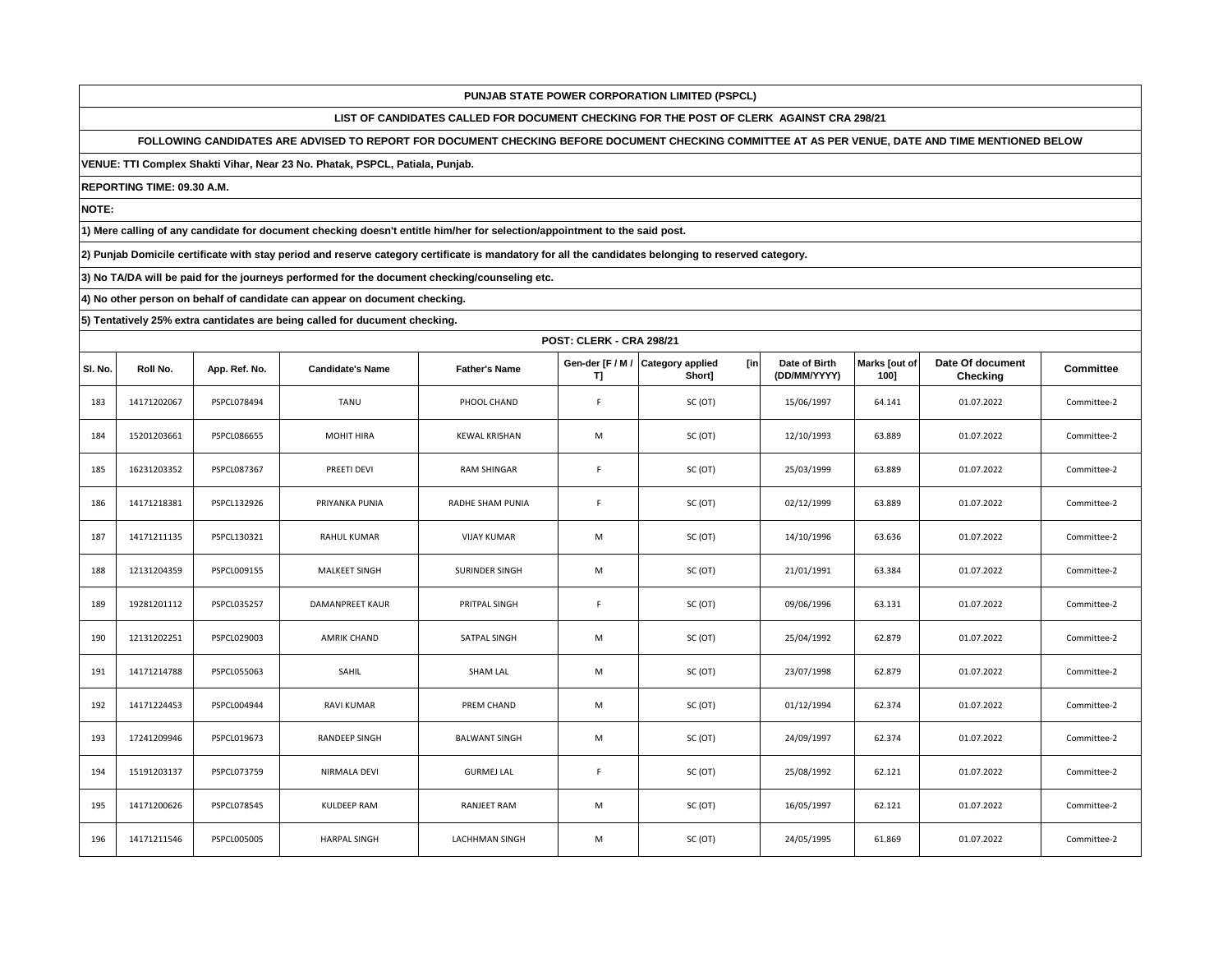**LIST OF CANDIDATES CALLED FOR DOCUMENT CHECKING FOR THE POST OF CLERK AGAINST CRA 298/21**

**FOLLOWING CANDIDATES ARE ADVISED TO REPORT FOR DOCUMENT CHECKING BEFORE DOCUMENT CHECKING COMMITTEE AT AS PER VENUE, DATE AND TIME MENTIONED BELOW** 

**VENUE: TTI Complex Shakti Vihar, Near 23 No. Phatak, PSPCL, Patiala, Punjab.**

**REPORTING TIME: 09.30 A.M.**

**NOTE:**

**1) Mere calling of any candidate for document checking doesn't entitle him/her for selection/appointment to the said post.**

**2) Punjab Domicile certificate with stay period and reserve category certificate is mandatory for all the candidates belonging to reserved category.**

**3) No TA/DA will be paid for the journeys performed for the document checking/counseling etc.**

**4) No other person on behalf of candidate can appear on document checking.**

|         | <b>POST: CLERK - CRA 298/21</b> |               |                         |                       |             |                                                    |                               |                       |                              |                  |  |  |  |
|---------|---------------------------------|---------------|-------------------------|-----------------------|-------------|----------------------------------------------------|-------------------------------|-----------------------|------------------------------|------------------|--|--|--|
| SI. No. | Roll No.                        | App. Ref. No. | <b>Candidate's Name</b> | <b>Father's Name</b>  | T]          | Gen-der [F / M / Category applied<br>[in<br>Short] | Date of Birth<br>(DD/MM/YYYY) | Marks [out of<br>1001 | Date Of document<br>Checking | <b>Committee</b> |  |  |  |
| 197     | 15191202822                     | PSPCL126000   | <b>SUNITA KUMARI</b>    | <b>RAM KARAN</b>      | F           | SC (OT)                                            | 25/07/1995                    | 61.869                | 04.07.2022                   | Committee-2      |  |  |  |
| 198     | 14171220311                     | PSPCL030189   | <b>RESHAM KAUR</b>      | <b>KARNAIL SINGH</b>  | F           | SC (OT)                                            | 25/12/1995                    | 61.869                | 04.07.2022                   | Committee-2      |  |  |  |
| 199     | 14171219971                     | PSPCL146751   | SANJEEV KUMAR           | <b>SARWAN RAM</b>     | M           | SC (OT)                                            | 24/07/1998                    | 61.869                | 04.07.2022                   | Committee-2      |  |  |  |
| 200     | 17251200264                     | PSPCL058769   | BHUVNESH KUMAR BANGA    | BARJINDER KUMAR BANGA | M           | SC (OT)                                            | 29/01/1995                    | 61.616                | 04.07.2022                   | Committee-2      |  |  |  |
| 201     | 15191201797                     | PSPCL115551   | <b>GURTEJ SINGH</b>     | <b>AVTAR SINGH</b>    | M           | SC (OT)                                            | 30/07/1995                    | 61.364                | 04.07.2022                   | Committee-2      |  |  |  |
| 202     | 15201204371                     | PSPCL000643   | <b>LOVEPREET SINGH</b>  | PARMINDER SINGH       | M           | SC (OT)                                            | 28/01/1996                    | 61.364                | 04.07.2022                   | Committee-2      |  |  |  |
| 203     | 17241209964                     | PSPCL025479   | <b>MANOJ KUMAR</b>      | <b>MADAN LAL</b>      | M           | SC (OT)                                            | 04/10/1991                    | 61.111                | 04.07.2022                   | Committee-2      |  |  |  |
| 204     | 12131200870                     | PSPCL003975   | <b>RAVNEET KAUR</b>     | <b>RANDHIR SINGH</b>  | F           | SC (OT)                                            | 30/10/1992                    | 61.111                | 04.07.2022                   | Committee-2      |  |  |  |
| 205     | 14171225187                     | PSPCL102798   | <b>GURCHARN SINGH</b>   | <b>KEHAR SINGH</b>    | M           | SC (OT)                                            | 15/10/1990                    | 60.859                | 04.07.2022                   | Committee-2      |  |  |  |
| 206     | 13161204292                     | PSPCL064293   | YOGITA                  | <b>GURMEET RAM</b>    | $\mathsf F$ | SC (OT)                                            | 02/10/1992                    | 60.859                | 04.07.2022                   | Committee-2      |  |  |  |
| 207     | 13161202456                     | PSPCL065442   | <b>KANCHAN ATTRI</b>    | <b>ASHOK KUMAR</b>    | $\mathsf F$ | SC (OT)                                            | 03/08/1998                    | 60.859                | 04.07.2022                   | Committee-2      |  |  |  |
| 208     | 12131200322                     | PSPCL109533   | SIMRANDEEP SINGH        | <b>IQBAL SINGH</b>    | M           | SC (OT)                                            | 15/12/1998                    | 60.859                | 04.07.2022                   | Committee-2      |  |  |  |
| 209     | 15191201291                     | PSPCL106386   | <b>UMESH</b>            | SATPAUL               | M           | SC (OT)                                            | 22/05/1995                    | 60.606                | 04.07.2022                   | Committee-2      |  |  |  |
| 210     | 17241207304                     | PSPCL078863   | RYTHAM                  | JAGDISH RAJ           | M           | SC (OT)                                            | 20/11/1999                    | 60.606                | 04.07.2022                   | Committee-2      |  |  |  |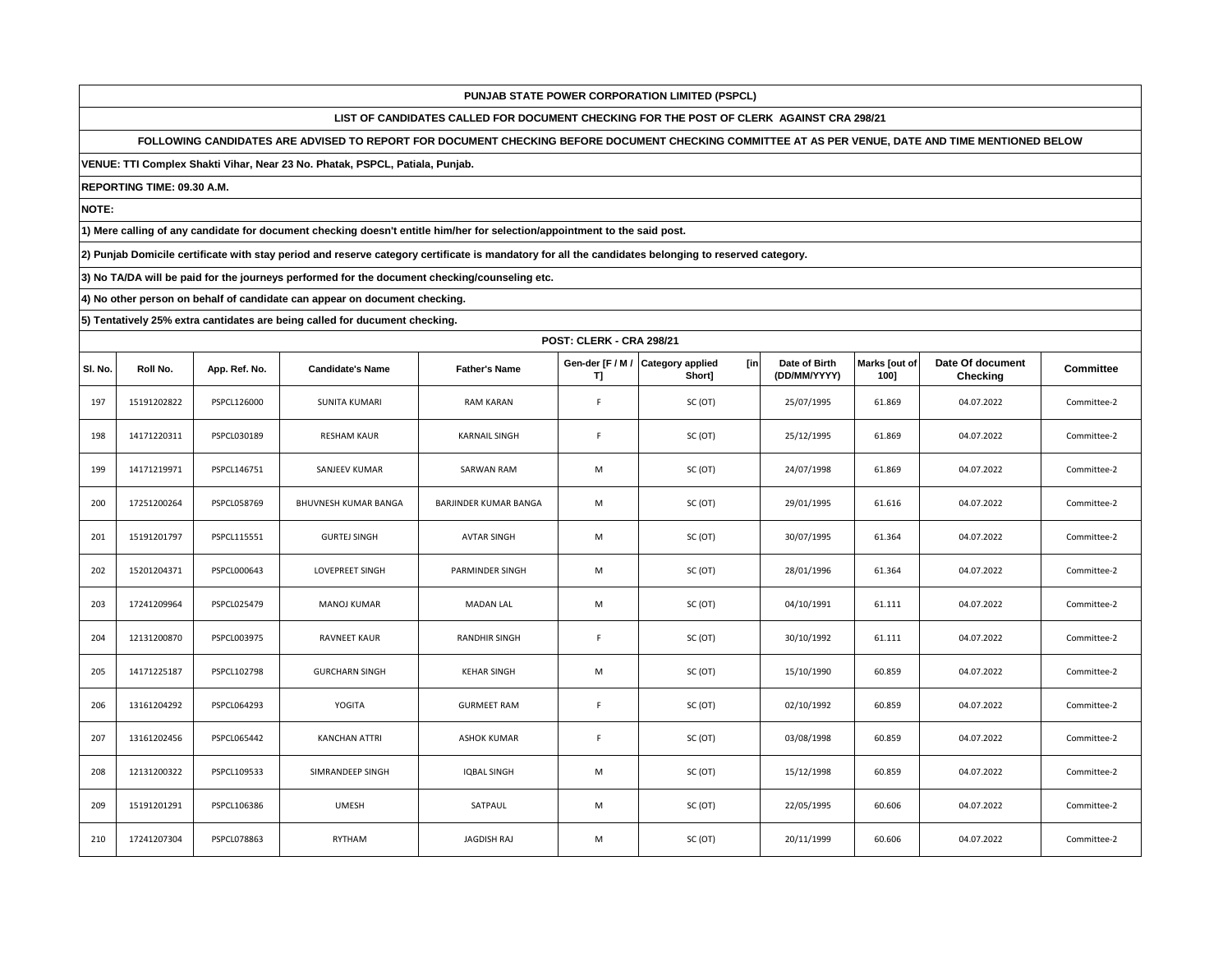**LIST OF CANDIDATES CALLED FOR DOCUMENT CHECKING FOR THE POST OF CLERK AGAINST CRA 298/21**

**FOLLOWING CANDIDATES ARE ADVISED TO REPORT FOR DOCUMENT CHECKING BEFORE DOCUMENT CHECKING COMMITTEE AT AS PER VENUE, DATE AND TIME MENTIONED BELOW** 

**VENUE: TTI Complex Shakti Vihar, Near 23 No. Phatak, PSPCL, Patiala, Punjab.**

**REPORTING TIME: 09.30 A.M.**

**NOTE:**

**1) Mere calling of any candidate for document checking doesn't entitle him/her for selection/appointment to the said post.**

**2) Punjab Domicile certificate with stay period and reserve category certificate is mandatory for all the candidates belonging to reserved category.**

**3) No TA/DA will be paid for the journeys performed for the document checking/counseling etc.**

**4) No other person on behalf of candidate can appear on document checking.**

|         |             | <b>POST: CLERK - CRA 298/21</b> |                         |                        |                        |                                          |                               |                       |                              |                  |  |  |  |
|---------|-------------|---------------------------------|-------------------------|------------------------|------------------------|------------------------------------------|-------------------------------|-----------------------|------------------------------|------------------|--|--|--|
| SI. No. | Roll No.    | App. Ref. No.                   | <b>Candidate's Name</b> | <b>Father's Name</b>   | Gen-der [F / M /<br>T] | <b>Category applied</b><br>[in<br>Short] | Date of Birth<br>(DD/MM/YYYY) | Marks [out of<br>1001 | Date Of document<br>Checking | <b>Committee</b> |  |  |  |
| 211     | 16231202219 | PSPCL012608                     | <b>BABY DEVI</b>        | <b>BABU RAM</b>        | F                      | SC (OT)                                  | 17/01/1999                    | 60.354                | 04.07.2022                   | Committee-2      |  |  |  |
| 212     | 15191203433 | <b>PSPCL004788</b>              | ASHISH KUMAR            | RAGHUBIR CHAND         | M                      | SC (OT)                                  | 19/08/1995                    | 60.101                | 04.07.2022                   | Committee-2      |  |  |  |
| 213     | 16231205916 | PSPCL032261                     | KULJEET KAUR            | <b>JARNAIL SINGH</b>   | F                      | SC (OT)                                  | 05/03/1999                    | 60.101                | 04.07.2022                   | Committee-2      |  |  |  |
| 214     | 17241202097 | PSPCL030251                     | PARMINDER SINGH         | <b>MUKHTIAR SINGH</b>  | M                      | SC (OT)                                  | 05/04/1986                    | 59.848                | 04.07.2022                   | Committee-2      |  |  |  |
| 215     | 14171211871 | PSPCL049475                     | GAGANDEEP               | <b>RAM SINGH</b>       | M                      | SC (OT)                                  | 09/08/1993                    | 59.848                | 04.07.2022                   | Committee-2      |  |  |  |
| 216     | 18271200428 | PSPCL026826                     | RANJNA KUMARI           | RAM LAL                | $\mathsf F$            | SC (OT)                                  | 21/06/1996                    | 59.848                | 04.07.2022                   | Committee-2      |  |  |  |
| 217     | 12131200891 | PSPCL011804                     | <b>NISHAN SINGH</b>     | <b>MADAN LAL</b>       | M                      | SC (OT)                                  | 26/10/1991                    | 59.596                | 04.07.2022                   | Committee-2      |  |  |  |
| 218     | 17251202168 | PSPCL041899                     | <b>AJAY KUMAR</b>       | <b>MADAN LAL</b>       | M                      | SC (OT)                                  | 15/05/1998                    | 59.343                | 04.07.2022                   | Committee-2      |  |  |  |
| 219     | 12131201011 | PSPCL053579                     | <b>RAJAT SINGH</b>      | JOGINDER PAL SINGH     | M                      | SC (OT)                                  | 21/05/1998                    | 59.343                | 04.07.2022                   | Committee-2      |  |  |  |
| 220     | 15201204564 | PSPCL064917                     | KULWANT SINGH NAR       | KASHMIR SINGH NAR      | M                      | SC (OT)                                  | 17/02/1992                    | 59.091                | 04.07.2022                   | Committee-2      |  |  |  |
| 221     | 17251201428 | PSPCL006021                     | <b>AMANJOT KAUR</b>     | <b>HARBANS SINGH</b>   | F                      | SC (OT)                                  | 26/07/1998                    | 59.091                | 04.07.2022                   | Committee-2      |  |  |  |
| 222     | 14171204450 | PSPCL021537                     | <b>JASPREET KAUR</b>    | <b>GURMAIL SINGH</b>   | F                      | SC (OT)                                  | 20/01/1998                    | 58.838                | 04.07.2022                   | Committee-2      |  |  |  |
| 223     | 16231205888 | PSPCL024598                     | SIMRANJIT KAUR          | <b>BAKHSHISH SINGH</b> | $\mathsf F$            | SC (OT)                                  | 06/09/1991                    | 58.586                | 04.07.2022                   | Committee-2      |  |  |  |
| 224     | 16231203212 | PSPCL064341                     | <b>NEHA</b>             | <b>MANGAL SINGH</b>    | F                      | SC (OT)                                  | 20/05/1997                    | 58.586                | 04.07.2022                   | Committee-2      |  |  |  |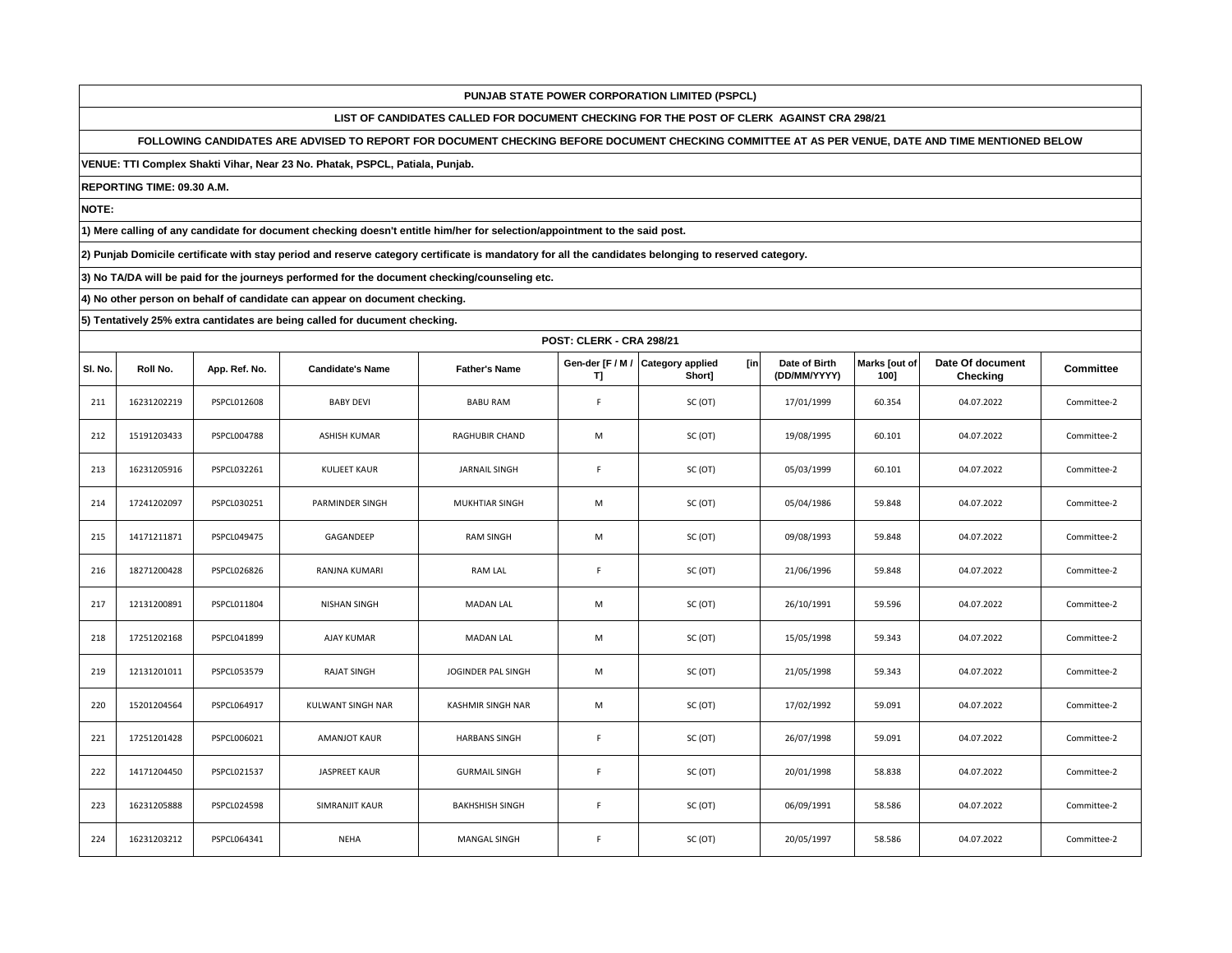**LIST OF CANDIDATES CALLED FOR DOCUMENT CHECKING FOR THE POST OF CLERK AGAINST CRA 298/21**

**FOLLOWING CANDIDATES ARE ADVISED TO REPORT FOR DOCUMENT CHECKING BEFORE DOCUMENT CHECKING COMMITTEE AT AS PER VENUE, DATE AND TIME MENTIONED BELOW** 

**VENUE: TTI Complex Shakti Vihar, Near 23 No. Phatak, PSPCL, Patiala, Punjab.**

**REPORTING TIME: 09.30 A.M.**

**NOTE:**

**1) Mere calling of any candidate for document checking doesn't entitle him/her for selection/appointment to the said post.**

**2) Punjab Domicile certificate with stay period and reserve category certificate is mandatory for all the candidates belonging to reserved category.**

**3) No TA/DA will be paid for the journeys performed for the document checking/counseling etc.**

**4) No other person on behalf of candidate can appear on document checking.**

|         | <b>POST: CLERK - CRA 298/21</b> |               |                         |                       |                        |                                          |                               |                       |                              |             |  |  |  |
|---------|---------------------------------|---------------|-------------------------|-----------------------|------------------------|------------------------------------------|-------------------------------|-----------------------|------------------------------|-------------|--|--|--|
| SI. No. | Roll No.                        | App. Ref. No. | <b>Candidate's Name</b> | <b>Father's Name</b>  | Gen-der [F / M /<br>T] | <b>Category applied</b><br>[in<br>Short] | Date of Birth<br>(DD/MM/YYYY) | Marks [out of<br>1001 | Date Of document<br>Checking | Committee   |  |  |  |
| 225     | 15201202544                     | PSPCL045353   | REETA RANI              | JOGINDER SINGH        | $\mathsf F$            | SC (OT)                                  | 26/06/1994                    | 58.081                | 05.07.2022                   | Committee-2 |  |  |  |
| 226     | 16231204612                     | PSPCL058690   | HARJINDER KAUR          | JEET SINGH            | F                      | SC (OT)                                  | 04/10/1994                    | 58.081                | 05.07.2022                   | Committee-2 |  |  |  |
| 227     | 14171211514                     | PSPCL000057   | SANDEEP KAUR            | <b>GURNAM SINGH</b>   | F                      | SC (OT)                                  | 10/11/1996                    | 57.828                | 05.07.2022                   | Committee-2 |  |  |  |
| 228     | 13161203116                     | PSPCL056892   | SUVIDHA SYAL            | <b>CHAMAN LAL</b>     | $\mathsf F$            | SC (OT)                                  | 24/12/1990                    | 57.576                | 05.07.2022                   | Committee-2 |  |  |  |
| 229     | 15191202576                     | PSPCL051228   | <b>NAVJOT KAUR</b>      | <b>GIAN SINGH</b>     | F                      | SC (OT)                                  | 13/08/1998                    | 57.576                | 05.07.2022                   | Committee-2 |  |  |  |
| 230     | 18271200037                     | PSPCL016688   | ROZY BALA               | <b>BELI RAM</b>       | $\mathsf F$            | SC (OT)                                  | 20/05/1993                    | 57.071                | 05.07.2022                   | Committee-2 |  |  |  |
| 231     | 13161202424                     | PSPCL060542   | AMANDEEP                | <b>AVTAR SINGH</b>    | F                      | SC (OT)                                  | 30/03/1996                    | 57.071                | 05.07.2022                   | Committee-2 |  |  |  |
| 232     | 15201203536                     | PSPCL040599   | RAHUL KUMAR             | RAJESH KUMAR          | M                      | SC (OT-VJ)                               | 25/03/1999                    | 70.202                | 05.07.2022                   | Committee-2 |  |  |  |
| 233     | 17251202089                     | PSPCL132100   | KARMJEET                | <b>CHAMAN LAL</b>     | F                      | SC (OT-VJ)                               | 21/02/1998                    | 59.343                | 05.07.2022                   | Committee-2 |  |  |  |
| 234     | 14171224167                     | PSPCL138286   | SHASHI BHUSHAN          | RAJINDER KUMAR        | M                      | FF                                       | 05/05/1995                    | 64.899                | 05.07.2022                   | Committee-2 |  |  |  |
| 235     | 17251201283                     | PSPCL078732   | DHRUVDEEP SINGH         | NARINDER SHARMA       | M                      | FF                                       | 03/07/1992                    | 61.616                | 05.07.2022                   | Committee-2 |  |  |  |
| 236     | 12131203058                     | PSPCL008495   | <b>GURPREET SINGH</b>   | NIRMAL SINGH          | M                      | FF                                       | 15/05/1990                    | 56.061                | 05.07.2022                   | Committee-2 |  |  |  |
| 237     | 12121200220                     | PSPCL146520   | DAMANPREET KAUR         | <b>GURPREET SINGH</b> | F                      | FF                                       | 21/06/1999                    | 53.030                | 05.07.2022                   | Committee-2 |  |  |  |
| 238     | 15191200176                     | PSPCL051751   | <b>UMA DEVI</b>         | JASPAL SINGH          | F                      | FF                                       | 03/02/1993                    | 44.192                | 05.07.2022                   | Committee-2 |  |  |  |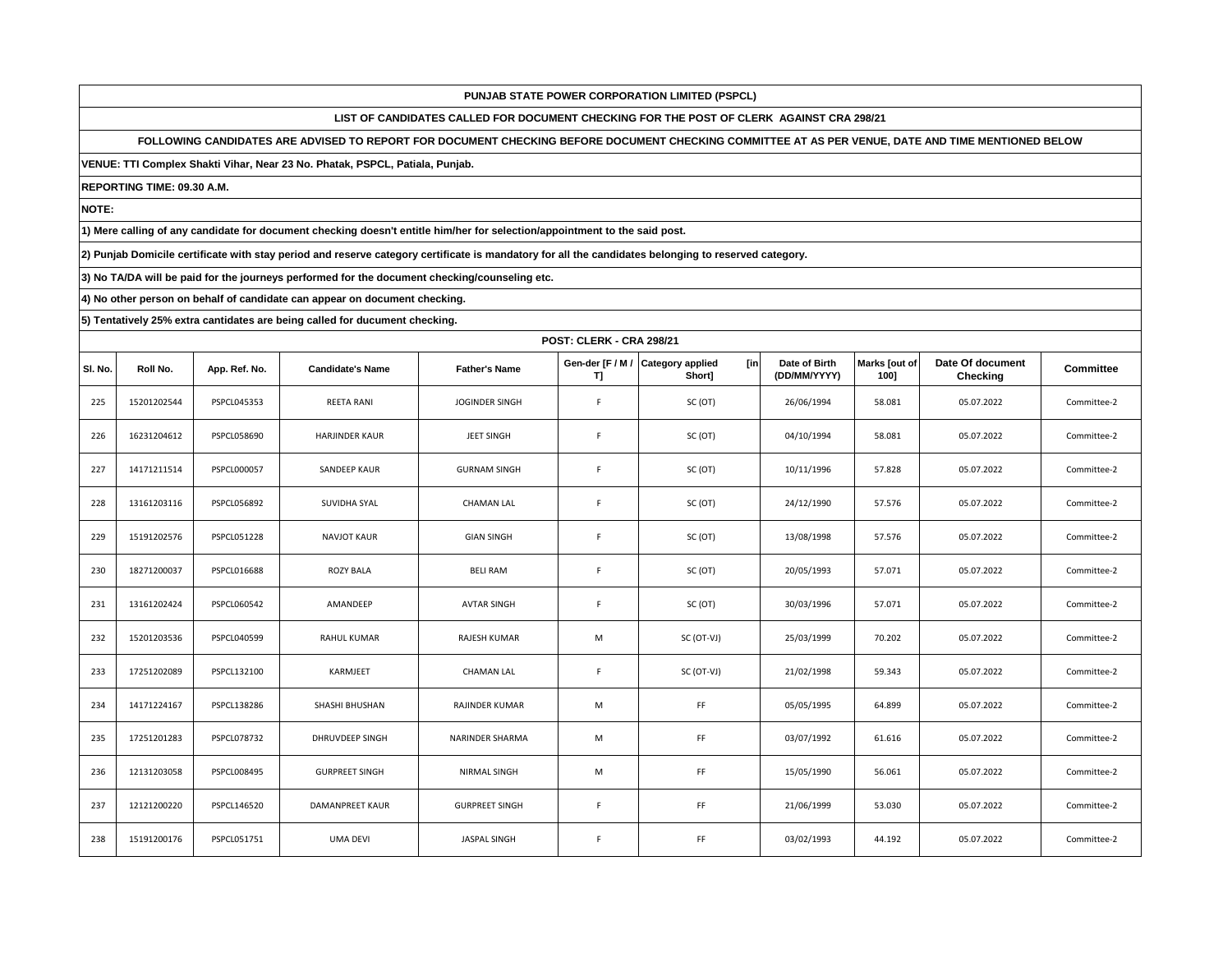**LIST OF CANDIDATES CALLED FOR DOCUMENT CHECKING FOR THE POST OF CLERK AGAINST CRA 298/21**

**FOLLOWING CANDIDATES ARE ADVISED TO REPORT FOR DOCUMENT CHECKING BEFORE DOCUMENT CHECKING COMMITTEE AT AS PER VENUE, DATE AND TIME MENTIONED BELOW** 

**VENUE: TTI Complex Shakti Vihar, Near 23 No. Phatak, PSPCL, Patiala, Punjab.**

**REPORTING TIME: 09.30 A.M.**

**NOTE:**

**1) Mere calling of any candidate for document checking doesn't entitle him/her for selection/appointment to the said post.**

**2) Punjab Domicile certificate with stay period and reserve category certificate is mandatory for all the candidates belonging to reserved category.**

**3) No TA/DA will be paid for the journeys performed for the document checking/counseling etc.**

**4) No other person on behalf of candidate can appear on document checking.**

|         |             | <b>POST: CLERK - CRA 298/21</b> |                         |                       |             |                                                     |                               |                       |                              |                  |  |  |  |
|---------|-------------|---------------------------------|-------------------------|-----------------------|-------------|-----------------------------------------------------|-------------------------------|-----------------------|------------------------------|------------------|--|--|--|
| SI. No. | Roll No.    | App. Ref. No.                   | <b>Candidate's Name</b> | <b>Father's Name</b>  | T)          | [in]<br>Gen-der [F / M / Category applied<br>Short] | Date of Birth<br>(DD/MM/YYYY) | Marks [out of<br>1001 | Date Of document<br>Checking | <b>Committee</b> |  |  |  |
| 239     | 14171206071 | PSPCL042730                     | <b>AMANDEEP KAUR</b>    | <b>JUGRAJ SINGH</b>   | $\mathsf F$ | FF                                                  | 16/06/1995                    | 43.182                | 05.07.2022                   | Committee-2      |  |  |  |
| 240     | 15211200406 | PSPCL059108                     | SAKSHI KATAL            | RAJINDER SINGH        | F           | FF                                                  | 20/02/1990                    | 36.869                | 05.07.2022                   | Committee-2      |  |  |  |
| 241     | 14171214563 | PSPCL023256                     | <b>KRISHAN KUMAR</b>    | <b>ARUN KUMAR</b>     | M           | SP(G)                                               | 15/08/1998                    | 63.889                | 05.07.2022                   | Committee-2      |  |  |  |
| 242     | 14171226482 | PSPCL083767                     | SHUBHAM BANSAL          | MOHAN LAL BANSAL      | M           | SP(G)                                               | 30/03/1999                    | 62.121                | 05.07.2022                   | Committee-2      |  |  |  |
| 243     | 14171203167 | PSPCL039827                     | ARSHDEEP SINGH          | SURINDER SINGH        | M           | SP(G)                                               | 31/08/1998                    | 61.364                | 05.07.2022                   | Committee-2      |  |  |  |
| 244     | 14171200219 | PSPCL029437                     | SHUBHAM GARG            | SURINDER PAUL         | M           | SP(G)                                               | 01/08/1998                    | 60.354                | 05.07.2022                   | Committee-2      |  |  |  |
| 245     | 14171201710 | PSPCL038108                     | <b>RISHAV GOYAL</b>     | <b>JIWAN KUMAR</b>    | M           | SP(G)                                               | 26/01/1998                    | 59.596                | 05.07.2022                   | Committee-2      |  |  |  |
| 246     | 14171201706 | PSPCL037742                     | NITYA AGGARWAL          | <b>SURESH KUMAR</b>   | $\mathsf F$ | SP(G)                                               | 11/11/1998                    | 58.586                | 05.07.2022                   | Committee-2      |  |  |  |
| 247     | 14171201082 | PSPCL127276                     | SWATI                   | AANAND SHUKLA         | F           | SP(G)                                               | 20/10/1997                    | 58.333                | 05.07.2022                   | Committee-2      |  |  |  |
| 248     | 17241207992 | PSPCL066332                     | <b>RAMANPREET SINGH</b> | RAVINDER SINGH        | M           | SP(G)                                               | 06/12/1997                    | 57.576                | 05.07.2022                   | Committee-2      |  |  |  |
| 249     | 14171202368 | PSPCL114567                     | CHHINDER PAL KAUR       | <b>BALWANT SINGH</b>  | $\mathsf F$ | SP(G)                                               | 13/05/1996                    | 54.545                | 05.07.2022                   | Committee-2      |  |  |  |
| 250     | 14171212465 | PSPCL115653                     | MISHA SINGLA            | SURINDER KUMAR SINGLA | $\mathsf F$ | SP(G)                                               | 31/01/1996                    | 54.293                | 05.07.2022                   | Committee-2      |  |  |  |
| 251     | 14171220860 | PSPCL096638                     | RITIKA GOYAL            | DAVINDER KUMAR        | F           | SP(G)                                               | 20/12/1997                    | 52.525                | 05.07.2022                   | Committee-2      |  |  |  |
| 252     | 14171208931 | PSPCL039742                     | SHARANPREET SINGH       | SURINDER SINGH        | M           | SP(G)                                               | 10/06/1995                    | 52.273                | 05.07.2022                   | Committee-2      |  |  |  |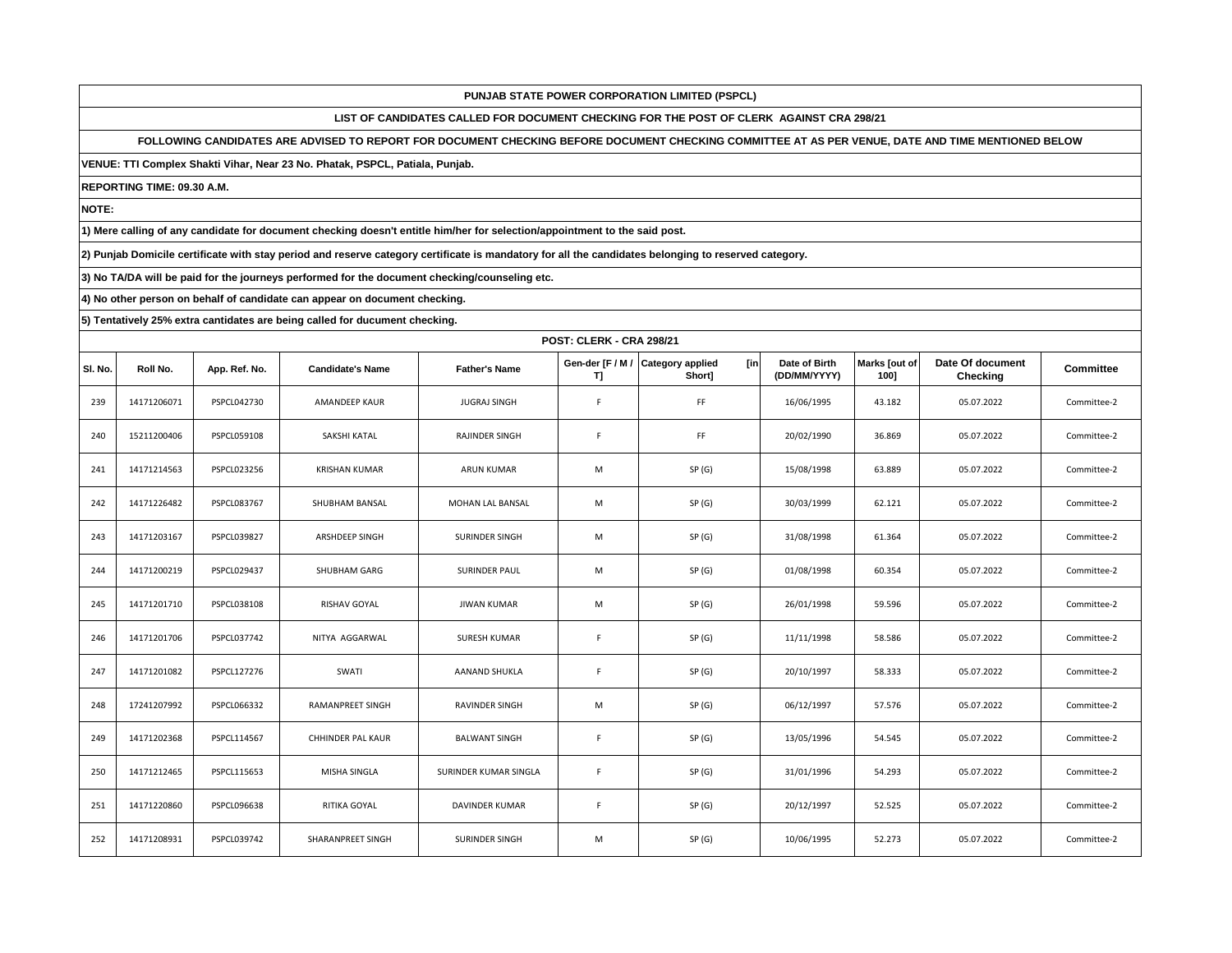**LIST OF CANDIDATES CALLED FOR DOCUMENT CHECKING FOR THE POST OF CLERK AGAINST CRA 298/21**

**FOLLOWING CANDIDATES ARE ADVISED TO REPORT FOR DOCUMENT CHECKING BEFORE DOCUMENT CHECKING COMMITTEE AT AS PER VENUE, DATE AND TIME MENTIONED BELOW** 

**VENUE: TTI Complex Shakti Vihar, Near 23 No. Phatak, PSPCL, Patiala, Punjab.**

**REPORTING TIME: 09.30 A.M.**

**NOTE:**

**1) Mere calling of any candidate for document checking doesn't entitle him/her for selection/appointment to the said post.**

**2) Punjab Domicile certificate with stay period and reserve category certificate is mandatory for all the candidates belonging to reserved category.**

**3) No TA/DA will be paid for the journeys performed for the document checking/counseling etc.**

**4) No other person on behalf of candidate can appear on document checking.**

|         |             | <b>POST: CLERK - CRA 298/21</b> |                         |                       |             |                                                     |                               |                       |                              |             |  |  |  |
|---------|-------------|---------------------------------|-------------------------|-----------------------|-------------|-----------------------------------------------------|-------------------------------|-----------------------|------------------------------|-------------|--|--|--|
| SI. No. | Roll No.    | App. Ref. No.                   | <b>Candidate's Name</b> | <b>Father's Name</b>  | T]          | [in]<br>Gen-der [F / M / Category applied<br>Short] | Date of Birth<br>(DD/MM/YYYY) | Marks [out of<br>100] | Date Of document<br>Checking | Committee   |  |  |  |
| 253     | 14171216206 | PSPCL056101                     | <b>DIKSHA</b>           | NARINDER KUMAR        | F           | SP(G)                                               | 14/04/1999                    | 51.515                | 06.07.2022                   | Committee-2 |  |  |  |
| 254     | 16231201024 | PSPCL062429                     | <b>KIRAN KAUR</b>       | SURINDER SINGH        | F           | SP(G)                                               | 14/05/2000                    | 51.515                | 06.07.2022                   | Committee-2 |  |  |  |
| 255     | 15191206258 | PSPCL140011                     | PRABHSIMRAN SINGH       | <b>PARAMJIT SINGH</b> | M           | SP(G)                                               | 29/10/1998                    | 51.010                | 06.07.2022                   | Committee-2 |  |  |  |
| 256     | 14171206094 | PSPCL045309                     | SHAFFY GARG             | SATISH KUMAR          | F           | SP(G)                                               | 10/10/1999                    | 50.505                | 06.07.2022                   | Committee-2 |  |  |  |
| 257     | 14171211962 | PSPCL061282                     | AMANISH                 | JATINDER KUMAR        | M           | SP(G)                                               | 05/09/1998                    | 50.000                | 06.07.2022                   | Committee-2 |  |  |  |
| 258     | 15201203478 | PSPCL022291                     | AKASHDEEP KAMBOJ        | PRITHVI RAJ KAMBOJ    | M           | SP(G)                                               | 20/08/1999                    | 49.242                | 06.07.2022                   | Committee-2 |  |  |  |
| 259     | 12131204247 | PSPCL115688                     | <b>GURMIT SINGH</b>     | <b>HARPAL SINGH</b>   | M           | SP(G)                                               | 13/10/1996                    | 48.485                | 06.07.2022                   | Committee-2 |  |  |  |
| 260     | 17241207267 | PSPCL071534                     | PARDEEP KAUR            | <b>JAGJIT SINGH</b>   | F           | SP(G)                                               | 26/01/1986                    | 47.980                | 06.07.2022                   | Committee-2 |  |  |  |
| 261     | 12131200063 | PSPCL018988                     | DAVINDER SINGH          | <b>NISHAN SINGH</b>   | M           | SP(G)                                               | 09/10/1992                    | 46.465                | 06.07.2022                   | Committee-2 |  |  |  |
| 262     | 12131204644 | PSPCL109112                     | ANMOLDEEP SINGH         | <b>KASHMIR SINGH</b>  | M           | SP(G)                                               | 19/02/1998                    | 46.465                | 06.07.2022                   | Committee-2 |  |  |  |
| 263     | 14171219830 | PSPCL137077                     | ROHIT SHARMA            | RAJ RATTAN            | M           | SP(G)                                               | 06/04/1986                    | 45.707                | 06.07.2022                   | Committee-2 |  |  |  |
| 264     | 12151200599 | PSPCL053608                     | RANJANA                 | SURINDER KUMAR        | $\mathsf F$ | SP(G)                                               | 01/07/1996                    | 45.455                | 06.07.2022                   | Committee-2 |  |  |  |
| 265     | 14171202480 | PSPCL124694                     | VANSHIKA                | NARINDER KUMAR        | F           | SP(G)                                               | 17/08/1998                    | 45.455                | 06.07.2022                   | Committee-2 |  |  |  |
| 266     | 12131202954 | PSPCL115846                     | <b>GURDEEP SINGH</b>    | <b>AVTAR SINGH</b>    | M           | SP(G)                                               | 07/11/1998                    | 42.929                | 06.07.2022                   | Committee-2 |  |  |  |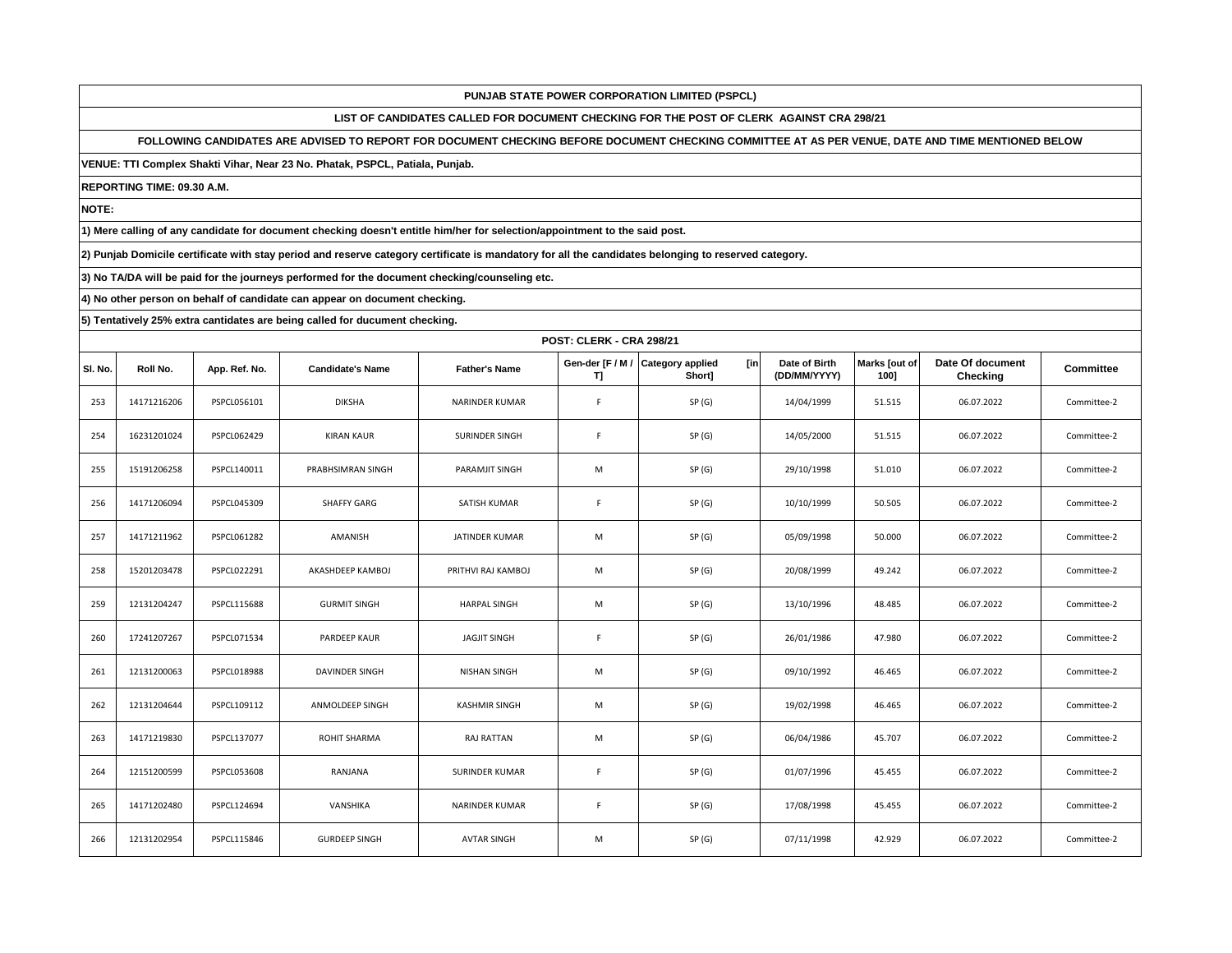**LIST OF CANDIDATES CALLED FOR DOCUMENT CHECKING FOR THE POST OF CLERK AGAINST CRA 298/21**

**FOLLOWING CANDIDATES ARE ADVISED TO REPORT FOR DOCUMENT CHECKING BEFORE DOCUMENT CHECKING COMMITTEE AT AS PER VENUE, DATE AND TIME MENTIONED BELOW** 

**VENUE: TTI Complex Shakti Vihar, Near 23 No. Phatak, PSPCL, Patiala, Punjab.**

**REPORTING TIME: 09.30 A.M.**

**NOTE:**

**1) Mere calling of any candidate for document checking doesn't entitle him/her for selection/appointment to the said post.**

**2) Punjab Domicile certificate with stay period and reserve category certificate is mandatory for all the candidates belonging to reserved category.**

**3) No TA/DA will be paid for the journeys performed for the document checking/counseling etc.**

**4) No other person on behalf of candidate can appear on document checking.**

|         |             | <b>POST: CLERK - CRA 298/21</b> |                         |                        |                        |                                           |                               |                       |                              |             |  |  |  |
|---------|-------------|---------------------------------|-------------------------|------------------------|------------------------|-------------------------------------------|-------------------------------|-----------------------|------------------------------|-------------|--|--|--|
| SI. No. | Roll No.    | App. Ref. No.                   | <b>Candidate's Name</b> | <b>Father's Name</b>   | Gen-der [F / M /<br>T] | [in]<br><b>Category applied</b><br>Short] | Date of Birth<br>(DD/MM/YYYY) | Marks [out of<br>100] | Date Of document<br>Checking | Committee   |  |  |  |
| 267     | 12141200037 | PSPCL024223                     | <b>PULKIT GARG</b>      | <b>SUBASH CHANDER</b>  | M                      | SP(G)                                     | 18/03/1996                    | 42.677                | 06.07.2022                   | Committee-2 |  |  |  |
| 268     | 14171210347 | PSPCL038446                     | SACHIN MITTAL           | <b>KRISHAN MITTAL</b>  | M                      | SP(G)                                     | 23/12/1990                    | 42.424                | 06.07.2022                   | Committee-2 |  |  |  |
| 269     | 12131203652 | PSPCL073403                     | SATBIR SINGH            | PRITAM SINGH           | M                      | SP(G)                                     | 29/03/1995                    | 42.424                | 06.07.2022                   | Committee-2 |  |  |  |
| 270     | 13161200746 | PSPCL003245                     | NITIN KUMAR SEHGAL      | VINOD KUMAR SEHGAL     | M                      | SP(G)                                     | 03/01/1995                    | 41.919                | 06.07.2022                   | Committee-2 |  |  |  |
| 271     | 16231202524 | <b>PSPCL072759</b>              | SHIVANGI GOYAL          | RAMESH KUMAR GOYAL     | F                      | SP(G)                                     | 05/02/1998                    | 40.657                | 06.07.2022                   | Committee-2 |  |  |  |
| 272     | 16231205688 | PSPCL125446                     | SHEFALLY                | SURINDER KUMAR         | $\mathsf F$            | SP(G)                                     | 07/11/1996                    | 40.404                | 06.07.2022                   | Committee-2 |  |  |  |
| 273     | 14171210473 | PSPCL056002                     | PAWANJEET SINGH         | DHARAMPAL              | M                      | SP(G)                                     | 15/10/1996                    | 37.879                | 06.07.2022                   | Committee-2 |  |  |  |
| 274     | 14171223037 | PSPCL008177                     | MANDEEP                 | <b>KASHMIR SINGH</b>   | M                      | SC (OT-SP)                                | 13/02/1997                    | 40.152                | 06.07.2022                   | Committee-2 |  |  |  |
| 275     | 14171210077 | PSPCL001823                     | KULDEEP SINGH           | <b>RAMSARUP SINGH</b>  | M                      | SC (OT-SP)                                | 08/02/1987                    | 38.131                | 06.07.2022                   | Committee-2 |  |  |  |
| 276     | 12141200990 | PSPCL023699                     | AMANDEEP KAUR           | <b>MOHAN SINGH</b>     | $\mathsf F$            | SC (OT-SP)                                | 20/04/1986                    | 35.354                | 06.07.2022                   | Committee-2 |  |  |  |
| 277     | 14171203298 | PSPCL059246                     | <b>HARPAL SINGH</b>     | SUKHDEV SINGH          | M                      | SC (MZB-SP)                               | 10/09/1992                    | 46.465                | 06.07.2022                   | Committee-2 |  |  |  |
| 278     | 12131200343 | PSPCL115691                     | <b>MANPREET SINGH</b>   | <b>BALWINDER SINGH</b> | M                      | SC (MZB-SP)                               | 23/03/1998                    | 37.374                | 06.07.2022                   | Committee-2 |  |  |  |
| 279     | 14171213535 | PSPCL073343                     | <b>GURWINDER SINGH</b>  | <b>GURCHARN SINGH</b>  | M                      | SC (MZB-SP)                               | 08/05/1985                    | 36.616                | 06.07.2022                   | Committee-2 |  |  |  |
| 280     | 18271200477 | PSPCL007319                     | <b>VIVEK SHARMA</b>     | VARINDER SHARMA        | M                      | PWD (MI/MD)                               | 19/05/1992                    | 61.364                | 07.07.2022                   | Committee-2 |  |  |  |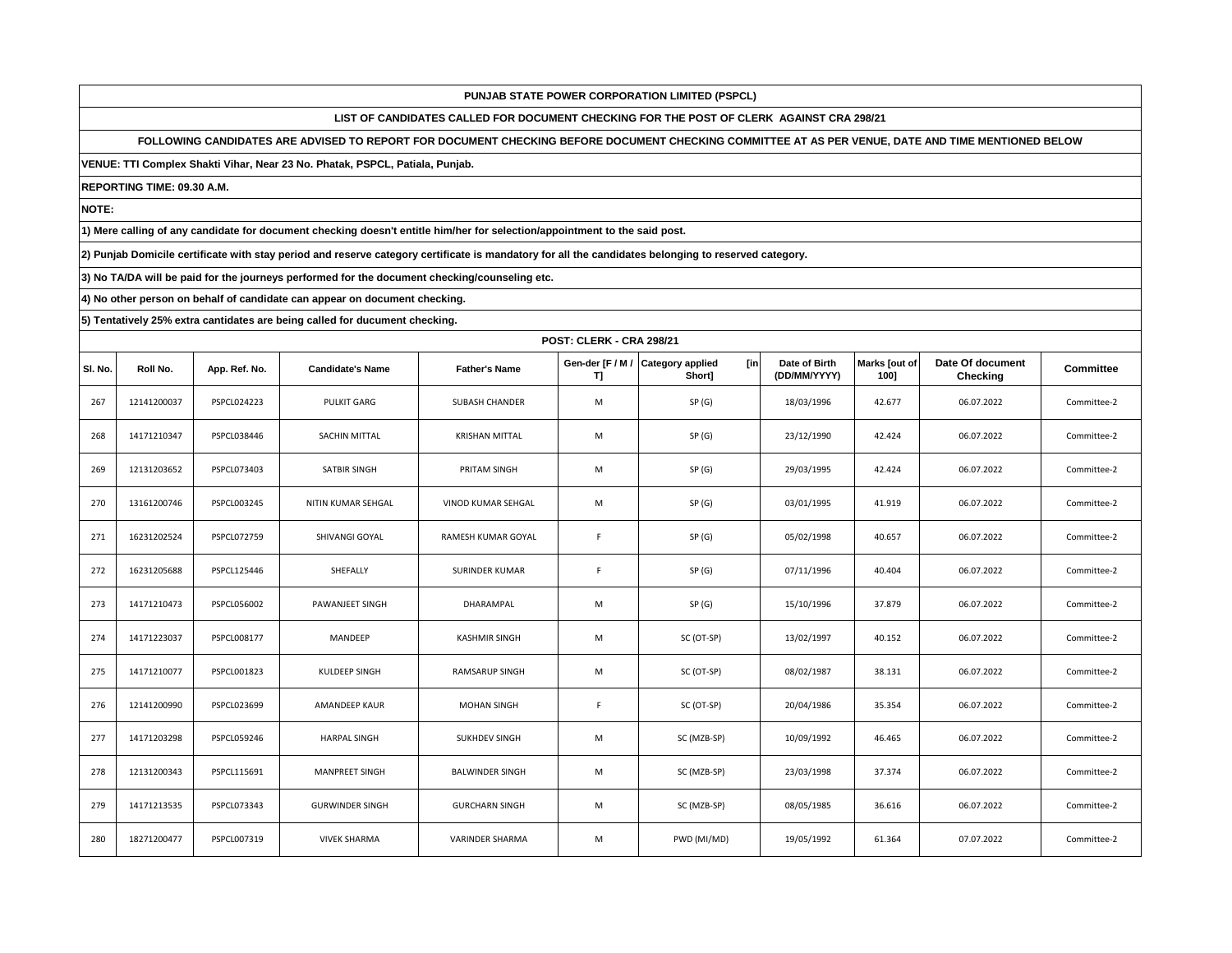**LIST OF CANDIDATES CALLED FOR DOCUMENT CHECKING FOR THE POST OF CLERK AGAINST CRA 298/21**

**FOLLOWING CANDIDATES ARE ADVISED TO REPORT FOR DOCUMENT CHECKING BEFORE DOCUMENT CHECKING COMMITTEE AT AS PER VENUE, DATE AND TIME MENTIONED BELOW** 

**VENUE: TTI Complex Shakti Vihar, Near 23 No. Phatak, PSPCL, Patiala, Punjab.**

**REPORTING TIME: 09.30 A.M.**

**NOTE:**

**1) Mere calling of any candidate for document checking doesn't entitle him/her for selection/appointment to the said post.**

**2) Punjab Domicile certificate with stay period and reserve category certificate is mandatory for all the candidates belonging to reserved category.**

**3) No TA/DA will be paid for the journeys performed for the document checking/counseling etc.**

**4) No other person on behalf of candidate can appear on document checking.**

|         | <b>POST: CLERK - CRA 298/21</b> |               |                         |                        |                        |                                          |                               |                       |                              |             |  |  |  |
|---------|---------------------------------|---------------|-------------------------|------------------------|------------------------|------------------------------------------|-------------------------------|-----------------------|------------------------------|-------------|--|--|--|
| SI. No. | Roll No.                        | App. Ref. No. | <b>Candidate's Name</b> | <b>Father's Name</b>   | Gen-der [F / M /<br>T] | <b>Category applied</b><br>[in<br>Shortl | Date of Birth<br>(DD/MM/YYYY) | Marks Jout of<br>100] | Date Of document<br>Checking | Committee   |  |  |  |
| 281     | 14171207187                     | PSPCL057066   | <b>RAKESH KUMAR</b>     | <b>DHARAM PAUL</b>     | M                      | PWD (MI/MD)                              | 16/03/1980                    | 48.737                | 07.07.2022                   | Committee-2 |  |  |  |
| 282     | 16231202881                     | PSPCL003011   | NARINDER PAL SINGH      | <b>CHARANJIT SINGH</b> | M                      | PWD (MI/MD)                              | 26/12/1989                    | 39.646                | 07.07.2022                   | Committee-2 |  |  |  |
| 283     | 13161203588                     | PSPCL154627   | SANJEEV KUMAR           | PRABHU RAM             | M                      | PWD (OH)                                 | 10/09/1994                    | 59.596                | 07.07.2022                   | Committee-2 |  |  |  |
| 284     | 14171208621                     | PSPCL049200   | <b>HERMAN JINDAL</b>    | <b>TARSEM LAL</b>      | M                      | PWD (OH)                                 | 10/10/1993                    | 59.343                | 07.07.2022                   | Committee-2 |  |  |  |
| 285     | 17261200303                     | PSPCL026444   | LALITA KUMARI           | DINESH CHAND SHARMA    | $\mathsf F$            | PWD (OH)                                 | 20/08/1996                    | 56.313                | 07.07.2022                   | Committee-2 |  |  |  |
| 286     | 16231202168                     | PSPCL045692   | ARSHDEEP KAUR           | <b>GURBIR SINGH</b>    | $\mathsf F$            | PWD (OH)                                 | 12/08/1996                    | 55.303                | 07.07.2022                   | Committee-2 |  |  |  |
| 287     | 14171200001                     | PSPCL038648   | <b>AMANDEEP KAUR</b>    | <b>GURMAIL SINGH</b>   | F                      | PWD (OH)                                 | 31/01/1994                    | 53.535                | 07.07.2022                   | Committee-2 |  |  |  |
| 288     | 14171208632                     | PSPCL140557   | <b>GURJINDER SINGH</b>  | <b>MALKIT SINGH</b>    | M                      | PWD (OH)                                 | 25/03/2000                    | 52.273                | 07.07.2022                   | Committee-2 |  |  |  |
| 289     | 15191204373                     | PSPCL054287   | ASHIMA                  | <b>BISHAMBER LAL</b>   | F                      | PWD (OH)                                 | 03/08/1992                    | 49.747                | 07.07.2022                   | Committee-2 |  |  |  |
| 290     | 14171204328                     | PSPCL140149   | ANJU RANI               | SURESH KUMAR           | F                      | PWD (HH)                                 | 26/12/1991                    | 51.768                | 07.07.2022                   | Committee-2 |  |  |  |
| 291     | 13161204582                     | PSPCL053267   | PRABHJOT SINGH          | <b>HARJINDER SINGH</b> | M                      | PWD (HH)                                 | 11/01/2000                    | 46.970                | 07.07.2022                   | Committee-2 |  |  |  |
| 292     | 15191203891                     | PSPCL139537   | PREETI SHARMA           | NARESH KUMAR           | $\mathsf F$            | PWD (HH)                                 | 18/11/1995                    | 45.707                | 07.07.2022                   | Committee-2 |  |  |  |
| 293     | 16231204333                     | PSPCL088711   | <b>RAMAN KUMAR</b>      | RAJESH KUMAR           | M                      | PWD (HH)                                 | 11/01/1995                    | 41.162                | 07.07.2022                   | Committee-2 |  |  |  |
| 294     | 17261200232                     | PSPCL137770   | <b>MONIKA CHOUDHARY</b> | <b>RAM PARVESH</b>     | F                      | PWD (VH)                                 | 15/10/1995                    | 68.434                | 07.07.2022                   | Committee-2 |  |  |  |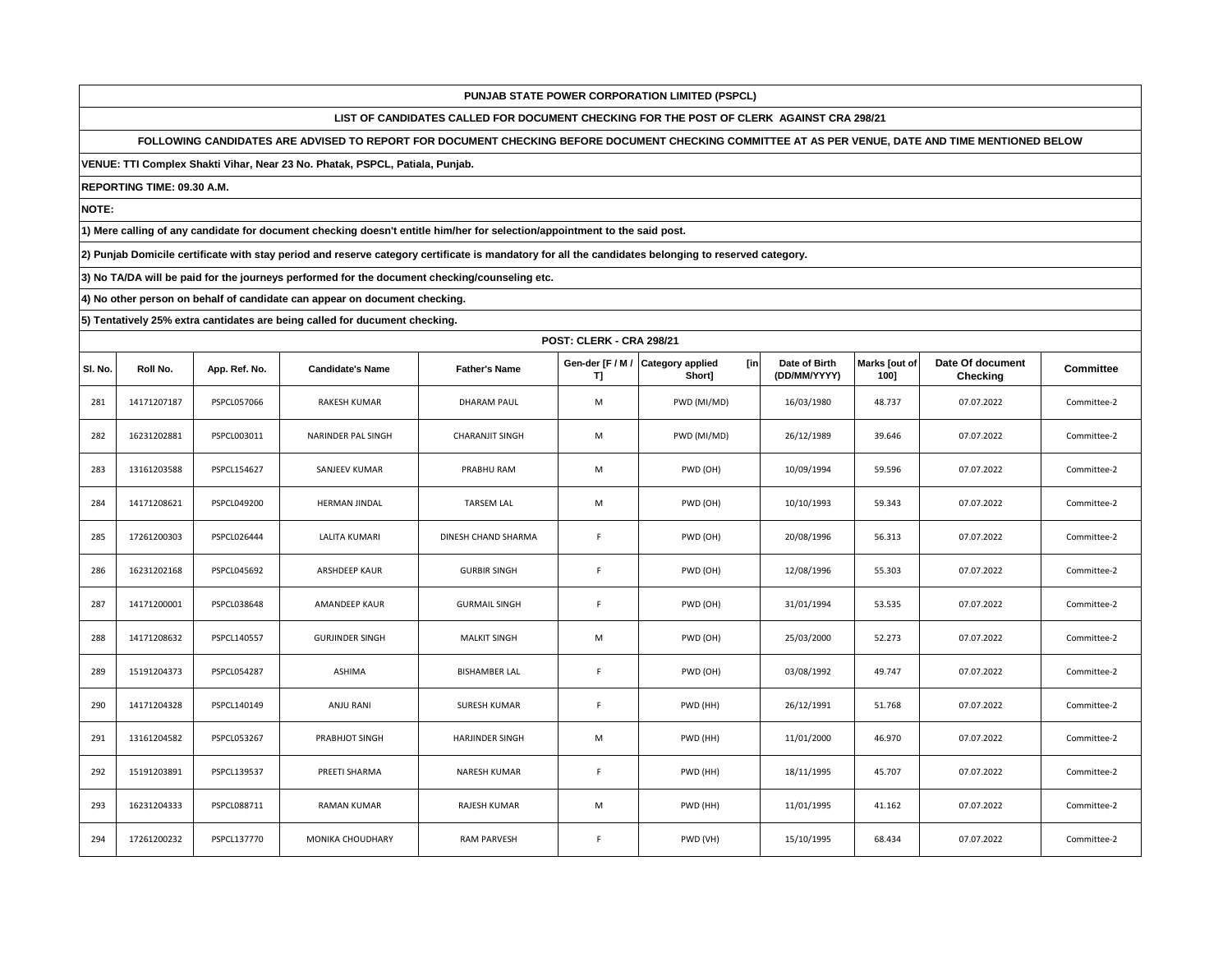**LIST OF CANDIDATES CALLED FOR DOCUMENT CHECKING FOR THE POST OF CLERK AGAINST CRA 298/21**

**FOLLOWING CANDIDATES ARE ADVISED TO REPORT FOR DOCUMENT CHECKING BEFORE DOCUMENT CHECKING COMMITTEE AT AS PER VENUE, DATE AND TIME MENTIONED BELOW** 

**VENUE: TTI Complex Shakti Vihar, Near 23 No. Phatak, PSPCL, Patiala, Punjab.**

**REPORTING TIME: 09.30 A.M.**

**NOTE:**

**1) Mere calling of any candidate for document checking doesn't entitle him/her for selection/appointment to the said post.**

**2) Punjab Domicile certificate with stay period and reserve category certificate is mandatory for all the candidates belonging to reserved category.**

**3) No TA/DA will be paid for the journeys performed for the document checking/counseling etc.**

**4) No other person on behalf of candidate can appear on document checking.**

|         | <b>POST: CLERK - CRA 298/21</b> |               |                         |                          |             |                                                     |                               |                       |                              |                  |  |  |
|---------|---------------------------------|---------------|-------------------------|--------------------------|-------------|-----------------------------------------------------|-------------------------------|-----------------------|------------------------------|------------------|--|--|
| SI. No. | Roll No.                        | App. Ref. No. | <b>Candidate's Name</b> | <b>Father's Name</b>     | T]          | Gen-der [F / M / Category applied<br>[in]<br>Short] | Date of Birth<br>(DD/MM/YYYY) | Marks [out of<br>1001 | Date Of document<br>Checking | <b>Committee</b> |  |  |
| 295     | 14171215809                     | PSPCL091477   | JASPREET SINGH          | PARGAT SINGH             | M           | PWD (VH)                                            | 25/12/1993                    | 58.333                | 07.07.2022                   | Committee-2      |  |  |
| 296     | 16231201441                     | PSPCL012398   | JATINDER KUMAR          | YASH PAL                 | M           | PWD (VH)                                            | 08/05/1988                    | 57.323                | 07.07.2022                   | Committee-2      |  |  |
| 297     | 14171217248                     | PSPCL117486   | HARMANDEEP SINGH        | <b>GURMEET SINGH</b>     | M           | PWD (VH)                                            | 08/12/1997                    | 55.808                | 07.07.2022                   | Committee-2      |  |  |
| 298     | 16231202887                     | PSPCL041396   | POONAM BATHAM           | SHRI KRISHAN             | F           | PWD (VH)                                            | 10/06/1999                    | 55.051                | 07.07.2022                   | Committee-2      |  |  |
| 299     | 12121200487                     | PSPCL147658   | SURAJ SHARMA            | LATE SHYAM SUNDAR SHARMA | M           | PWD (VH)                                            | 23/06/1975                    | 50.505                | 07.07.2022                   | Committee-2      |  |  |
| 300     | 18271200096                     | PSPCL015281   | SHIVANI KATARIA         | JOGINDER PAL             | F.          | PWD (VH)                                            | 04/11/1997                    | 47.222                | 07.07.2022                   | Committee-2      |  |  |
| 301     | 15191200009                     | PSPCL115209   | KHYATI JAIN             | SANDEEP KUMAR JAIN       | F           | PWD (VH)                                            | 27/05/1997                    | 42.929                | 07.07.2022                   | Committee-2      |  |  |
| 302     | 15201203884                     | PSPCL148646   | <b>MADHU BALA</b>       | <b>GURDEV SINGH</b>      | F           | PWD (VH)                                            | 07/11/1985                    | 38.636                | 07.07.2022                   | Committee-2      |  |  |
| 303     | 12121200309                     | PSPCL033625   | PARAMJIT KAUR           | <b>GURJIT SINGH</b>      | F           | XSM (D)                                             | 13/04/1990                    | 67.172                | 07.07.2022                   | Committee-2      |  |  |
| 304     | 13161206473                     | PSPCL088933   | <b>BAISHALI</b>         | DARSHAN SINGH            | F           | XSM (D)                                             | 17/08/1997                    | 61.616                | 07.07.2022                   | Committee-2      |  |  |
| 305     | 13161204105                     | PSPCL004747   | PAWANDEEP KAUR          | <b>RAJWINDER SINGH</b>   | $\mathsf F$ | XSM (D)                                             | 11/01/1998                    | 58.081                | 07.07.2022                   | Committee-2      |  |  |
| 306     | 15201202804                     | PSPCL128447   | <b>GURWINDER KAUR</b>   | <b>HARJINDER SINGH</b>   | F.          | XSM (D)                                             | 27/06/1996                    | 57.071                | 07.07.2022                   | Committee-2      |  |  |
| 307     | 13161203597                     | PSPCL006328   | <b>JIVAN THAKUR</b>     | PAWAN KUMAR              | F           | XSM (D)                                             | 08/02/1995                    | 54.293                | 07.07.2022                   | Committee-2      |  |  |
| 308     | 14171207645                     | PSPCL061386   | JASPREET KAUR           | <b>GURBAJ SINGH</b>      | F           | XSM (D)                                             | 26/08/1991                    | 52.020                | 08.07.2022                   | Committee-2      |  |  |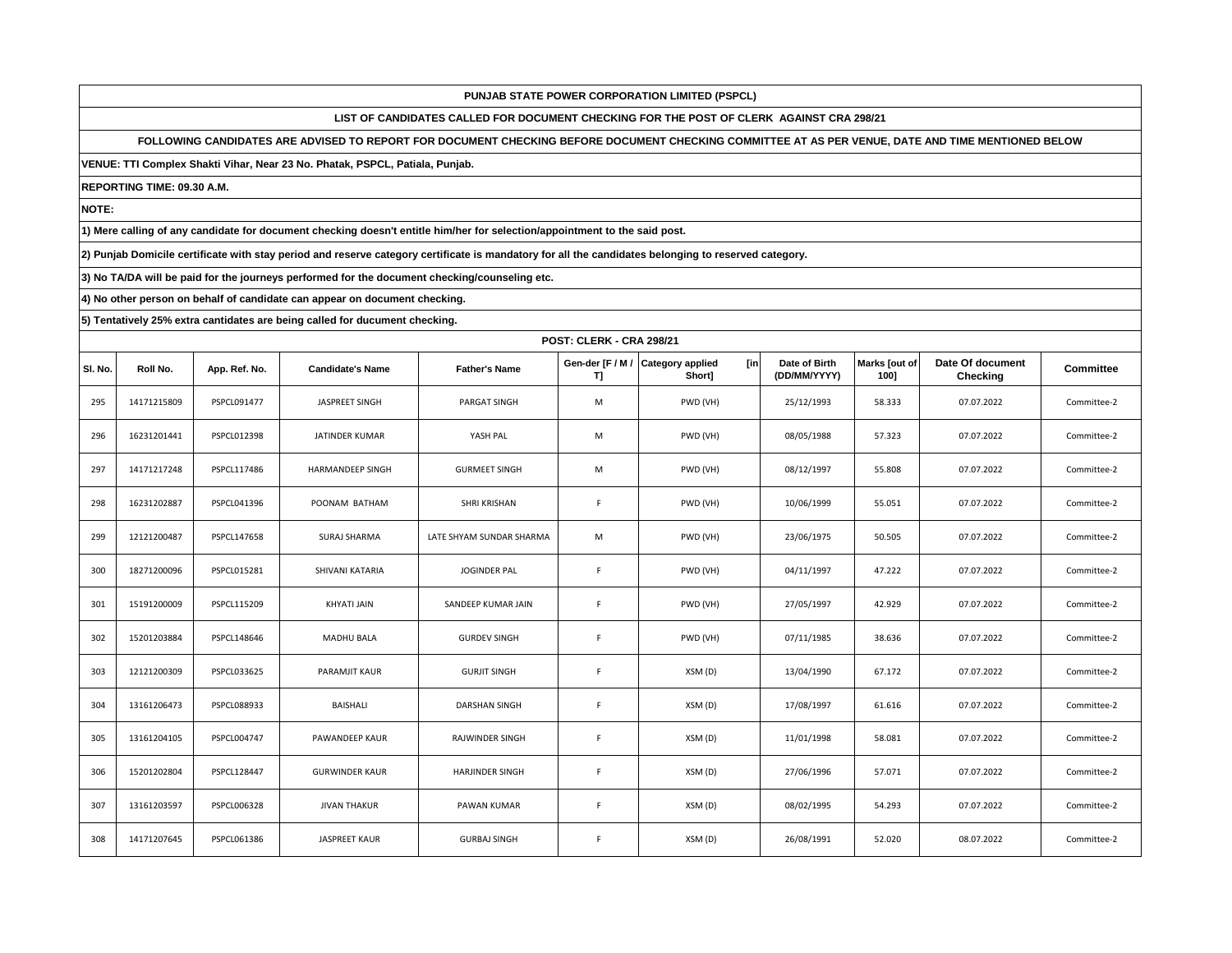**LIST OF CANDIDATES CALLED FOR DOCUMENT CHECKING FOR THE POST OF CLERK AGAINST CRA 298/21**

**FOLLOWING CANDIDATES ARE ADVISED TO REPORT FOR DOCUMENT CHECKING BEFORE DOCUMENT CHECKING COMMITTEE AT AS PER VENUE, DATE AND TIME MENTIONED BELOW** 

**VENUE: TTI Complex Shakti Vihar, Near 23 No. Phatak, PSPCL, Patiala, Punjab.**

**REPORTING TIME: 09.30 A.M.**

**NOTE:**

**1) Mere calling of any candidate for document checking doesn't entitle him/her for selection/appointment to the said post.**

**2) Punjab Domicile certificate with stay period and reserve category certificate is mandatory for all the candidates belonging to reserved category.**

**3) No TA/DA will be paid for the journeys performed for the document checking/counseling etc.**

**4) No other person on behalf of candidate can appear on document checking.**

|         | <b>POST: CLERK - CRA 298/21</b> |                    |                         |                       |             |                                                     |                               |                       |                              |                  |  |  |
|---------|---------------------------------|--------------------|-------------------------|-----------------------|-------------|-----------------------------------------------------|-------------------------------|-----------------------|------------------------------|------------------|--|--|
| SI. No. | Roll No.                        | App. Ref. No.      | <b>Candidate's Name</b> | <b>Father's Name</b>  | T]          | Gen-der [F / M / Category applied<br>[in]<br>Short] | Date of Birth<br>(DD/MM/YYYY) | Marks [out of<br>1001 | Date Of document<br>Checking | <b>Committee</b> |  |  |
| 309     | 14171208117                     | PSPCL112740        | JASHANPREET KAUR        | JAGDEV SINGH          | F.          | XSM (D)                                             | 16/06/1998                    | 50.253                | 08.07.2022                   | Committee-2      |  |  |
| 310     | 15191201476                     | PSPCL008001        | PARAMJIT KAUR           | <b>BALKAR SINGH</b>   | F.          | XSM (D)                                             | 15/06/1994                    | 50.000                | 08.07.2022                   | Committee-2      |  |  |
| 311     | 13161202284                     | PSPCL028046        | SHWETA THAKUR           | <b>SUKHDEV SINGH</b>  | $\mathsf F$ | XSM (D)                                             | 03/07/1993                    | 49.495                | 08.07.2022                   | Committee-2      |  |  |
| 312     | 16231202656                     | PSPCL097496        | <b>HARLEEN KAUR</b>     | HARJINDER SINGH       | F           | XSM (D)                                             | 19/12/1996                    | 48.990                | 08.07.2022                   | Committee-2      |  |  |
| 313     | 15191202824                     | PSPCL126209        | <b>MANPREET KAUR</b>    | DHARAMPAL SINGH       | $\mathsf F$ | XSM (D)                                             | 11/02/1991                    | 46.970                | 08.07.2022                   | Committee-2      |  |  |
| 314     | 15201200701                     | PSPCL068215        | <b>JYOTI KATAL</b>      | YUDHVIR KATAL         | F.          | XSM (D)                                             | 06/01/1994                    | 45.707                | 08.07.2022                   | Committee-2      |  |  |
| 315     | 14171201298                     | PSPCL144694        | <b>PRABJOT KAUR</b>     | AJIT SINGH            | F           | XSM (D)                                             | 04/04/1997                    | 45.455                | 08.07.2022                   | Committee-2      |  |  |
| 316     | 16231200264                     | <b>PSPCL052873</b> | <b>RENU SHARMA</b>      | <b>JAGDISH RAM</b>    | F           | XSM (D)                                             | 09/10/1991                    | 44.444                | 08.07.2022                   | Committee-2      |  |  |
| 317     | 16231200943                     | PSPCL047022        | SIMRANJIT KAUR DHALIWAL | <b>AMRIK SINGH</b>    | F           | XSM (D)                                             | 30/06/2000                    | 43.182                | 08.07.2022                   | Committee-2      |  |  |
| 318     | 15191204388                     | PSPCL004371        | AKRITI SHARMA           | <b>SURINDER KUMAR</b> | F           | XSM (D)                                             | 03/04/2000                    | 42.677                | 08.07.2022                   | Committee-2      |  |  |
| 319     | 13161206426                     | PSPCL081485        | <b>BALJIT KAUR</b>      | JASPAL SINGH          | $\mathsf F$ | XSM (D)                                             | 13/08/1995                    | 42.172                | 08.07.2022                   | Committee-2      |  |  |
| 320     | 13161203135                     | PSPCL061517        | RAMANDEEP KAUR          | <b>KASHMIR SINGH</b>  | F.          | XSM (D)                                             | 13/12/1984                    | 41.919                | 08.07.2022                   | Committee-2      |  |  |
| 321     | 13161202252                     | PSPCL022997        | KAMALJEET KAUR RANDHAWA | JASBIR SINGH RANDHAWA | F           | XSM (D)                                             | 20/12/1987                    | 39.899                | 08.07.2022                   | Committee-2      |  |  |
| 322     | 14171200054                     | PSPCL006699        | PRIYA SHARMA            | PREM LAL SHARMA       | F           | XSM (D)                                             | 10/05/1997                    | 39.899                | 08.07.2022                   | Committee-2      |  |  |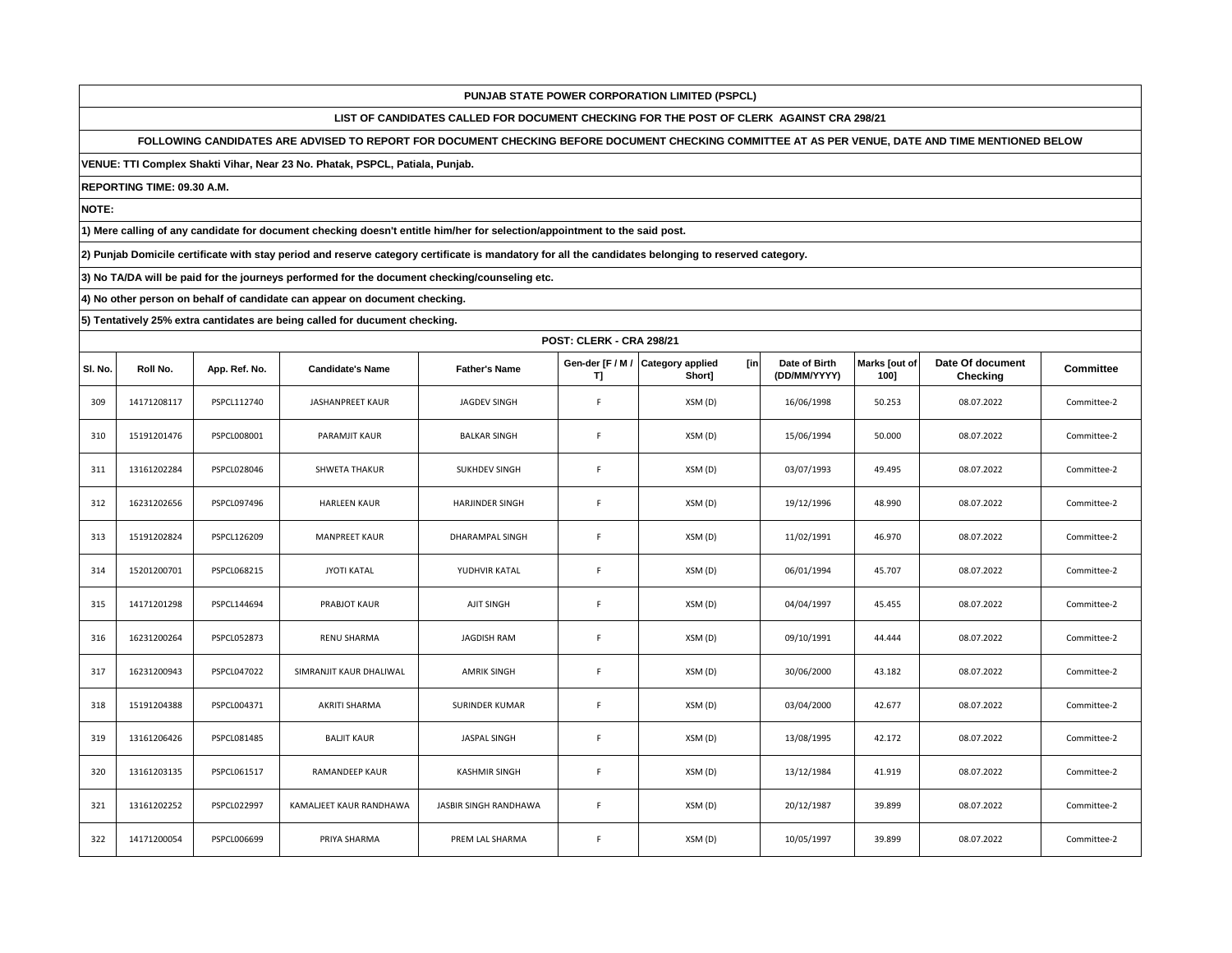**LIST OF CANDIDATES CALLED FOR DOCUMENT CHECKING FOR THE POST OF CLERK AGAINST CRA 298/21**

**FOLLOWING CANDIDATES ARE ADVISED TO REPORT FOR DOCUMENT CHECKING BEFORE DOCUMENT CHECKING COMMITTEE AT AS PER VENUE, DATE AND TIME MENTIONED BELOW** 

**VENUE: TTI Complex Shakti Vihar, Near 23 No. Phatak, PSPCL, Patiala, Punjab.**

**REPORTING TIME: 09.30 A.M.**

**NOTE:**

**1) Mere calling of any candidate for document checking doesn't entitle him/her for selection/appointment to the said post.**

**2) Punjab Domicile certificate with stay period and reserve category certificate is mandatory for all the candidates belonging to reserved category.**

**3) No TA/DA will be paid for the journeys performed for the document checking/counseling etc.**

**4) No other person on behalf of candidate can appear on document checking.**

|         |             | <b>POST: CLERK - CRA 298/21</b> |                         |                          |                        |                                           |                               |                       |                              |                  |  |  |
|---------|-------------|---------------------------------|-------------------------|--------------------------|------------------------|-------------------------------------------|-------------------------------|-----------------------|------------------------------|------------------|--|--|
| SI. No. | Roll No.    | App. Ref. No.                   | <b>Candidate's Name</b> | <b>Father's Name</b>     | Gen-der [F / M /<br>T] | [in]<br><b>Category applied</b><br>Short] | Date of Birth<br>(DD/MM/YYYY) | Marks [out of<br>1001 | Date Of document<br>Checking | <b>Committee</b> |  |  |
| 323     | 13161200514 | PSPCL111642                     | <b>RAJWINDER KAUR</b>   | <b>KULDIP SINGH</b>      | F                      | XSM (D)                                   | 08/03/1992                    | 39.646                | 08.07.2022                   | Committee-2      |  |  |
| 324     | 14171204364 | PSPCL006668                     | DAVINDER KAUR           | <b>MAJOR SINGH</b>       | F                      | XSM (D)                                   | 28/12/1995                    | 39.141                | 08.07.2022                   | Committee-2      |  |  |
| 325     | 13161202228 | PSPCL019641                     | <b>ROBINDEEP KAUR</b>   | <b>MAJOR SINGH</b>       | F                      | XSM (D)                                   | 23/11/1997                    | 38.636                | 08.07.2022                   | Committee-2      |  |  |
| 326     | 16231206228 | PSPCL092270                     | POOJA DEVI              | SUBASH CHAND             | $\mathsf F$            | XSM (D)                                   | 31/10/1986                    | 38.384                | 08.07.2022                   | Committee-2      |  |  |
| 327     | 15191202591 | PSPCL056584                     | <b>KANWAR RANA</b>      | PIAR CHAND SINGH RANA    | F                      | XSM (D)                                   | 11/02/1995                    | 37.626                | 08.07.2022                   | Committee-2      |  |  |
| 328     | 13161202895 | PSPCL008283                     | SAMIKSHA THAKUR         | PARAMJIT SINGH           | $\mathsf F$            | XSM (D)                                   | 09/03/1995                    | 36.869                | 08.07.2022                   | Committee-2      |  |  |
| 329     | 13161200521 | PSPCL112674                     | RAVINA PATHANIA         | <b>SAGAR SINGH</b>       | F.                     | XSM (D)                                   | 15/12/1996                    | 36.111                | 08.07.2022                   | Committee-2      |  |  |
| 330     | 14171220330 | PSPCL034537                     | <b>JASHANDEEP KAUR</b>  | <b>BIKARAMJIT SINGH</b>  | F                      | XSM (D)                                   | 12/08/2000                    | 35.354                | 08.07.2022                   | Committee-2      |  |  |
| 331     | 17241200433 | PSPCL135131                     | SUMEET SINGH DHATT      | AMANDEEP SINGH           | M                      | XSM (S)                                   | 01/12/1989                    | 63.384                | 08.07.2022                   | Committee-2      |  |  |
| 332     | 15191200130 | PSPCL040418                     | RAHUL SHARMA            | JAGDISH CHANDER SHARMA   | M                      | XSM (S)                                   | 15/01/1985                    | 56.061                | 08.07.2022                   | Committee-2      |  |  |
| 333     | 14171221901 | PSPCL047267                     | <b>BALJIT SINGH</b>     | <b>KARNAIL SINGH</b>     | M                      | XSM (S)                                   | 18/10/1986                    | 55.556                | 08.07.2022                   | Committee-2      |  |  |
| 334     | 15201202107 | <b>PSPCL056950</b>              | AJAY KUMAR              | <b>VIJAY SHARMA</b>      | M                      | XSM (S)                                   | 24/01/1989                    | 54.798                | 08.07.2022                   | Committee-2      |  |  |
| 335     | 17251201678 | PSPCL002927                     | <b>VAJINDER SINGH</b>   | <b>JOGINDER SINGH</b>    | M                      | XSM (S)                                   | 28/05/1983                    | 54.293                | 11.07.2022                   | Committee-2      |  |  |
| 336     | 13161201449 | PSPCL001390                     | <b>JATINDER KUMAR</b>   | <b>BRIJ BIHARI SINGH</b> | M                      | XSM (S)                                   | 18/12/1985                    | 53.030                | 11.07.2022                   | Committee-2      |  |  |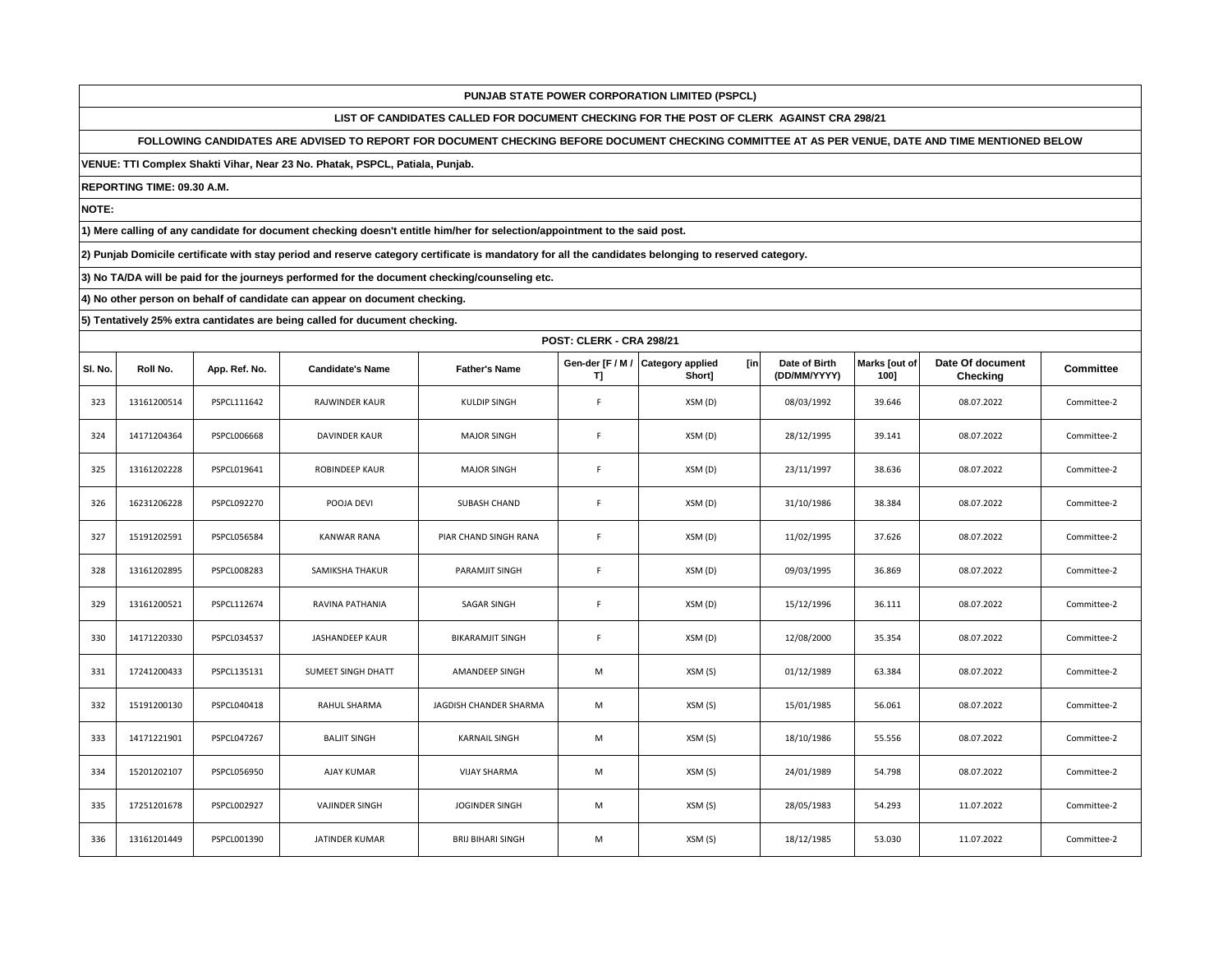**LIST OF CANDIDATES CALLED FOR DOCUMENT CHECKING FOR THE POST OF CLERK AGAINST CRA 298/21**

**FOLLOWING CANDIDATES ARE ADVISED TO REPORT FOR DOCUMENT CHECKING BEFORE DOCUMENT CHECKING COMMITTEE AT AS PER VENUE, DATE AND TIME MENTIONED BELOW** 

**VENUE: TTI Complex Shakti Vihar, Near 23 No. Phatak, PSPCL, Patiala, Punjab.**

**REPORTING TIME: 09.30 A.M.**

**NOTE:**

**1) Mere calling of any candidate for document checking doesn't entitle him/her for selection/appointment to the said post.**

**2) Punjab Domicile certificate with stay period and reserve category certificate is mandatory for all the candidates belonging to reserved category.**

**3) No TA/DA will be paid for the journeys performed for the document checking/counseling etc.**

**4) No other person on behalf of candidate can appear on document checking.**

|         | <b>POST: CLERK - CRA 298/21</b> |                    |                         |                       |    |                                                     |                               |                       |                              |                  |  |
|---------|---------------------------------|--------------------|-------------------------|-----------------------|----|-----------------------------------------------------|-------------------------------|-----------------------|------------------------------|------------------|--|
| SI. No. | Roll No.                        | App. Ref. No.      | <b>Candidate's Name</b> | <b>Father's Name</b>  | T] | [in]<br>Gen-der [F / M / Category applied<br>Short] | Date of Birth<br>(DD/MM/YYYY) | Marks [out of<br>100] | Date Of document<br>Checking | <b>Committee</b> |  |
| 337     | 13161204703                     | PSPCL023939        | VISHAL KUMAR            | <b>RAKESH KUMAR</b>   | M  | XSM (S)                                             | 31/10/1987                    | 52.778                | 11.07.2022                   | Committee-2      |  |
| 338     | 14171212570                     | PSPCL126482        | <b>GAGANDEEP MITTAL</b> | <b>VIJAY KUMAR</b>    | M  | XSM (S)                                             | 07/10/1984                    | 51.515                | 11.07.2022                   | Committee-2      |  |
| 339     | 17261200393                     | PSPCL044231        | <b>MANN SINGH</b>       | <b>BALDEV SINGH</b>   | M  | XSM (S)                                             | 20/04/1986                    | 51.010                | 11.07.2022                   | Committee-2      |  |
| 340     | 17241210644                     | PSPCL025736        | <b>BALJINDER SINGH</b>  | <b>KARNAIL SINGH</b>  | M  | XSM (S)                                             | 28/03/1981                    | 49.495                | 11.07.2022                   | Committee-2      |  |
| 341     | 17251200031                     | <b>PSPCL025908</b> | <b>HARJINDER SINGH</b>  | <b>CHANNAN SINGH</b>  | M  | XSM (S)                                             | 10/12/1988                    | 47.980                | 11.07.2022                   | Committee-2      |  |
| 342     | 14171226159                     | PSPCL043135        | KULDEEP SINGH           | ATMA SINGH            | M  | XSM (S)                                             | 05/02/1983                    | 46.970                | 11.07.2022                   | Committee-2      |  |
| 343     | 13161201526                     | PSPCL015514        | <b>GURBINDER SINGH</b>  | <b>BALDEV SINGH</b>   | M  | XSM (S)                                             | 17/05/1982                    | 46.465                | 11.07.2022                   | Committee-2      |  |
| 344     | 14171225904                     | PSPCL006599        | SUKHWINDER SINGH        | <b>RAMRAKHA SINGH</b> | M  | XSM (S)                                             | 12/05/1984                    | 45.960                | 11.07.2022                   | Committee-2      |  |
| 345     | 12131201640                     | PSPCL108788        | TASVIR SINGH SAIN       | SHAMSHER SINGH        | M  | XSM (S)                                             | 11/08/1982                    | 45.707                | 11.07.2022                   | Committee-2      |  |
| 346     | 14171215281                     | PSPCL114426        | KULWINDER SINGH         | <b>BAHADER SINGH</b>  | M  | XSM (S)                                             | 08/08/1982                    | 44.949                | 11.07.2022                   | Committee-2      |  |
| 347     | 12131200663                     | PSPCL092349        | PANKAJ SHARMA           | RAMESH CHAND          | M  | XSM (S)                                             | 07/06/1984                    | 43.687                | 11.07.2022                   | Committee-2      |  |
| 348     | 12141200026                     | PSPCL017305        | <b>ISHWAR KUMAR</b>     | DARSHAN KUMAR         | M  | XSM (S)                                             | 31/12/1988                    | 43.687                | 11.07.2022                   | Committee-2      |  |
| 349     | 17241209332                     | PSPCL045983        | <b>KAMALPREET SINGH</b> | JASBIR SINGH          | M  | XSM (S)                                             | 12/04/1986                    | 43.182                | 11.07.2022                   | Committee-2      |  |
| 350     | 17261200021                     | PSPCL020324        | SHARANJEET SINGH        | <b>NIRMAL SINGH</b>   | M  | XSM (S)                                             | 16/07/1987                    | 42.929                | 11.07.2022                   | Committee-2      |  |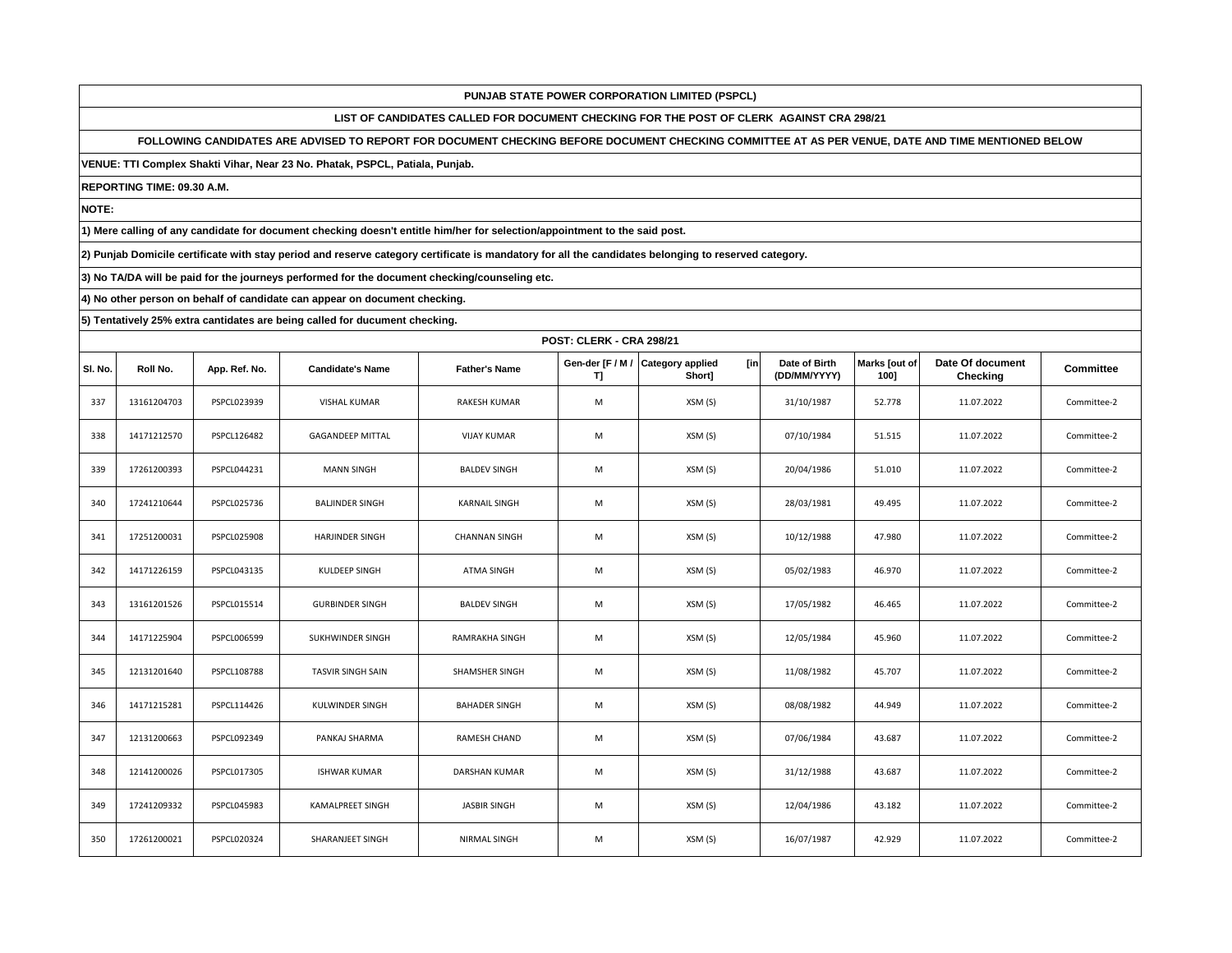**LIST OF CANDIDATES CALLED FOR DOCUMENT CHECKING FOR THE POST OF CLERK AGAINST CRA 298/21**

**FOLLOWING CANDIDATES ARE ADVISED TO REPORT FOR DOCUMENT CHECKING BEFORE DOCUMENT CHECKING COMMITTEE AT AS PER VENUE, DATE AND TIME MENTIONED BELOW** 

**VENUE: TTI Complex Shakti Vihar, Near 23 No. Phatak, PSPCL, Patiala, Punjab.**

**REPORTING TIME: 09.30 A.M.**

**NOTE:**

**1) Mere calling of any candidate for document checking doesn't entitle him/her for selection/appointment to the said post.**

**2) Punjab Domicile certificate with stay period and reserve category certificate is mandatory for all the candidates belonging to reserved category.**

**3) No TA/DA will be paid for the journeys performed for the document checking/counseling etc.**

**4) No other person on behalf of candidate can appear on document checking.**

|         | <b>POST: CLERK - CRA 298/21</b> |                    |                         |                      |                        |                                          |                               |                       |                              |                  |  |
|---------|---------------------------------|--------------------|-------------------------|----------------------|------------------------|------------------------------------------|-------------------------------|-----------------------|------------------------------|------------------|--|
| SI. No. | Roll No.                        | App. Ref. No.      | <b>Candidate's Name</b> | <b>Father's Name</b> | Gen-der [F / M /<br>T] | <b>Category applied</b><br>[in<br>Short] | Date of Birth<br>(DD/MM/YYYY) | Marks [out of<br>1001 | Date Of document<br>Checking | <b>Committee</b> |  |
| 351     | 13161208774                     | PSPCL139750        | SIMRANJIT SINGH         | JOGINDER SINGH       | M                      | BC (XSM-D)                               | 14/10/1991                    | 62.121                | 11.07.2022                   | Committee-2      |  |
| 352     | 14171220568                     | PSPCL066026        | SANJANA                 | <b>SOM PRAKASH</b>   | F                      | BC (XSM-D)                               | 21/11/1998                    | 57.828                | 11.07.2022                   | Committee-2      |  |
| 353     | 15191202207                     | PSPCL082341        | <b>PUNIT SAINI</b>      | <b>CHET RAM</b>      | M                      | BC (XSM-D)                               | 17/12/1991                    | 56.818                | 11.07.2022                   | Committee-2      |  |
| 354     | 12131203070                     | PSPCL011096        | AMANDEEP                | SOMNATH              | M                      | BC (XSM-D)                               | 30/01/1999                    | 51.768                | 11.07.2022                   | Committee-2      |  |
| 355     | 14171219068                     | PSPCL055908        | KULDEEP SINGH           | <b>GURJANT SINGH</b> | M                      | BC (XSM-D)                               | 07/10/1990                    | 49.747                | 11.07.2022                   | Committee-2      |  |
| 356     | 14171221775                     | PSPCL030347        | <b>JAGTAR SINGH</b>     | <b>BHOLA SINGH</b>   | M                      | BC (XSM-S)                               | 20/07/1986                    | 44.192                | 11.07.2022                   | Committee-2      |  |
| 357     | 17241208318                     | PSPCL128025        | AKBAR KHAN              | AJIZ KHAN            | M                      | BC (XSM-S)                               | 14/08/1985                    | 43.434                | 11.07.2022                   | Committee-2      |  |
| 358     | 14171210573                     | <b>PSPCL066528</b> | <b>BARJINDER SINGH</b>  | <b>SUKHDEV SINGH</b> | M                      | BC (XSM-S)                               | 17/04/1984                    | 42.172                | 11.07.2022                   | Committee-2      |  |
| 359     | 14171224861                     | PSPCL059739        | <b>SURESH KUMAR</b>     | <b>DES RAJ</b>       | M                      | BC (XSM-S)                               | 10/05/1984                    | 41.414                | 11.07.2022                   | Committee-2      |  |
| 360     | 15191203500                     | PSPCL021439        | SARABJIT POSWAL         | <b>SHANKAR DASS</b>  | M                      | BC (XSM-S)                               | 05/04/1983                    | 40.909                | 11.07.2022                   | Committee-2      |  |
| 361     | 15201205549                     | PSPCL046780        | <b>GURPREET SINGH</b>   | <b>BALVEER SINGH</b> | M                      | BC (XSM-S)                               | 30/12/1982                    | 40.404                | 12.07.2022                   | Committee-2      |  |
| 362     | 12131200094                     | PSPCL026054        | PARGAT SINGH            | <b>NARANG SINGH</b>  | M                      | BC (XSM-S)                               | 12/10/1985                    | 39.141                | 12.07.2022                   | Committee-2      |  |
| 363     | 14171227103                     | PSPCL143693        | JAGSEER SINGH           | MITHU SINGH          | M                      | BC (XSM-S)                               | 10/09/1984                    | 37.626                | 12.07.2022                   | Committee-2      |  |
| 364     | 12131204229                     | PSPCL109454        | SABAR ALI               | <b>JASWANT KHAN</b>  | M                      | BC (XSM-S)                               | 15/04/1984                    | 35.354                | 12.07.2022                   | Committee-2      |  |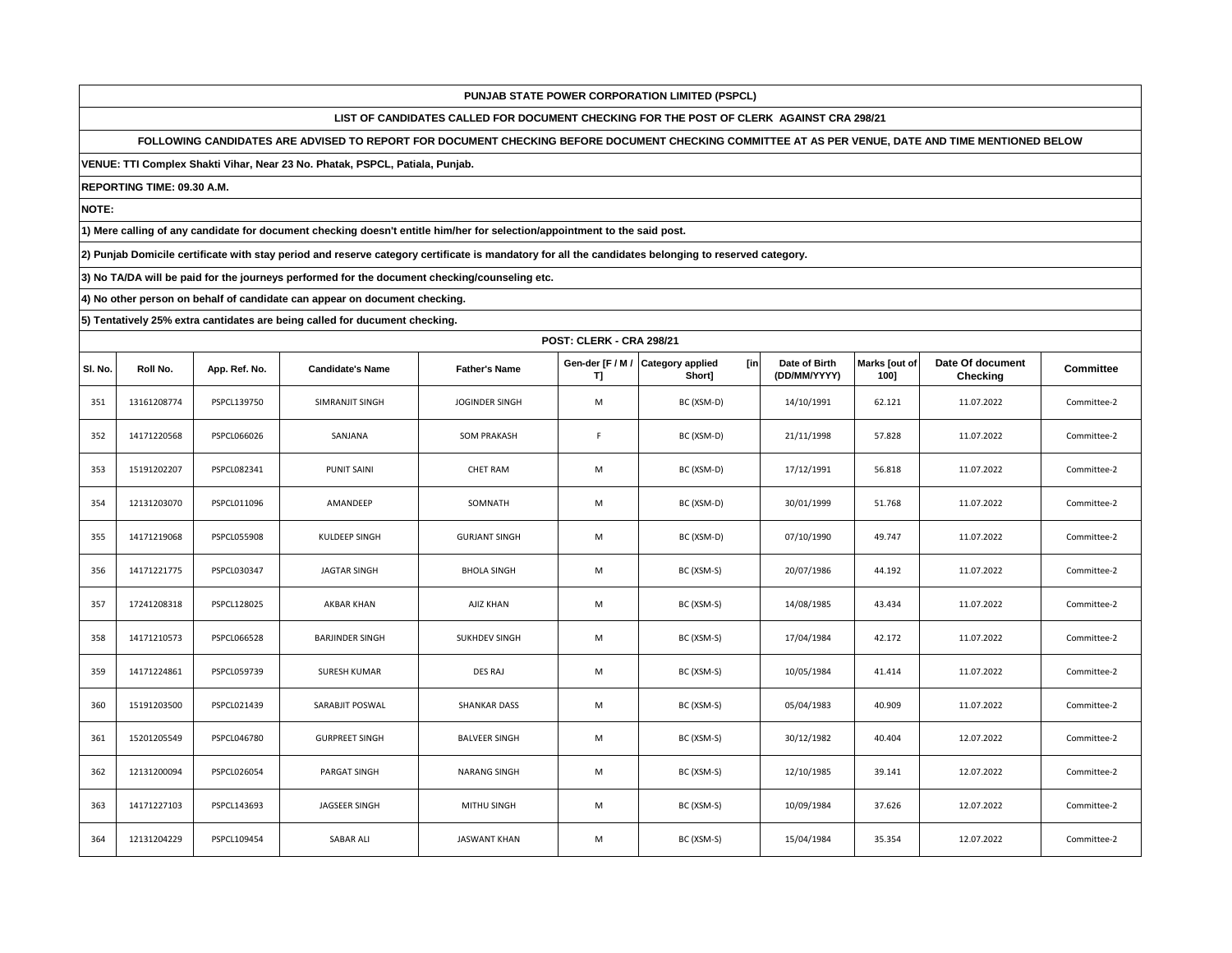**LIST OF CANDIDATES CALLED FOR DOCUMENT CHECKING FOR THE POST OF CLERK AGAINST CRA 298/21**

**FOLLOWING CANDIDATES ARE ADVISED TO REPORT FOR DOCUMENT CHECKING BEFORE DOCUMENT CHECKING COMMITTEE AT AS PER VENUE, DATE AND TIME MENTIONED BELOW** 

**VENUE: TTI Complex Shakti Vihar, Near 23 No. Phatak, PSPCL, Patiala, Punjab.**

**REPORTING TIME: 09.30 A.M.**

**NOTE:**

**1) Mere calling of any candidate for document checking doesn't entitle him/her for selection/appointment to the said post.**

**2) Punjab Domicile certificate with stay period and reserve category certificate is mandatory for all the candidates belonging to reserved category.**

**3) No TA/DA will be paid for the journeys performed for the document checking/counseling etc.**

**4) No other person on behalf of candidate can appear on document checking.**

|         | <b>POST: CLERK - CRA 298/21</b> |               |                         |                      |                        |                                          |                               |                       |                              |                  |  |  |
|---------|---------------------------------|---------------|-------------------------|----------------------|------------------------|------------------------------------------|-------------------------------|-----------------------|------------------------------|------------------|--|--|
| SI. No. | Roll No.                        | App. Ref. No. | <b>Candidate's Name</b> | <b>Father's Name</b> | Gen-der [F / M /<br>T] | <b>Category applied</b><br>[in<br>Short] | Date of Birth<br>(DD/MM/YYYY) | Marks Jout of<br>1001 | Date Of document<br>Checking | <b>Committee</b> |  |  |
| 365     | 14171218801                     | PSPCL017747   | <b>VEERPAL DASS</b>     | <b>JAGAN DASS</b>    | M                      | BC (XSM-S)                               | 28/11/1981                    | 35.101                | 12.07.2022                   | Committee-2      |  |  |
| 366     | 13161206327                     | PSPCL064733   | SHARNJIT KAUR           | <b>TARLOK SINGH</b>  | F                      | SC (MZB-XSM-Dep.)                        | 08/02/1991                    | 44.697                | 12.07.2022                   | Committee-2      |  |  |
| 367     | 17251201286                     | PSPCL080072   | DILPREET SINGH          | <b>MAJOR SINGH</b>   | M                      | SC (MZB-XSM-Dep.)                        | 27/03/1996                    | 39.394                | 12.07.2022                   | Committee-2      |  |  |
| 368     | 14171210247                     | PSPCL024823   | <b>DAVINDER SINGH</b>   | <b>HAKAM SINGH</b>   | M                      | SC (MZB-XSM-Dep.)                        | 16/07/1995                    | 39.141                | 12.07.2022                   | Committee-2      |  |  |
| 369     | 17241207745                     | PSPCL007556   | JAGJEEVAN SINGH SANDHU  | DARSHAN SINGH SANDHU | M                      | SC (MZB-XSM-Dep.)                        | 24/02/1990                    | 36.364                | 12.07.2022                   | Committee-2      |  |  |
| 370     | 17241201382                     | PSPCL005463   | AMRITPAL SINGH          | SURINDER SINGH       | M                      | SC (MZB-XSM-Dep.)                        | 28/03/1996                    | 36.364                | 12.07.2022                   | Committee-2      |  |  |
| 371     | 14171203246                     | PSPCL052344   | <b>RAJWINDER SINGH</b>  | <b>GURTEJ SINGH</b>  | M                      | SC (OT-XSM-S)                            | 18/08/1987                    | 57.828                | 12.07.2022                   | Committee-2      |  |  |
| 372     | 17241209465                     | PSPCL071604   | <b>GURDEEP SINGH</b>    | JOGINDER SINGH       | M                      | SC (OT-XSM-S)                            | 04/05/1984                    | 57.323                | 12.07.2022                   | Committee-2      |  |  |
| 373     | 17251201962                     | PSPCL022223   | VARINDER KUMAR          | <b>BIHARI LAL</b>    | M                      | SC (OT-XSM-S)                            | 19/08/1983                    | 43.687                | 12.07.2022                   | Committee-2      |  |  |
| 374     | 17241200063                     | PSPCL018869   | ASHWANI KUMAR           | RAM ASRA             | M                      | SC (OT-XSM-S)                            | 15/05/1984                    | 39.646                | 12.07.2022                   | Committee-2      |  |  |
| 375     | 15191200146                     | PSPCL044070   | SHALLY KUMAR            | <b>ASHOK KUMAR</b>   | M                      | SC (OT-XSM-S)                            | 19/09/1988                    | 37.879                | 12.07.2022                   | Committee-2      |  |  |
| 376     | 12151200692                     | PSPCL139876   | SANDEEP SINGH           | AVTAR SINGH          | M                      | SC (OT-XSM-S)                            | 27/01/1988                    | 36.869                | 12.07.2022                   | Committee-2      |  |  |
| 377     | 19281200177                     | PSPCL014553   | SURJEET SINGH           | SHAMSHER SINGH       | M                      | SC (OT-XSM-Dep.)                         | 06/04/2000                    | 60.354                | 12.07.2022                   | Committee-2      |  |  |
| 378     | 12131201652                     | PSPCL112479   | <b>JAGDEV KUMAR</b>     | <b>RAM KUMAR</b>     | M                      | SC (OT-XSM-Dep.)                         | 05/07/1996                    | 53.788                | 12.07.2022                   | Committee-2      |  |  |